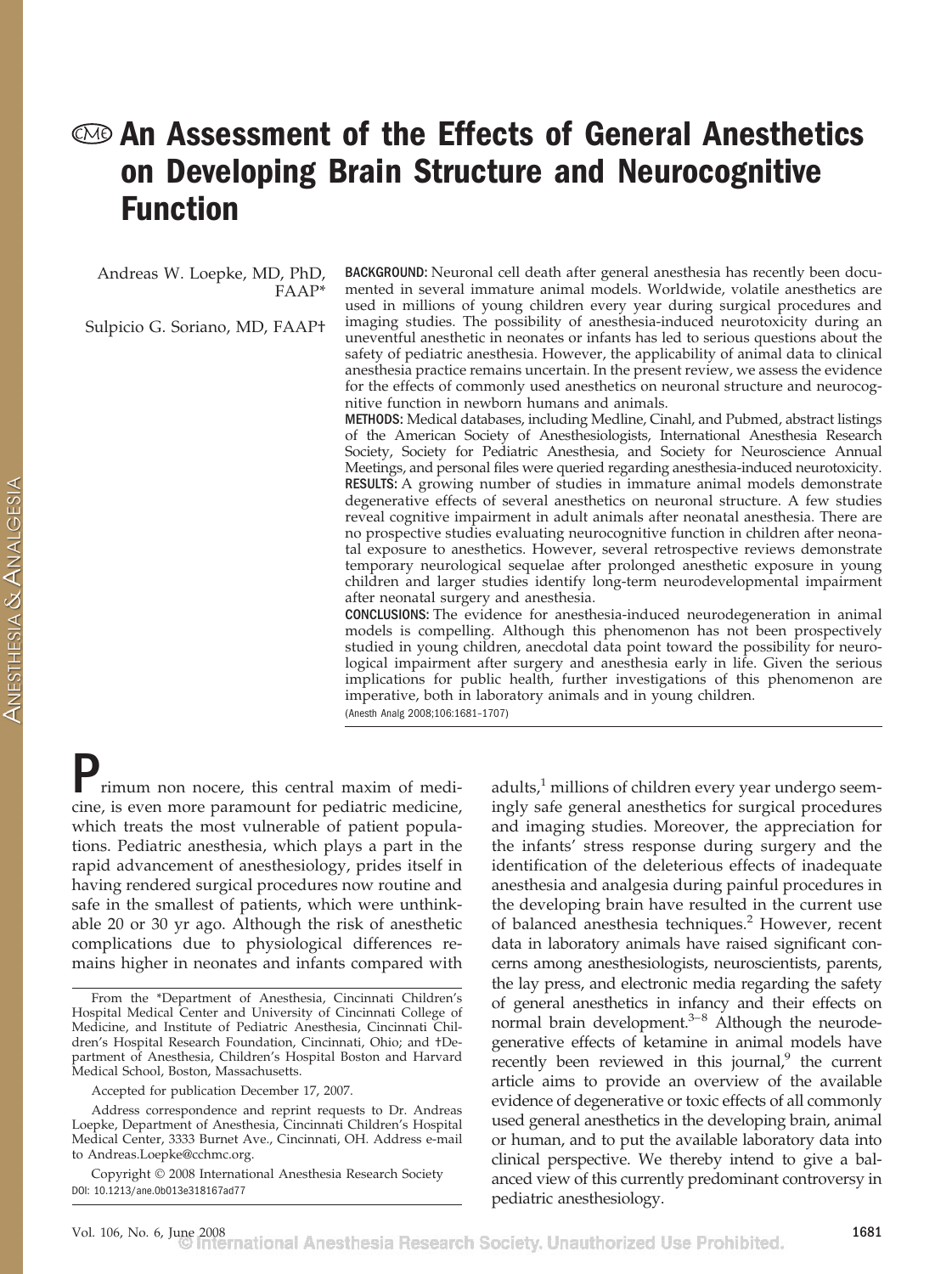**ANESTHESIA & ANALGESIA** 

Growth and development of the mammalian central nervous system (CNS) involve complex cellular processes such as neurogenesis, differentiation into specialized cell subspecies, migration of cells to their final destination in the CNS, synaptogenesis with connection formation, and axonal myelination. These processes vary significantly in duration and timing, relative to gestational age, among different mammalian species, in accordance with their life expectancy.<sup>10</sup> In humans, synaptogenesis starts during the third trimester of gestation and rapid brain growth continues for up to 2 to 3 yr after birth. $^{11}$  In small rodents, such as mice and rats, the brain is relatively immature at birth and matures very rapidly during the first 2 wk of life.12 The brain developmental stage of the 7-day-old postnatal mouse or rat has historically been considered equivalent to the human neonate at approximately 32–36-wk gestation.<sup>10,13</sup>

During normal CNS development, neurons are produced in excess and the elimination of supernumerary neurons is critical for achieving normal brain morphology, brain size, and viability of the organism. Importantly, as part of normal brain development, as much as 50%–70% of neurons and progenitor cells undergo physiological cell death and elimination by an inherent cell death program, termed apoptosis, which is centered around the caspase enzyme family.14 –19 Disruption of this massive, physiological cell death mechanism leads to intrauterine malformation of the brain and premature death of the embryo. $^{20}$ 

The diverse group of clinically used general anesthetics spans from IV anesthetics, such as benzodiazepines, barbiturates, ketamine, propofol, and etomidate, to inhaled anesthetics, such as halothane, isoflurane, sevoflurane, desflurane, nitrous oxide, and xenon. Although these compounds are chemically very dissimilar, strikingly, their proposed mechanism of action to inhibit neuronal activity is very similar, entailing, to varying degrees, alterations of synaptic transmission involving γ-aminobutyrate (GABA) and/or *N*-methylp-aspartate (NMDA) receptors.<sup>21</sup> Because GABA- and NMDA-mediated neuronal activity is essential for mammalian brain development, exposure to general anesthetics could potentially interfere with normal brain maturation.<sup>22,23</sup>

Supporting this possibility, several laboratory studies in neonatal animal models, such as the 7-day-old mouse and rat, demonstrate that administration of anesthetic drugs was associated with an increase in the normal apoptotic neuronal degeneration. This phenomenon has sparked controversy about the implications for pediatric anesthesia.<sup>4,6,7,24-27</sup> It has repeatedly been argued that the laboratory findings in 7-day-old rodents provide evidence for human susceptibility to anesthesia-induced neurotoxicity from the third trimester of pregnancy up to the second year of life. $4,25$ 

Given the major impact of the possibility of anesthesia-induced neurotoxicity on public health, it

appears appropriate to examine the current clinical and preclinical evidence for the effects of various injectable and volatile anesthetics on neuronal structure in the developing brain as well as on subsequent neurocognitive function.

# **METHODS**

Medline (1996 –2007), Cinahl (1982–2007), and PubMed searches were performed in June 2007 with the following keywords: brain (newborn or infant or child or neonate or neonatal or animals, newborn) and (neurodegeneration or apoptosis or toxicity or neurocognitive impairment or developmental impairment or developmental disabilities, or learning disorders) and (isoflurane or desflurane or sevoflurane or propofol or etomidate or ketamine or lorazepam or diazepam or midazolam or pentobarbital or phenobarbital or anesthesia, IV or anesthesia, inhalation or anesthesia). In addition, citations in the reference lists of relevant articles, abstracts presented at the 2004–2006 American Society of Anesthesiologists (ASA), 2004 –2007 International Anesthesia Research Society (IARS), 2004 –2006 Society for Pediatric Anesthesia (SPA), and 2004 –2007 Society for Neuroscience (SfN) Annual Meetings as well as personal files were reviewed.

# **RESULTS**

The literature search strategy identified 42 articles. Inspection of their abstracts isolated 17 articles as being relevant to the topic. The remaining articles originated from the reference lists of the originally identified articles, our personal files, and from abstract searches of the American Society of Anesthesiologists, International Anesthesia Research Society, Society for Pediatric Anesthesia, and SfN abstract databases.

No studies were identified describing structural brain abnormalities in children after anesthesia. However, a multitude of studies demonstrate behavioral and neurocognitive abnormalities after surgical anesthesia. Some manuscripts specified the anesthetic regimen (Table 1), whereas others did not detail the particular anesthetics used during surgery (Table 2). Animal studies investigating anesthesia-induced brain structural or behavioral abnormalities are summarized in Table 3.

# Postoperative Behavioral Abnormalities

It has long been known that surgery and anesthesia in young children can lead to prolonged behavioral abnormalities.<sup>28-38</sup> Reported behavioral abnormalities, such as attention seeking, crying, temper tantrums, sleep disturbance, and anxiety occur in up to 50% of children early after anesthesia, and decrease significantly during the first postoperative month. These symptoms have repeatedly been associated with younger patient age, severity of postoperative pain, and lack of sedation during anesthesia induction.<sup>28,31,33,36,38</sup> Although the phenomenon's exact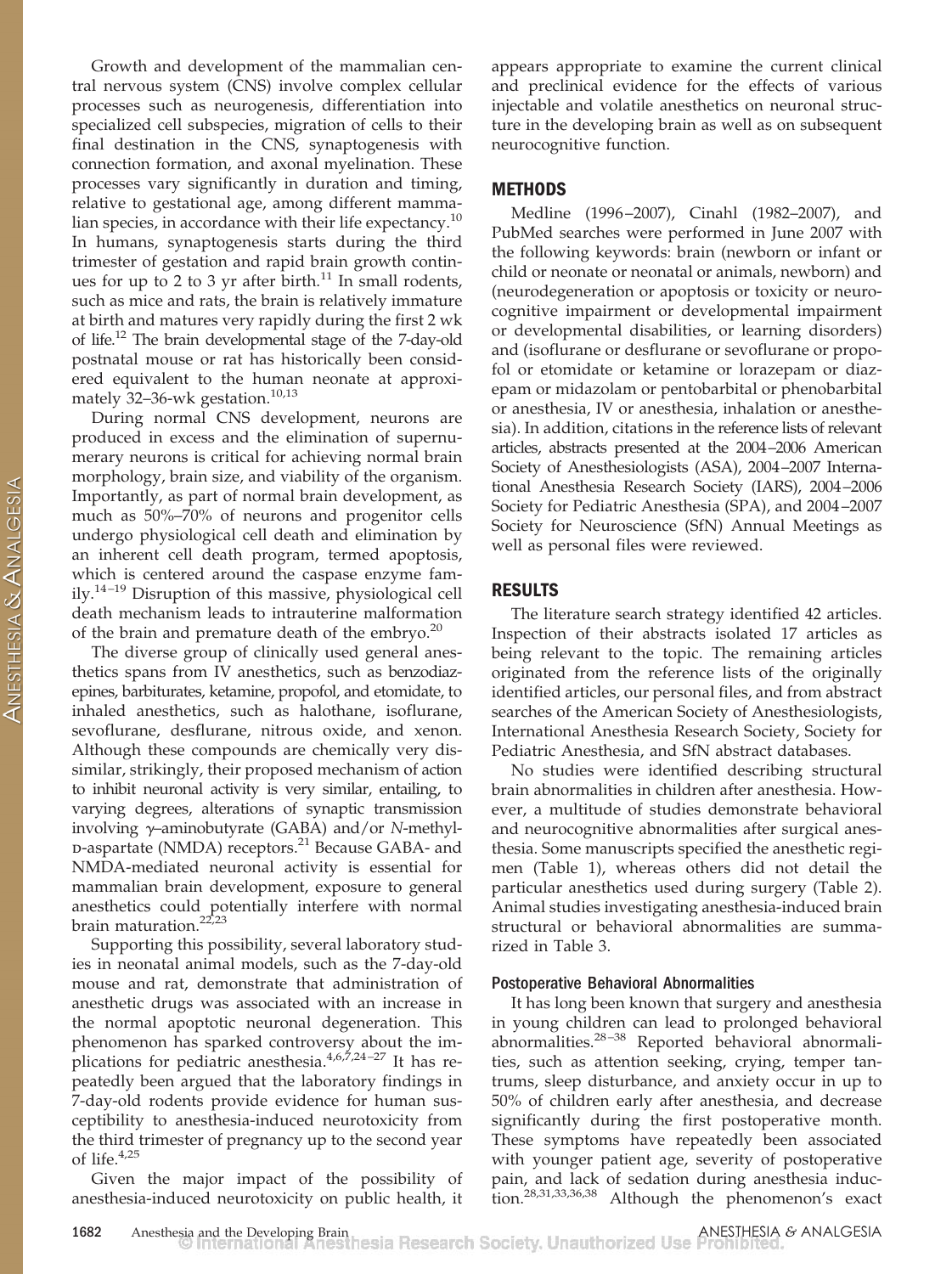| Anesthetic agent                  | Dose or duration                               | Study<br>design                     | No. of<br>subjects | Age<br>during<br>exposure | Neurological<br>sequelae on exam                                                                                                                                                                      | Duration of<br>symptoms and<br>outcome                 | Reference                                 |
|-----------------------------------|------------------------------------------------|-------------------------------------|--------------------|---------------------------|-------------------------------------------------------------------------------------------------------------------------------------------------------------------------------------------------------|--------------------------------------------------------|-------------------------------------------|
| Midazolam (plus<br>fentanyl)      | $0.07 - 0.94$ mg/kg/h<br>for up to 38 d        | Case-control                        | 45                 | $0.03 - 19.2$<br>yr       | After<br>discontinuation<br>of sedation, poor<br>social interaction,<br>decreased visual<br>attentiveness,<br>dystonic<br>postures, and<br>choreoathetosis<br>in 11%                                  | No sequelae 4<br>wk after<br>discontinuation           | Bergman et al. <sup>68</sup>              |
| Midazolam (plus<br>pentobarbital) | $1-17d$                                        | Retrospective<br>cohort study       | 40                 | $0.5 - 14$ yr             | After<br>discontinuation<br>of sedation,<br>agitation,<br>anxiety, muscle<br>twitching,<br>sweating, tremor<br>in 35%.<br>Midazolam dose<br>of $>60$ mg/kg<br>strongly<br>associated with<br>symptoms | Symptoms<br>abolished by<br>pentobarbital<br>treatment | Fonsmark et<br>al.70                      |
| Midazolam (plus<br>opioid)        | 1.5–4 mg/h for 10 d $\;$ Case series           |                                     | 6                  | $1-6$ yr                  | Multifocal<br>myocloni,<br>dystonia, chorea,<br>facial grimacing,<br>tongue thrusting<br>without seizure<br>activity on EEG.<br>Chemotherapy<br>for CNS<br>malignancies,<br>MRI<br>abnormalities      | 3–7 d                                                  | Khan et al. <sup>72</sup>                 |
| Midazolam (plus<br>morphine)      | $0.025 - 0.72$ mg/kg/h<br>for $1-18$ d         | Cohort study                        | 53                 | 6 d to 11<br>yr           | After<br>discontinuation,<br>prolonged<br>sedation for up<br>to 1 wk in $8\%$ .<br>Disorientation,<br>hallucinations,<br>and behavioral<br>abnormalities in<br>up to 11%                              | $0.13 - 7$ d                                           | Hughes et al. <sup>69</sup>               |
| Midazolam (plus<br>opioid)        | 0-0.014 mg/kg/min Cohort study<br>for $4-18$ d |                                     | 15                 | 6 wk to 2.3 After<br>yr   | discontinuation,<br>sleeplessness,<br>tremors,<br>agitation,<br>movement<br>disorder in up to<br>50%. Symptoms<br>occurred as late<br>as 6 d after start<br>of taper                                  | 3 d                                                    | Franck et al. <sup>71</sup>               |
| Lorazepam (plus<br>opioid)        | $0.1 - 0.4$ mg/kg/h<br>for $11-30$ d           | Prospective,<br>open-label<br>study | 29                 | $0.2 - 3$ yr              | During taper, 24%<br>experienced<br>agitation,<br>irritability,<br>abnormal<br>movements, or<br>hallucinations                                                                                        | Not specified                                          | Dominguez et<br>$al.^{73}$<br>(Continued) |
|                                   |                                                |                                     |                    |                           |                                                                                                                                                                                                       |                                                        |                                           |

**ANESTHESIA & ANALGESIA**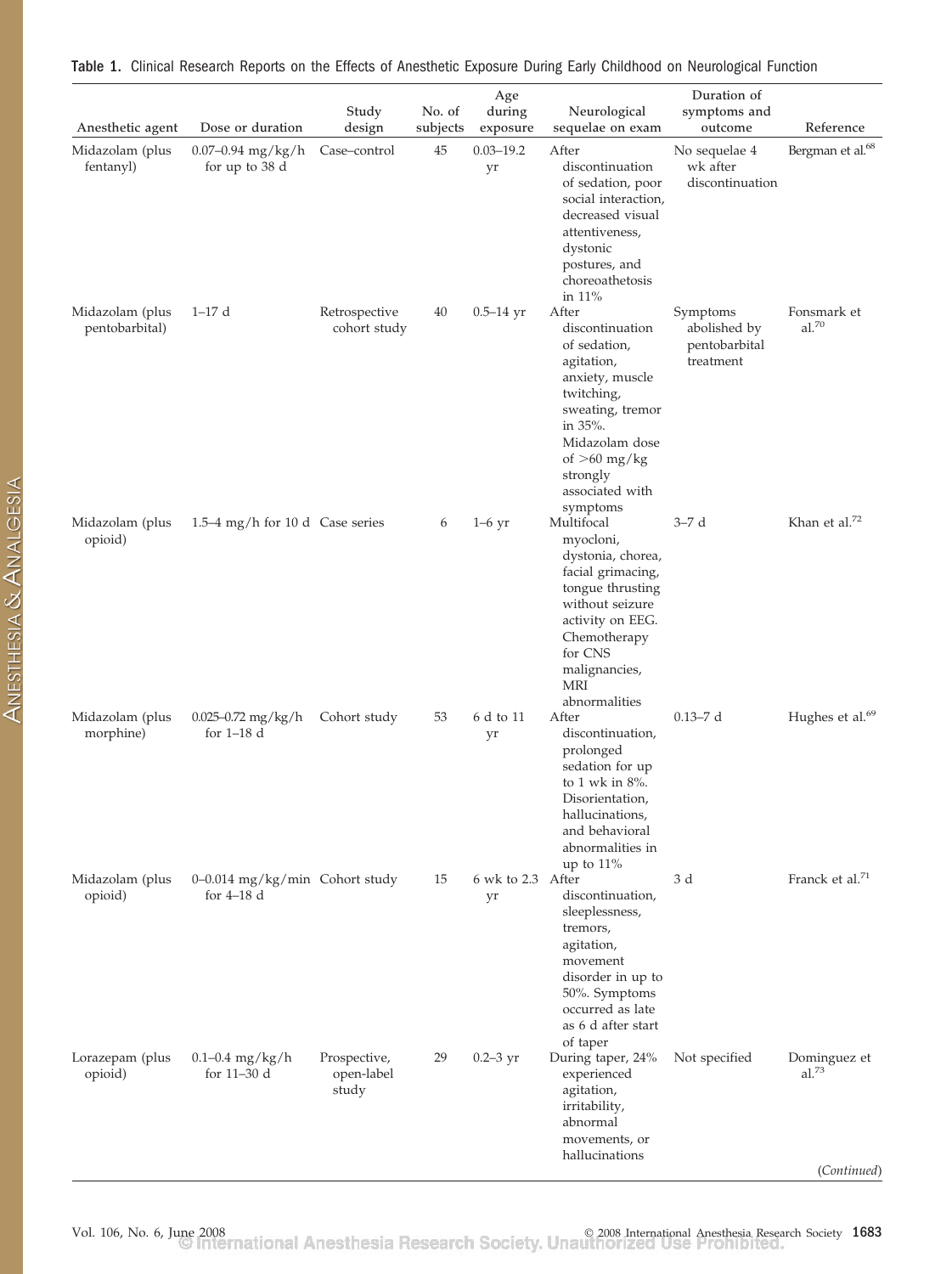| Anesthetic agent                                                       | Dose or duration                 | Study<br>design                     | No. of<br>subjects | Age<br>during<br>exposure | Neurological<br>sequelae on exam                                                                                                                                                                                                                                     | Duration of<br>symptoms and<br>outcome                                                                                   | Reference                     |
|------------------------------------------------------------------------|----------------------------------|-------------------------------------|--------------------|---------------------------|----------------------------------------------------------------------------------------------------------------------------------------------------------------------------------------------------------------------------------------------------------------------|--------------------------------------------------------------------------------------------------------------------------|-------------------------------|
| Pentobarbital (plus 1-17 d<br>midazolam)                               |                                  | Retrospective<br>cohort study       | 40                 | $0.5 - 14$ yr             | After<br>discontinuation<br>of sedation,<br>agitation,<br>anxiety, muscle<br>twitching,<br>sweating, tremor<br>in 35%.<br>Pentobarbital<br>$>25$ mg/kg<br>associated with<br>symptoms                                                                                | Symptoms<br>abolished by<br>pentobarbital<br>treatment                                                                   | Fonsmark et<br>al.70          |
| Pentobarbital (plus 1-5 mg/kg/h for<br>benzodiazepines<br>and opioids) | $0.6 - 49$ d                     | Case series                         | 8                  | $0.4 - 7$ yr              | During sedation,<br>one patient<br>$(12.5\%)$<br>experienced<br>choreiform<br>movements with<br>athetoid features,<br>ataxia, facial<br>twitching. Also<br>received<br>mathadone and<br>phenobarbital                                                                | 1 wk                                                                                                                     | Yanay et al. <sup>80</sup>    |
| Pentobarbital                                                          | $1-4$ mg/kg/h for<br>$4-28$ d    | Case series                         | 6                  |                           | 0.17-1.4 yr None reported                                                                                                                                                                                                                                            | Not applicable                                                                                                           | Tobias et al. <sup>81</sup>   |
| Phenobarbital<br>(plus phenytoin)                                      | 20-1800 mg/d in<br>mother        | Case–control                        | 172                | fetal<br>exposure         | Greater need for<br>special<br>education,<br>learning<br>difficulties, lower<br>intelligence<br>(WAIS),<br>decreased<br>attention on D-2,<br>but not CPT test<br>in adults after<br>fetal exposure vs.<br>controls. No<br>difference in<br>memory tasks<br>(DS, ALT) | Not applicable                                                                                                           | Dessens et al. <sup>82</sup>  |
| Phenobarbital                                                          | $2.5 - 50$ mg for<br>$1 - 540$ d | Cross<br>sectional,<br>case-control | 28                 | Neonate                   | No difference in<br>Kaufman-ABC<br>intelligence and<br>D-2 tests<br>between 8- and<br>14-yr-old<br>children<br>following<br>neonatal<br>treatment with<br>Phenobarbital<br>and best-friend<br>controls                                                               | Not applicable                                                                                                           | Gerstner et al. <sup>83</sup> |
| Ketamine                                                               | $13-56$ mg/kg                    | Case series                         | 18                 | $0.07 - 7$ yr             | After inadvertent<br>overdose,<br>prolonged<br>sedation and<br>respiratory<br>depression                                                                                                                                                                             | Sedation for 3-24 Green et al. <sup>87</sup><br>h, no<br>neurological<br>sequelae on<br>follow-up,<br>where<br>available | (Continued)                   |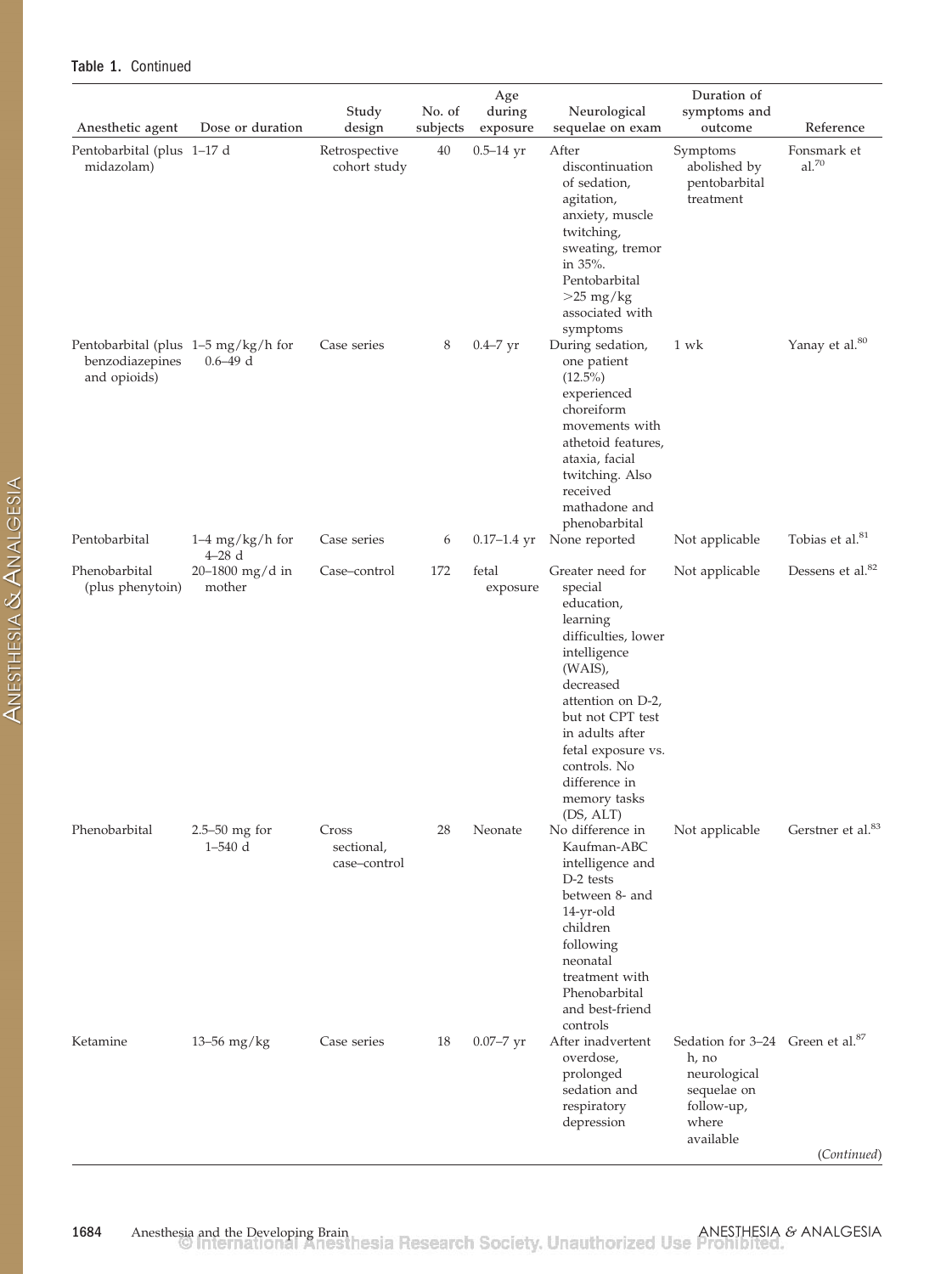| Table 1. |  | Continued |
|----------|--|-----------|
|----------|--|-----------|

| Anesthetic agent                  | Dose or duration                                 | Study<br>design              | No. of<br>subjects | Age<br>during<br>exposure           | Neurological<br>sequelae on exam                                                                                                                                                            | Duration of<br>symptoms and<br>outcome                                         | Reference                                    |
|-----------------------------------|--------------------------------------------------|------------------------------|--------------------|-------------------------------------|---------------------------------------------------------------------------------------------------------------------------------------------------------------------------------------------|--------------------------------------------------------------------------------|----------------------------------------------|
| Propofol                          | $200 \text{ mg/h}$ for 48 h<br>in utero          | Case report                  | $\mathbf{1}$       | Premature<br>neonate<br>33 wk<br>GA | Prolonged<br>sedation, no<br>other<br>neurological<br>sequelae                                                                                                                              | 12 h                                                                           | Bacon et al.99                               |
| Propofol                          | $10.9 \text{ mg/kg/h}$ for<br>11 d               | Case report                  | $\mathbf{1}$       | 23 mo                               | reported<br>Restlessness,<br>muscle twitching<br>limbs, functional                                                                                                                          | Motor function<br>impaired for 2<br>wk, blindness                              | Lanigan et<br>al. <sup>101</sup>             |
| Propofol                          | Median infusion 2.7 Case series<br>$mg/kg/h$ for |                              | 20                 | Median<br>age 3.3                   | blindness<br>No neurological<br>sequelae                                                                                                                                                    | for 33 d<br>Not applicable                                                     | Macrae and<br>James <sup>100</sup>           |
| Propofol                          | >24 h<br>$6-18$ mg/kg/h for                      | Case report                  | $\overline{2}$     | $2.5$ and 4                         | Muscle weakness,                                                                                                                                                                            | 9–18 d, full                                                                   | Trotter et al. <sup>102</sup>                |
| Propofol                          | 2–4 d<br>$10 \text{ mg/kg/h}$ for 54<br>min      | Case report                  | $\mathbf{1}$       | $rac{\text{yr}}{6 \text{ yr}}$      | twitching,<br>Seizure, atāxia,<br>hallucinations<br>starting 44 h<br>after<br>discontinuation                                                                                               | recovery<br>5 d, recovered<br>without overt<br>long-term<br>sequelae           | Bendiksen et<br>$al.$ <sup>103</sup>         |
| Isoflurane                        | 13–497 MAC-h                                     | Cohort study                 | 10                 | $0.06 - 19$ yr                      | of propofol<br>Agitation,<br>nonpurposeful<br>movement in<br>50% of patients;<br>all received >70<br>MAC-h<br>isoflurane, plus<br>benzodiazepines                                           | Symptoms<br>responded to<br>treatment<br>advocated for<br>opioid<br>withdrawal | Arnold et al. <sup>116</sup>                 |
| Isoflurane                        | $0.25\% - 1.5\%$ for<br>$1 - 76 h$               | Case series,<br>case-control | 12                 | $0.5 - 10$ yr                       | and opioids<br>Transient ataxia,<br>agitation,<br>hallucinations,<br>and confusion<br>after isoflurane<br>administration<br>>24 h; no<br>symptoms after<br>benzodiazepines<br>or isoflurane | Normal follow-<br>up exam $4-6$<br>wk after<br>discharge                       | Kelsall et al. <sup>117</sup>                |
| Isoflurane                        | 81 MAC-h                                         | Case report                  | 1                  | $2.5 \text{ yr}$                    | $<$ 15 h<br>Self-limiting, fine<br>tremor in patient                                                                                                                                        | 46 h                                                                           | McBeth et al. <sup>118</sup>                 |
| Isoflurane                        | $0.4\% - 0.9\%$ for<br>$6 - 8$ d                 | Case series                  | 3                  | $4-11$ yr                           | with myasthenia<br>Temporary<br>involuntary<br>movements,<br>myoclonia, brief<br>seizures, and                                                                                              | Resolution of<br>symptoms<br>within 4-5 d                                      | Sackey et al. <sup>119</sup>                 |
| Isoflurane (plus<br>midazolam and | $0.5\% - 1\%$ for 4 d                            | Case report                  | $\mathbf{1}$       | 7 yr                                | ataxia<br>Disorientation,<br>hallucinations,                                                                                                                                                | 5 d; reportedly<br>normal                                                      | Hughes et al. <sup>115</sup>                 |
| morphine)<br>Sevoflurane          | 8% during<br>induction                           | Prospective<br>study         | 20                 | $1.1 - 8.4$ yr                      | agitation, seizure<br>Seizure-like<br>movement and<br>epileptiform EEG<br>in $10\%$ , no neuro<br>exam                                                                                      | behavior<br>Not applicable                                                     | Conreux et al. <sup>141</sup>                |
| Sevoflurane                       | 8% during<br>induction                           | Prospective<br>study         | 31                 | $2-12$ yr                           | Epileptiform<br>discharge in 88%<br>with controlled<br>ventilation and<br>$20\%$ with<br>spontaneous<br>breathing. No<br>neuro exam                                                         | Not applicable                                                                 | Vakkuri et al. <sup>142</sup><br>(Continued) |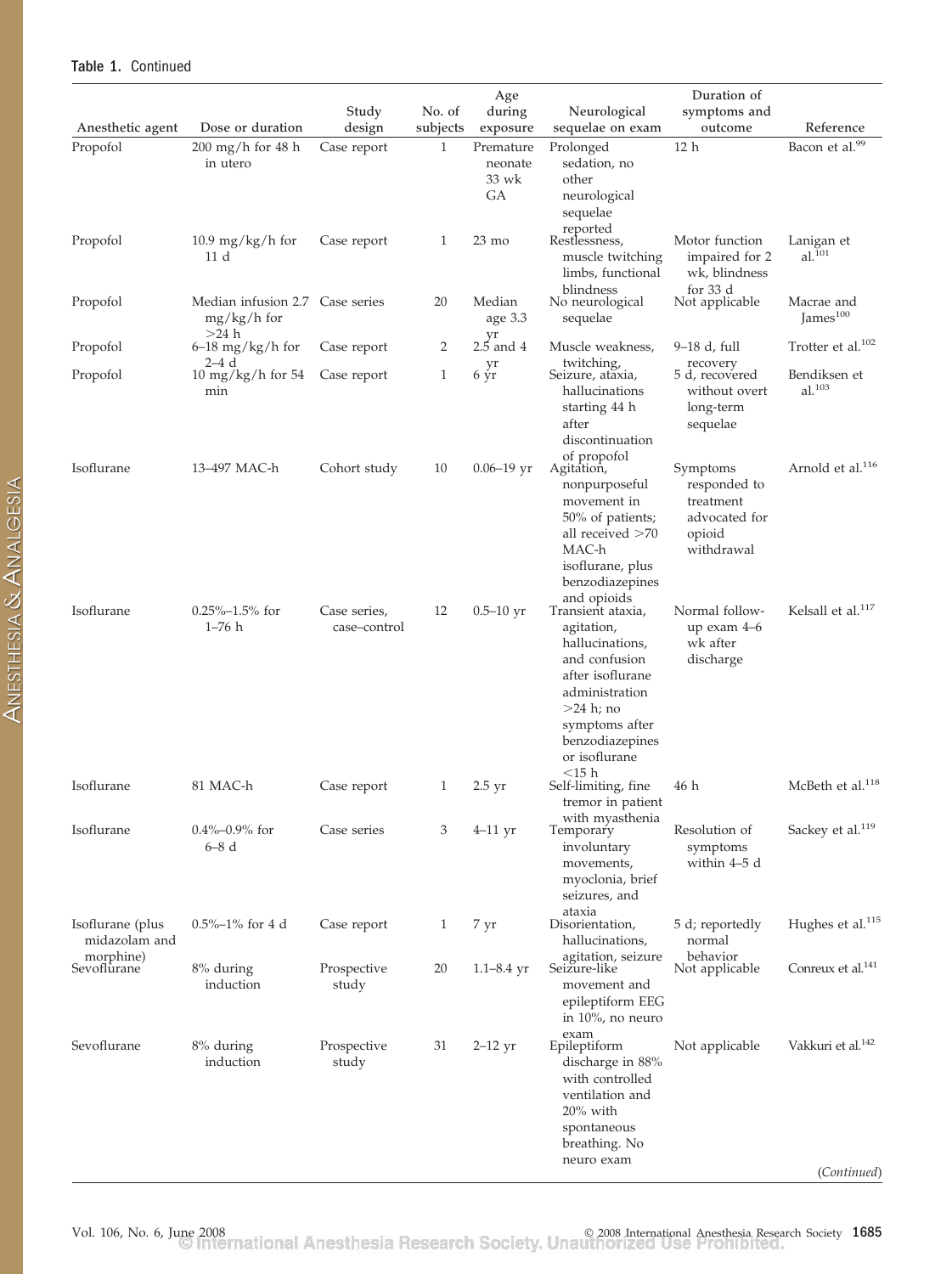| Anesthetic agent                                                                  | Dose or duration                                                                                      | Study<br>design                                                | No. of<br>subjects | Age<br>during<br>exposure                  | Neurological<br>sequelae on exam                                                                                                                                                                                     | Duration of<br>symptoms and<br>outcome                                      | Reference                            |
|-----------------------------------------------------------------------------------|-------------------------------------------------------------------------------------------------------|----------------------------------------------------------------|--------------------|--------------------------------------------|----------------------------------------------------------------------------------------------------------------------------------------------------------------------------------------------------------------------|-----------------------------------------------------------------------------|--------------------------------------|
| Sevoflurane                                                                       | 7% during<br>induction                                                                                | Prospective,<br>randomized<br>trial                            | 45                 | $2-12$ yr                                  | No seizure activity<br>on induction.<br>Neurological<br>exam not                                                                                                                                                     | Not applicable                                                              | Constant et<br>$al.$ <sup>143</sup>  |
| Sevoflurane                                                                       | $2%$ after<br>intravenous<br>thiopental                                                               | Prospective<br>study                                           | 30                 | $3 - 8$ yr                                 | performed<br>No epileptiform<br>EEG activity.<br>Neurological<br>exam not<br>performed                                                                                                                               | Not applicable                                                              | Nieminen et<br>al. <sup>144</sup>    |
| Sevoflurane                                                                       | Dose not specified                                                                                    | Meta-analysis<br>of<br>prospective<br>studies in<br>one center | 791                | $3.3 \pm 2.1$<br>to<br>$6.9 \pm 2.4$<br>yr | Increased<br>"maladaptive"<br>behavior in<br>children, who<br>were younger,<br>and whose<br>parents were<br>more anxious on<br>induction                                                                             | Assessment up to Kain et al. <sup>36</sup><br>14 d<br>postoperatively       |                                      |
| Sevoflurane or<br>halothane                                                       | $2\% - 4\%$ for 22 $\pm$ 17 Prospective,<br>$min/1\% - 2\%$ for<br>$22 \pm 15$ min                    | randomized<br>trial                                            | 120                | $3.3 \pm 2.6$<br>to<br>$4 \pm 2.9$<br>yr   | Negative<br>behavioral<br>changes, such as<br>temper tantrums,<br>loss of appetite<br>or sleep<br>disturbance in<br>38% for up to 30<br>d; no difference<br>between<br>sevoflurane or<br>halothane                   | Assessment up to Keaney et al. <sup>35</sup><br>30 d<br>postoperatively     |                                      |
| Sevoflurane or<br>halothane                                                       | Doses not specified; Double-<br>outpatient<br>surgery                                                 | blinded,<br>randomized,<br>controlled<br>trial                 | 102                | $3-10$ yr                                  | PHBQ: No<br>difference<br>between both<br>anesthetics in<br>regard to<br>postoperative<br>anxiety, sleep or<br>appetite<br>disturbance,<br>strength, and<br>energy                                                   | Up to 1 wk<br>postoperatively                                               | Kain et al. <sup>37</sup>            |
| Pentobarbital,<br>scopolamine,<br>ether, nitrous<br>oxide, and/or<br>cyclopropane | Doses not specified; Survey study<br>otolaryngological<br>surgery                                     |                                                                | 612                | 2 to over<br>$12 \text{ yr}$               | Parental<br>assessment:<br>Negative<br>behavioral<br>changes, such as<br>night terrors,<br>temper tantrums,<br>fears, bed-<br>wetting most<br>prevalent in<br>under 3 yr group<br>(57%) compared<br>with older group | Questionnaires<br>mailed to<br>parents 2 mo<br>postoperatively              | Eckenhoff <sup>28</sup>              |
| Pentobarbital,<br>scopolamine,<br>morphine, and<br>ether or nitrous<br>oxide      | Doses not specified; Survey, case-<br>otolaryngological,<br>dental, or<br>ophthalmological<br>surgery | control                                                        | 290                | $1-15$ yr                                  | (8%)<br>No differences in<br>psychological<br>upset after<br>anesthesia,<br>surgery, and<br>hospitalization<br>compared with<br>siblings or<br>healthy controls                                                      | Interview<br>administered<br>to patient's<br>mother 2 wk<br>postoperatively | Davenport and<br>Werry <sup>41</sup> |

(*Continued*)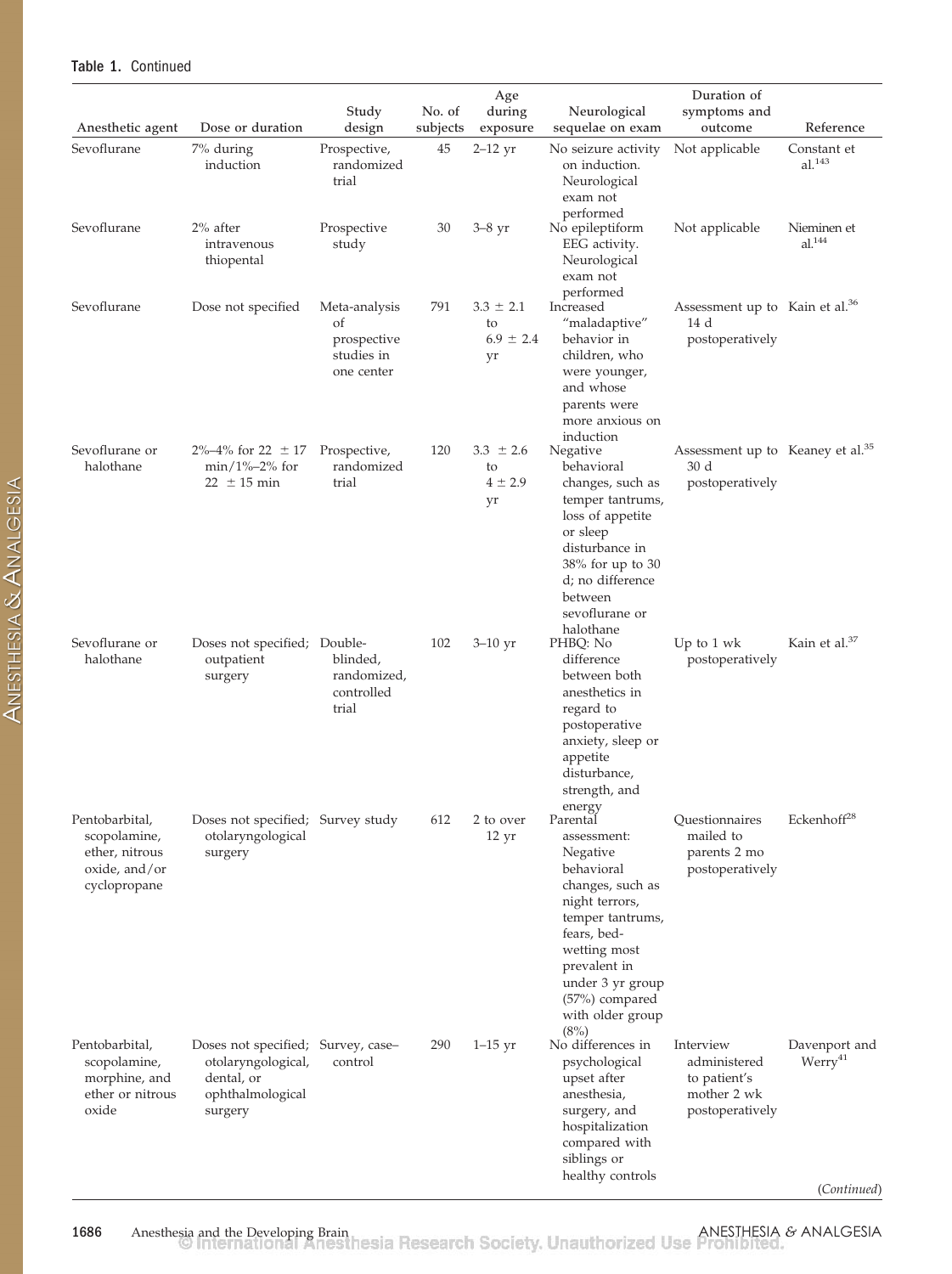| Anesthetic agent                                                                                                 | Dose or duration                                                                                                                                                                                                                                         | Study<br>design                               | No. of<br>subjects | Age<br>during<br>exposure | Neurological<br>sequelae on exam                                                                                                                                                                                                                 | Duration of<br>symptoms and<br>outcome                                                       | Reference                              |
|------------------------------------------------------------------------------------------------------------------|----------------------------------------------------------------------------------------------------------------------------------------------------------------------------------------------------------------------------------------------------------|-----------------------------------------------|--------------------|---------------------------|--------------------------------------------------------------------------------------------------------------------------------------------------------------------------------------------------------------------------------------------------|----------------------------------------------------------------------------------------------|----------------------------------------|
| Halothane or<br>ketamine                                                                                         | Dose not specified;<br>scheduled and<br>emergency<br>surgery                                                                                                                                                                                             | Prospective<br>randomized<br>study,<br>survey | 103                | $1-12$ yr                 | Parental<br>assessment: Fear<br>of strangers,<br>sleep<br>disturbance,<br>nightmares, or<br>bed wetting in<br>38% under 4 yr<br>vs. $16\%$ in 4-yr-<br>olds and over                                                                             | Parental<br>assessment 1<br>mo<br>postoperatively                                            | Modvick et<br>$al.^{30}$               |
| Thiopental,<br>halothane, or<br>methohexital<br>induction and<br>halothane,<br>nitrous oxide<br>maintenance      | Methohexital 15<br>mg/kg PR,<br>otherwise not<br>specified; routine<br>day-case ENT<br>surgery                                                                                                                                                           | Survey study                                  | 86                 | $2-10$ yr                 | PHBQ: Problematic Questionnaires<br>behavioral<br>changes in $51%$<br>at 1 d and $34\%$<br>at 1 mo<br>postoperatively.<br>Temper tantrums<br>tended to be<br>more common<br>following stormy<br>induction vs.<br>calm induction<br>of anesthesia | given to<br>parents to<br>report behavior<br>1 d, 1 wk, and<br>1 mo<br>postoperatively       | Kotiemi et al. <sup>32</sup>           |
| Thiopental or<br>propofol,<br>isoflurane, or<br>halothane or<br>enflurane.<br>Midazolam or<br>diazepam<br>premed | Doses not specified; Multicenter<br>ENT or<br>ophthalmological<br>procedures with<br>mean anesthesia<br>time of<br>$32.8 \pm 17.9$ min                                                                                                                   | survey                                        | 551                |                           | 0.3-13.4 yr PHBQ: Behavioral<br>problems in 47%<br>on day of<br>surgery, 9% after<br>4 wk, including<br>attention<br>seeking, crying,<br>temper tantrums,<br>sleep problems,<br>anxiety                                                          | Ouestionnaires<br>given to<br>parents to<br>report behavior<br>up to 4 wk<br>postoperatively | Kotiemi et<br>$al.$ <sup>33,34</sup>   |
| Halothane/<br>nitrous oxide                                                                                      | Dose not specified;<br>elective minor<br>head and neck<br>surgery<br>NT- Accordated Learning Tack: CDT- Continuous Regionance Tack for sustained attention: D.3- selective attention test: DS- Digit Sean memory test: DNDO- Vernen Rest Hespitalization | Survey study                                  | 122                | $1 - 8$ yr                | Parental<br>assessment:<br>Behavioral<br>abnormalities in<br>up to 88% of<br>children awake<br>during induction<br>and $58\%$ of<br>children asleep<br>during induction                                                                          | Ouestionnaires<br>mailed to<br>parents within<br>first<br>postoperative<br>month             | Meyers and<br>Muravchick <sup>31</sup> |

ALT= Associated Leaming Task; CPT= Continuous Performance Task for sustained attention; D-2= selective attention test; DS= Digit Span memory test; PNBQ= Vernon Post Hospitalization Behavioral Questionnaire; WAIS = Wechsler Adult Intelligence Scale.

mechanism remains unknown, psychological factors, rather than structural brain abnormalities, are generally believed to be the underlying etiology.<sup>29,30,39</sup> Importantly, the addition of a benzodiazepine before general anesthesia did not exacerbate postoperative behavioral abnormalities, as expected for a cytotoxic etiology, but rather significantly reduced abnormal behavioral symptoms.<sup>40</sup> However, although most postoperative behavioral studies rely on parental assessment of the child, no continuing professional observations and long-term neurocognitive assessments were incorporated in these studies. Therefore, the permanence of these neurological abnormalities remains uncertain. Moreover, when patients' postoperative behavior was compared with siblings or healthy controls, no difference was observed.<sup>41</sup>

## Anesthesia in Neonates and Young Children

Neurodevelopmental outcome, as evaluated with validated neurocognitive assessment tools, has not been studied in healthy neonates or infants undergoing anesthesia for elective surgery. Conversely, several studies have evaluated long-term neurodevelopment in critically ill neonates after surgical procedures involving general anesthesia, including ligation of patent ductus arteriosus, repair of esophageal atresia, inguinal hernia repair, neurosurgical operations, laparotomy, or tracheotomy.<sup>42–51</sup> However, the anesthetic regimen was not specified in any of these studies. Long-term neurodevelopmental impairment, such as a reduction in IQ, increased incidence of cerebral palsy, deafness, or blindness, has frequently been observed.<sup>45-49,51</sup> Greater severity of illness and coexisting, congenital abnormalities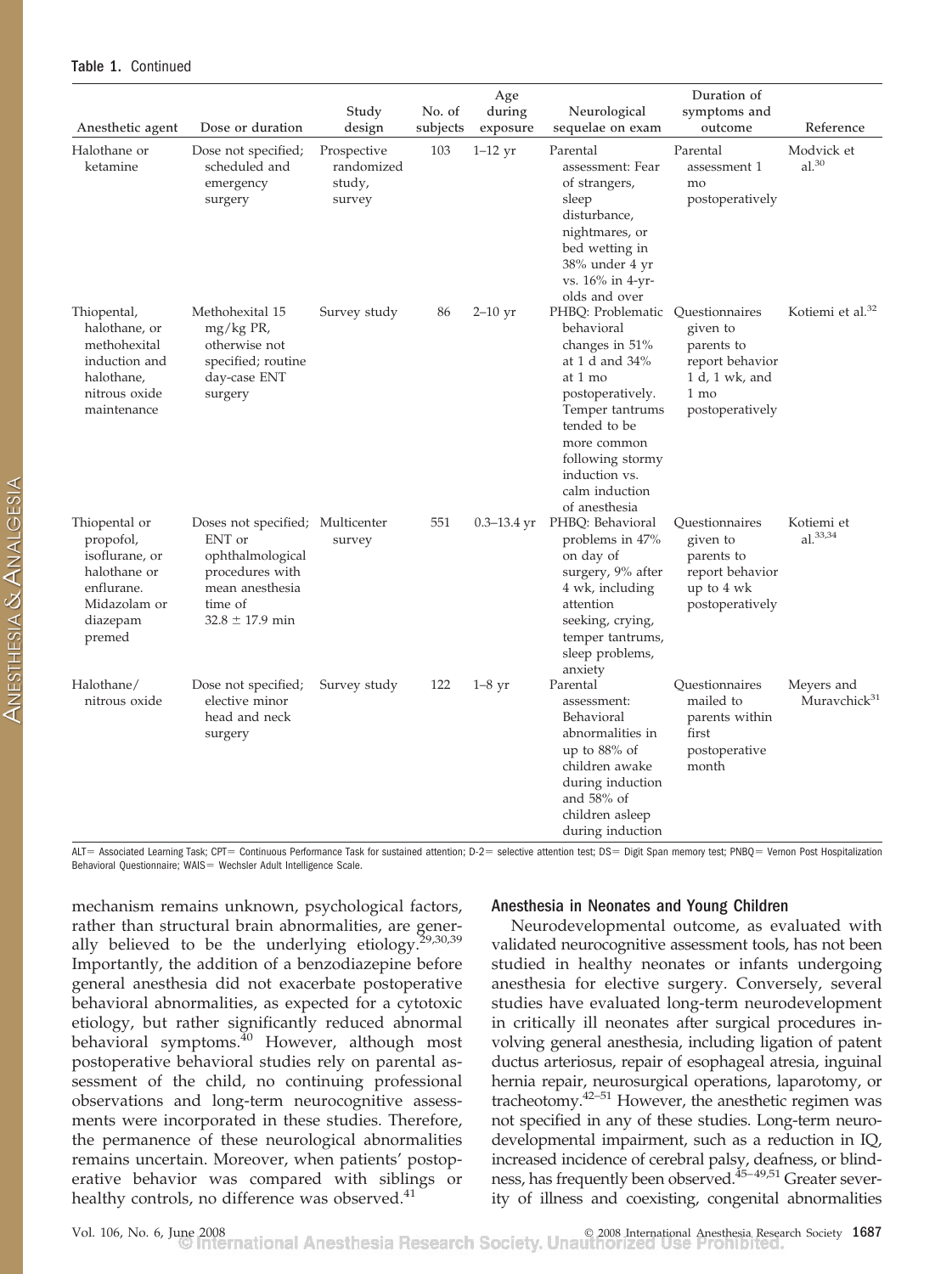| Study design                                            | Study group                                                                                | Control group subjects                                     | No. of | Age during<br>exposure                                               | Age during<br>neurological<br>assessment | Neurological<br>assessment<br>tool                | Neurological sequelae<br>in study group                                                                                                                                                                                                                           | Reference                                                                |
|---------------------------------------------------------|--------------------------------------------------------------------------------------------|------------------------------------------------------------|--------|----------------------------------------------------------------------|------------------------------------------|---------------------------------------------------|-------------------------------------------------------------------------------------------------------------------------------------------------------------------------------------------------------------------------------------------------------------------|--------------------------------------------------------------------------|
| Case-control<br>study                                   | PDA ligation,<br>inguinal hernia<br>repair, GI<br>surgery,<br>neurosurgery,<br>tracheotomy | No surgical<br>intervention                                | 221    | First<br>hospitalization<br>for $\langle 27 \text{ wk}$<br>PCA, ELBW | 5 yr                                     | Neurological<br>examination,<br>WPPSI-R           | Increased incidence of<br>cerebral palsy,<br>blindness, deafness,<br>WPPSI-R $>3$ sp below<br>mean                                                                                                                                                                | The Victorian<br>Infant<br>Collaborative<br>Study<br>Group <sup>46</sup> |
| Case series                                             | Repair esophageal<br>atresia                                                               | None,<br>comparison<br>with<br>general<br>population       | 36     | Neonatal                                                             | 10.2~yr                                  | WISC-RN,<br>ADQC,<br>CBCL, TRF                    | 10% reduction in IQ, SE Bouman et al. <sup>48</sup><br>five times as frequent;<br>subgroup without<br>major associated<br>congenital anomalies<br>had normal IQ                                                                                                   |                                                                          |
| Case series                                             | Repair esophageal<br>atresia                                                               | None,<br>comparison<br>with<br>general<br>population       | 34     | Neonatal                                                             | 12.7 yr                                  | WISC, HFT,<br>Rohrschach<br>test                  | No statistical difference<br>in IQ compared with<br>age- and gender-<br>matched general<br>population                                                                                                                                                             | Lindahl et al. <sup>42</sup>                                             |
| Cohort study, PDA ligation<br>case-<br>control<br>study |                                                                                            | Indomethacin<br>treatment                                  | 340    | 84% neonatal<br>$(25-29)$ wk<br>PCA), ELBW                           | $18 \text{ mo}$                          | Neurological<br>examination,<br>BSID <sub>2</sub> | Increase in cerebral<br>palsy, cognitive delay,<br>hearing loss, bilateral<br>blindness                                                                                                                                                                           | Kabra et al. <sup>51</sup>                                               |
| Cohort study, Laparotomy<br>case-<br>control<br>study   |                                                                                            | Peritoneal<br>drain<br>placement                           | 3725   | Neonatal, ELBW 18-22 mo                                              |                                          | Neurological<br>examination,<br>BSID <sub>2</sub> | Blinded assessor: Higher Hintz et al. <sup>49</sup><br>frequency of CP and<br>lower BSID 2; no<br>difference between<br>medically treated<br>patients with or<br>without NEC                                                                                      |                                                                          |
| Case–control<br>study                                   | Laparotomy                                                                                 | Peritoneal<br>drain<br>placement                           | 78     | 29 wk PCA,<br><b>ELBW</b>                                            | 18-22 mo<br>postterm                     | Neurological<br>examination,<br>BSID <sub>2</sub> | Less<br>neurodevelopmental<br>impairment and lower<br>mortality                                                                                                                                                                                                   | Blakely et al. <sup>50</sup>                                             |
| Case-control<br>study                                   | NEC                                                                                        | No NEC                                                     | 802    | 30 wk PCA,<br>VLBW                                                   | 20 mo postterm                           | SBIS, BSID                                        | No blinded assessor: No Walsh et al. <sup>43</sup><br>significant difference<br>in BSID scores;<br>impairment more<br>prevalent in survivors<br>of most severe form<br>of NEC, however, not<br>stratified by surgical<br>or medical<br>management                 |                                                                          |
| Case-control<br>study                                   | NEC requiring<br>laparotomy                                                                | No NEC or<br><b>NEC</b><br>managed<br>medically            | 115    | 26–27 wk PCA,<br><b>VLBW</b>                                         | 12 mo, 3 yr, and GMDS, SBIS<br>5 yr PCA  |                                                   | No blinded assessor:<br>Higher incidence of<br>neurodevelopmental<br>impairment; use of<br>inotropes and TPN<br>dependence more<br>prevalent after<br>laparotomy                                                                                                  | Tobiansky et<br>al.45                                                    |
| Case-control<br>study                                   | NEC requiring<br>laparotomy                                                                | Gestational<br>age-,<br>birthweight<br>matched<br>controls | 30     | 26 wk PCA,<br><b>ELBW</b>                                            | 5 and 7 yr                               | GMDS, SBIS,<br>CBCL,<br>Peabody<br>tests          | No blinded assessor:<br>NDI in 70% of<br>survivors of NEC vs.<br>25% in age-matched<br>controls. NDI after<br>laparotomy for NEC<br>66.6% vs. 9.1% after<br>NEC managed<br>medically.<br>Hypotension<br>requiring inotropes<br>more prevalent after<br>laparotomy | Chacko et al. <sup>47</sup><br>(Continued)                               |

# Table 2. Clinical Research Reports on the Effects of Neonatal or Infant Surgery and Anesthesia on Neurological Function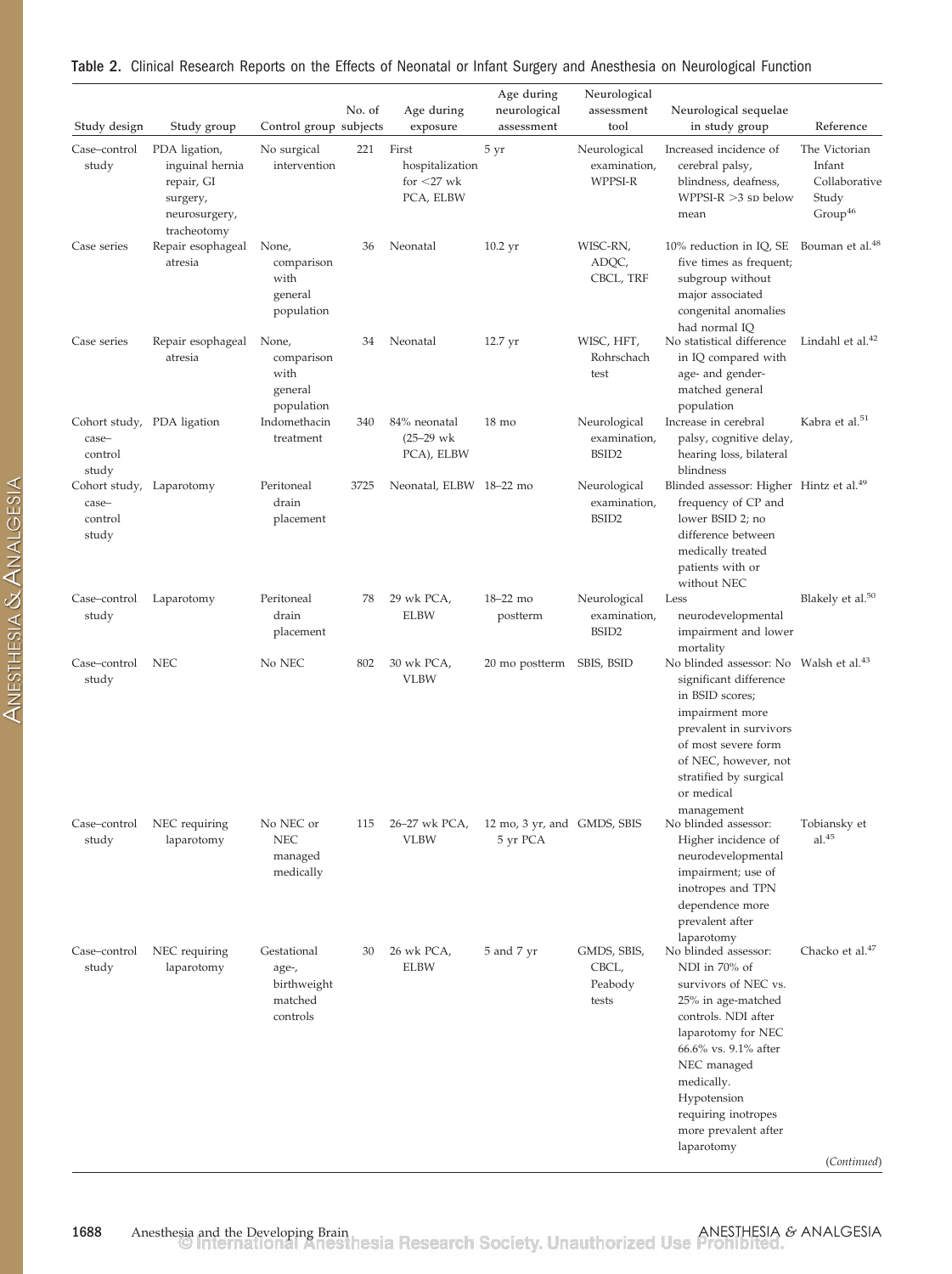# Table 2. Continued

| Study design                        | Study group                     | Control group subjects                                        | No. of | Age during<br>exposure                                         | Age during<br>neurological<br>assessment | Neurological<br>assessment<br>tool                                                                                                                                                                           | Neurological sequelae<br>in study group                                                                                                                                                                                                                | Reference                                 |
|-------------------------------------|---------------------------------|---------------------------------------------------------------|--------|----------------------------------------------------------------|------------------------------------------|--------------------------------------------------------------------------------------------------------------------------------------------------------------------------------------------------------------|--------------------------------------------------------------------------------------------------------------------------------------------------------------------------------------------------------------------------------------------------------|-------------------------------------------|
| Case-control<br>study               | NEC requiring<br>laparotomy     | <b>NEC</b><br>managed<br>medically                            | 18     | Neonatal, VLBW 8, 15 mo                                        | postterm, 24<br>mo                       | BSID,<br><b>INFANIB</b> ,<br><b>DDST</b>                                                                                                                                                                     | Assessor not blinded:<br>Higher prevalence of<br>motor delays early<br>after surgery; no<br>differences detected at<br>2 yr of age                                                                                                                     | Simon et al. <sup>44</sup>                |
| Prospective,<br>randomized<br>trial | ASO with DHCA                   | ASO with LF-<br>CPB or<br>general<br>population               | 155    | Neonatal                                                       | 1, 2.5, 4, 8 yr                          | TRF, CBCL,<br>WCST,<br>TOVA,<br>Mayo Test<br>for Apraxia<br>of Speech,<br>Goldman-<br>Fristoe Test<br>of<br>Articulation                                                                                     | WISC 3, WIAT, Lower Full-Scale IQ,<br>Perceptual<br>Organization, and<br>Freedom from<br>Distractibility scores,<br>WIAT Reading and<br>Mathematics<br>Composites, Memory<br>Screening Index,<br>WCST, TOVA scores<br>Most differences were<br>$<1$ sp | Bellinger et<br>al. <sup>55,57,61</sup>   |
| Cohort study                        | Open-heart surgery None         |                                                               | 59     | Neonatal                                                       | $≥2$ yr                                  | SBIS or BSID                                                                                                                                                                                                 | Cerebral palsy in 22%,<br>mean IQ 90, but<br>highly dependent on<br>type of congenital<br>heart disease                                                                                                                                                | Miller et al. $53,54$                     |
| Case series                         | <b>ASO</b>                      | None,<br>comparison<br>with<br>general<br>population          | 60     | Neonatal                                                       | 3-14 yr                                  | Kiphard and<br>Schilling<br>Body<br>Coordination<br>Test,<br>Kaufman<br>Assessment<br>Battery for<br>Children,<br>Oral and<br>Speech<br>Motor<br>Control Test,<br>Nayo Test of<br>Speech and<br>Oral Apraxia | Assessor not blinded:<br>Increased prevalence<br>of neurological<br>impairment (27%),<br>speech impairment<br>$(40\%)$ , motor<br>dysfunction, language<br>impairment; no<br>difference in<br>intelligence                                             | Hövels-<br>Gurich <sup>56,60</sup>        |
| Case–control<br>study               | ASO with limited<br><b>DHCA</b> | "Best friend"<br>control<br>group or<br>general<br>population | 148    | 0–118 (median 9) $9.1 \pm 2.9$ yr<br>days                      |                                          | WPPSI-R or<br>WISC 3,<br>CBCL,<br>Movement<br><b>ABC</b>                                                                                                                                                     | Lower IQ than control,<br>but still above general<br>population mean;<br>higher prevalence of<br>behavioral, language<br>expression and<br>comprehension<br>problems                                                                                   | Karl et al. <sup>62</sup>                 |
| Case series                         | Open-heart surgery None,        | comparison<br>with<br>general<br>population                   | 98     | Infancy                                                        | $1-3$ yr                                 | PDMS, GMDS                                                                                                                                                                                                   | Blinded assessor:<br>Abnormal<br>neurological exam in<br>41%, motor delay in<br>42%, and global<br>developmental delay<br>in 23%                                                                                                                       | Limperopoulos<br>et al. $58$              |
| Case series                         | <b>HLHS</b>                     | None,<br>comparison<br>with<br>general<br>population          | 28     | Several<br>procedures as<br>neonates and<br>early<br>childhood | $8.6 \pm 2.1$ yr                         | VMI, CELF-R,<br><b>CBCL</b>                                                                                                                                                                                  | WISC 3, WJPB, Assessor not blinded:<br>Prevalence of mental<br>retardation 18% and<br>borderline IQ in 36%.<br>Learning disability in<br>over 14% of survivors.<br>Performance IQ scores<br>lower than verbal IQ                                       | Mahle et al. <sup>59</sup><br>(Continued) |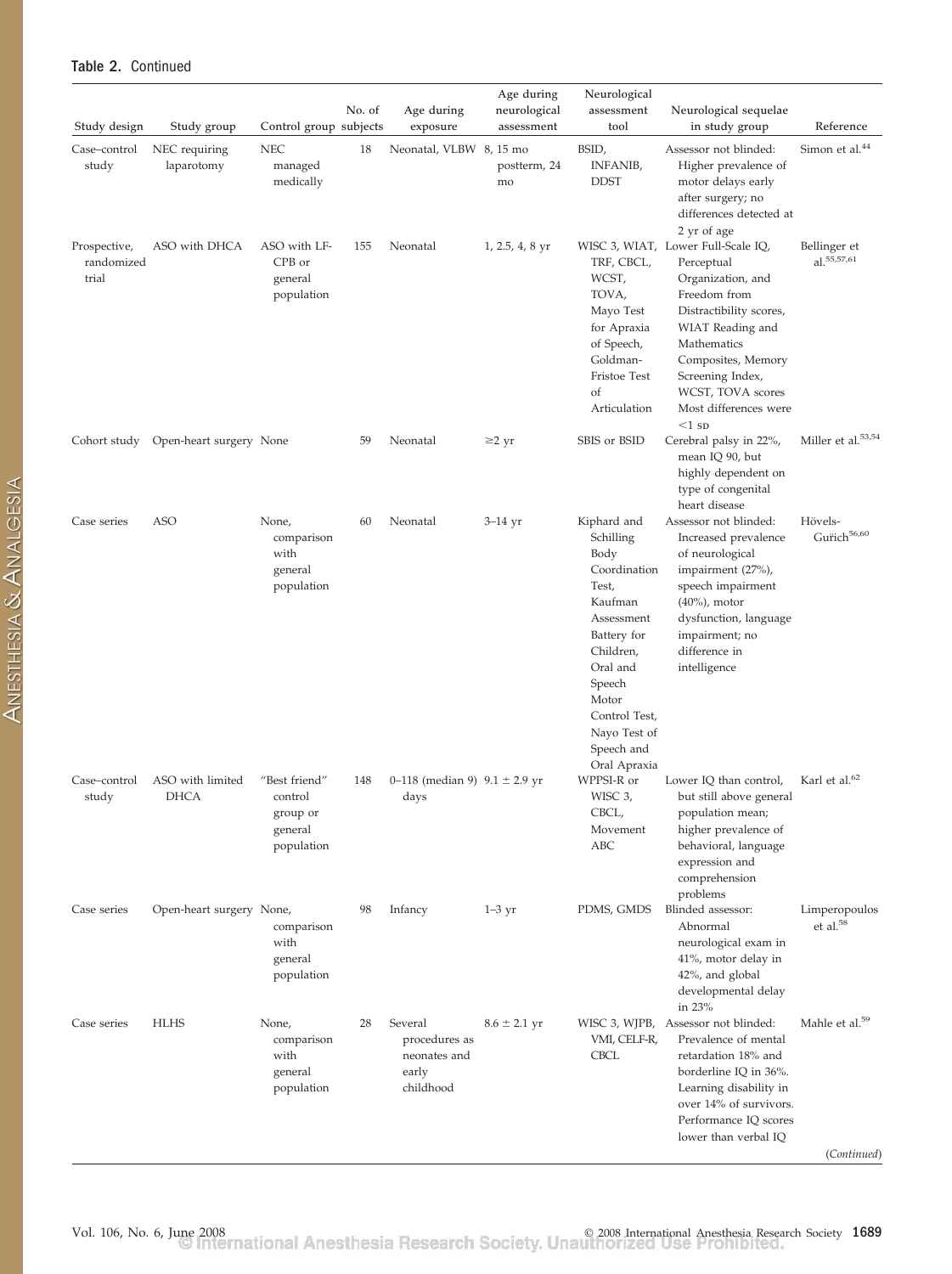| Study design                               | Study group                                                                                                 | Control group subjects                     | No. of | Age during<br>exposure                                | Age during<br>neurological<br>assessment | Neurological<br>assessment<br>tool                                           | Neurological sequelae<br>in study group                                                                                                                              | Reference                          |
|--------------------------------------------|-------------------------------------------------------------------------------------------------------------|--------------------------------------------|--------|-------------------------------------------------------|------------------------------------------|------------------------------------------------------------------------------|----------------------------------------------------------------------------------------------------------------------------------------------------------------------|------------------------------------|
| Cohort study,<br>case-<br>control<br>study | Intrauterine<br>exposure to<br>nitrous oxide                                                                | N <sub>0</sub><br>intrauterine<br>exposure | 159    | Prenatal: third<br>trimester                          | 5 d postnatally                          | Prechtl's<br>neurological<br>and<br>Brazelton's<br>behavioral<br>assessments | Weaker habituation to<br>sound, stronger<br>muscular tension and<br>resistance to cuddle,<br>fewer smiles                                                            | Eishima <sup>67</sup>              |
| Case-control<br>study                      | General or local<br>anesthetics                                                                             | No anesthetic<br>exposure                  | 39     | Prenatal: first to<br>third trimester                 | $0.8-6d$<br>postnatally                  | Measurement<br>of visual-<br>pattern<br>preference                           | Prolongation of visual-<br>pattern preference                                                                                                                        | Blair et al. <sup>65</sup>         |
| Case-control<br>study                      | General or local<br>anesthetics                                                                             | No anesthetic<br>exposure                  | 14     | Prenatal: first to $4 \pm 0.08$ yr<br>third trimester |                                          | PPVT,<br>vocabulary<br>parts of<br>WPPS and<br><b>SBIS</b>                   | Lower PPVT IQ scores,<br>no differences in<br>WPPS or SBIS                                                                                                           | Hollenbeck et<br>al. <sup>66</sup> |
| Prospective,<br>case-<br>control<br>study  | Thiopental, nitrous Lidocaine<br>oxide for general<br>anesthesia                                            | $1.5\%$ for<br>epidural<br>analgesia       | 30     | Perinatal for<br>cesarean<br>section                  | $1-7d$                                   | Neurological<br>assessment<br>as per<br>Prechtl and<br>Beintema              | Blinded assessor:<br>Abnormal neurologic<br>activity for up to 7<br>days in 47%,<br>regardless of group<br>assignment                                                | $H$ ollmen $64$                    |
| Survey study                               | General anesthesia<br>for general<br>surgery, ENT,<br>gastroenterology,<br>plastics surgery,<br>orthopedics | None, some<br>sibling<br>controls          | 1027   | $3-12$ yr                                             | 3 and 30 d<br>postanesthesia             | PHBO                                                                         | Behavioral changes in<br>24% on day 3 after<br>surgery, 16% on day<br>30, including anxiety<br>and regression,<br>apathy or withdrawal,<br>and separation<br>anxiety | Stargatt et al. <sup>38</sup>      |

ADQC = Abbreviated Depression Questionnaire for Children Self Assessment; ASO = arterial switch operation; BSID = Bayley Scales of Infant Development; CBCL = Achenbach Child Behavior Checklist Parental Assessment; CELF-R = Clinical Evaluation of Language Fundamentals-Revised; DDST = Denver Developmental Screening Test; DHCA = deep hypothermic circulatory arrest; ELBW = extremely low birth weight (<1000 g); GMDS = Griffiths Mental Development Scales; INFANIB = Infant Neurological International Battery; LF-CPB = low flow-cardiopulmonary bypass; MDI Bayley = Mental Development Index; Movement ABC = Movement Assessment Battery for Children; NDI = neurodevelopmental impairment; PDI = Bayley Psycomotor Developmental Index; PDMS = Peabody Developmental Motor Scales; PHBQ = Vernon Post Hospitalization Behavior Questionnaire; PPVT = Peabody Picture Vocabulary Test; SBIS = Stanford-Binet Intelligence Scales; TOVA = Test of Variables of Attention; TRF = Teacher's Report Form; VMI = Developmental Test of Visual Motor Integration; WCST = Wisconsin Card Sorting Test of problem solving; WJPB = Woodcock-Johnson Psychoeducational Battery; VLBW = very low birth weight (≤1500 g); WIAT = Wechsler Individual Achievement Test; WISC 3 = Wechsler Intelligence Scale for Children, Third Edition; WISC-RN = Wechsler Intelligence Scale for Children; WPPS-R = Revised Wechsler Preschool and Primary Scales for Intelligence.

were associated with worsening neurological outcome.43,48 In an attempt to at least partially control for severity of illness, several case–control studies compared neurodevelopmental outcome in survivors of surgical therapy of necrotizing enterocolitis and patent ductus arteriosus with patients undergoing medical management for the same illness. When compared with agematched controls or medically treated patients in the same cohort, several investigators noticed an impairment in neurocognitive function in surgically treated survivors of laparotomy or thoracotomy, $45-\frac{47}{47}$ , whereas others were unable to find these differences. $42,44,50$  However, it is difficult to separate the effects of neonatal stress and surgery from the effects of the anesthetics. Moreover, study designs did not include randomized, controlled trials, but were rather designed as cohort studies or case–control studies. It is therefore possible that, due to selection bias, some of the extremely premature neonates who needed surgery had concomitant illnesses and were therefore sicker than their matched controls. This notion is underscored by the fact that some of the studies identified longer periods of hypotension, more common use of inotropic support, and longer periods of total parenteral nutrition in the postsurgical patients.<sup>45,47</sup> Accordingly, a prospective randomized trial of 117 preterm infants with necrotizing enterocolitis who were either assigned to laparotomy or peritoneal drainage did not find any difference in patient survival and early outcomes.<sup>52</sup>

Another patient population that has been followed for evaluation of long-term neurocognitive development is neonates and infants undergoing open-heart surgery for congenital heart disease, such as hypoplastic left heart syndrome, transposition of the great arteries, or tetralogy of Fallot. $53-63$ Neurocognitive impairment has been documented in many of these studies, compared with the general population,<sup>53-61,63</sup> or with "best friend" control subjects.<sup>62</sup> However, anesthetic regimen was not specified for any of these studies and confounding factors include preoperative neurological lesions, preexisting or perioperative hypoxia and hypotension, and chronic postoperative hypoxia in many of these patients. Interestingly, in the largest trial, the Boston Circulatory Arrest Trial, with patient follow-up for 8 yr after arterial switch operation, many outcome measures in a battery of neurodevelopmental tests were within normal population limits, despite major corrective cardiac surgery as neonates. $61$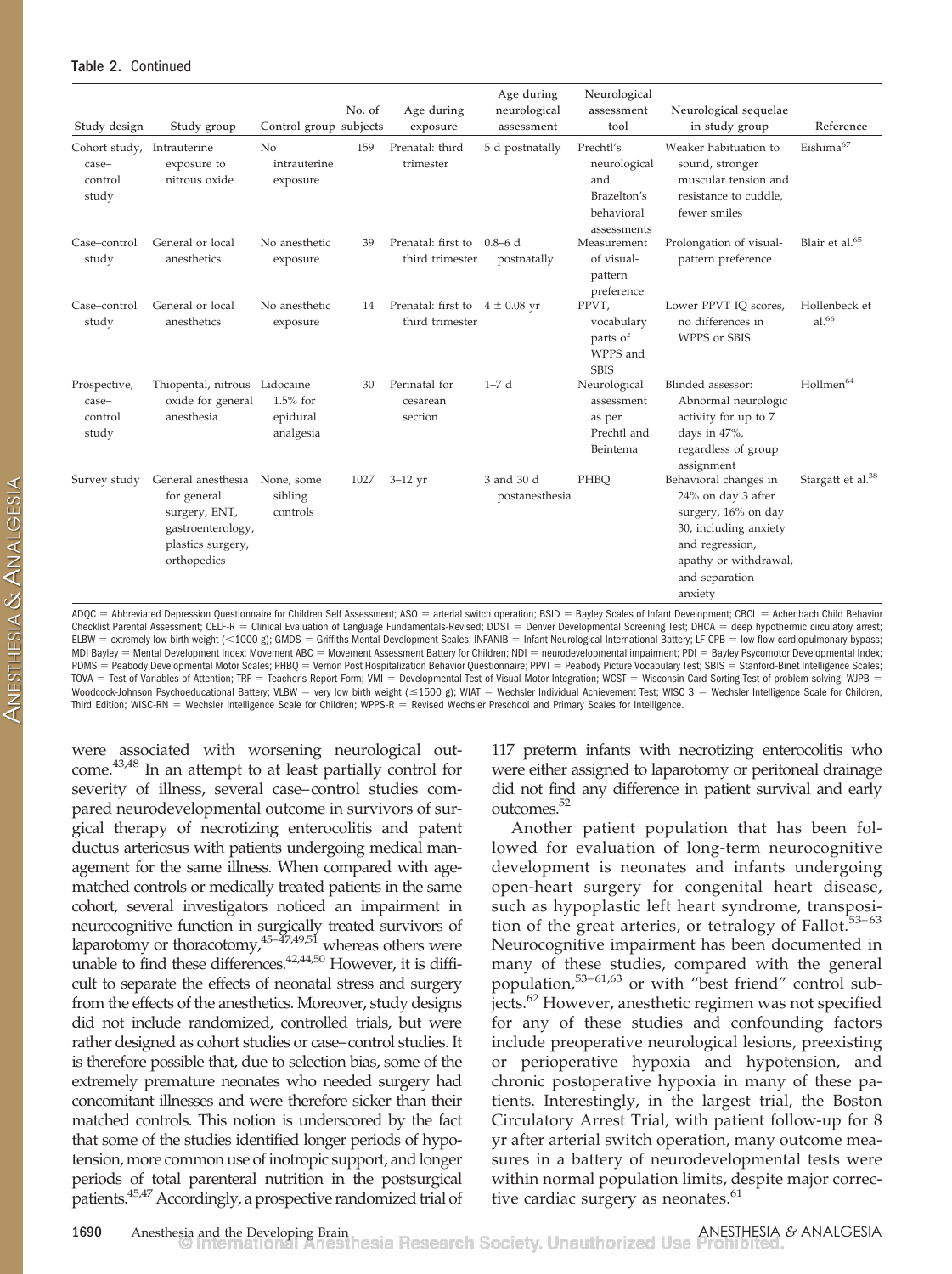| Anesthetic<br>agent                 | Dose and<br>duration                                   | <b>Species</b>                                       | Age                | Histopathology                                                                                                                             | Neurocognitive<br>deficits                                                                           | Reference                          |
|-------------------------------------|--------------------------------------------------------|------------------------------------------------------|--------------------|--------------------------------------------------------------------------------------------------------------------------------------------|------------------------------------------------------------------------------------------------------|------------------------------------|
| Clonazepam                          | $0.5-4$ mg/kg IP                                       | Rat (Sprague-Dawley)                                 | P7                 | Increased neurodegeneration                                                                                                                | Not assessed                                                                                         | Ikonomidou et<br>$al.^{74}$        |
| Clonazepam                          | $0.5-4$ mg/kg IP                                       | Rat (Wistar)                                         | P7                 | Increased apoptotic<br>neurodegeneration 24 h<br>after exposure                                                                            | Not assessed                                                                                         | Bittigau et<br>al.75               |
| Diazepam                            | $10-30$ mg/kg IP                                       | Rat (Sprague-Dawley)                                 | P7                 | Increased neurodegeneration Not assessed                                                                                                   |                                                                                                      | Ikonomidou et<br>$al.^{74}$        |
| Diazepam                            | $5 \text{ mg/kg}$ IP                                   | Rat (Wistar)                                         | P7                 | No increase in<br>neurodegeneration 24 h<br>after exposure                                                                                 | Not assessed                                                                                         | Bittigau et<br>$al.^{75}$          |
| Diazepam                            | $10-30$ mg/kg IP                                       | Rat (Wistar)                                         | P7                 | Increased apoptotic<br>neurodegeneration 24 h<br>after exposure,<br>ameliorated by flumazenil                                              | Not assessed                                                                                         | Bittigau et<br>$al.$ <sup>75</sup> |
| Diazepam                            | 5 mg/kg SC                                             | Mouse (NMRI)                                         | P10                | No increased<br>neurodegeneration in<br>parietal cortex 24 h after<br>exposure, increased<br>neurodegeneration in<br>laterodorsal thalamus | No behavioral<br>impairment or<br>neurocognitive<br>deficits in adult<br>mice 2 mo after<br>exposure | Fredriksson et<br>al.76            |
| Midazolam                           | 9 mg/kg IP                                             | Rat (Sprague-Dawley)                                 | P7                 | No increase in apoptotic<br>neurodegeneration 18 h<br>after exposure                                                                       | Not assessed                                                                                         | Jevtovic-<br>Todorovic et<br>al.77 |
| Midazolam                           | $9 \text{ mg/kg}$ SC                                   | Mouse $(C57BL/6)$                                    | P7                 | Increased neuroapoptosis in<br>cortex and caudate-<br>putamen                                                                              | Not assessed                                                                                         | Young et al. <sup>79</sup>         |
| Midazolam                           | $9 \frac{\text{mg}}{\text{kg}}$                        | Mouse                                                | P <sub>5</sub>     | Increased apoptotic<br>neurodegeneration in<br>caudate/putamen and<br>cortex, significantly<br>reduced by pilocarpine<br>pretreatment      | Not assessed                                                                                         | Olney et al. <sup>122</sup>        |
| Midazolam                           | 0.25-25 $\mu$ g/mL                                     | Sprague-Dawley Rat,<br>GABAergic<br>neuronal culture | Newborn<br>harvest | No effects on neuronal cell<br>survival                                                                                                    | Not applicable                                                                                       | Vutskits et<br>$al.$ <sup>78</sup> |
| Midazolam                           | $3-9$ mg/kg IP                                         | Rat (Sprague-Dawley)                                 | $P1 - 14$          | No increase in<br>neuroapoptosis                                                                                                           | Not assessed                                                                                         | Yon et al. <sup>126</sup>          |
| Pentobarbital                       | 5-10 mg/kg IP                                          | Rat (Wistar)                                         | P7                 | Widespread neurotoxicity                                                                                                                   | Not assessed                                                                                         | Bittigau et<br>$al.^{75}$          |
| Phenobarbital                       | 20-30 mg/kg IP                                         | Rat (Wistar)                                         | P7                 | No increase in<br>neurodegeneration 24 h<br>after exposure                                                                                 | Not assessed                                                                                         | Bittigau et<br>al.75               |
|                                     | Phenobarbital 40-100 mg/kg<br>IP                       | Rat (Wistar)                                         | P7                 | increased apoptotic<br>neurodegeneration 24 h<br>after exposure,<br>ameliorated by $\beta$ -estradiol                                      | Not assessed                                                                                         | Bittigau et<br>$al.$ <sup>75</sup> |
| Phenobarbital $50 \text{ mg/kg}$ IP |                                                        | Rat (Wistar)                                         | P7                 | Increased apoptotic<br>neurodegeneration 24 h<br>after exposure,<br>ameliorated by $\beta$ -estradiol                                      | Not assessed                                                                                         | Asimiadou et<br>$al.^{84}$         |
| Thiopental                          | $5-25$ mg/kg SC                                        | Mouse (NMRI)                                         | P <sub>10</sub>    | No increase in<br>neurodegeneration                                                                                                        | No impairment in<br>behavior or<br>learning in adult<br>mice 45 or 53 d<br>after exposure            | Fredriksson et<br>$al.^{85}$       |
| Ketamine                            | single dose of<br>$25 - 75$ mg/kg<br>IP                | Rat (Sprague-Dawley) P7                              |                    | No increase in<br>neurodegeneration 24 h<br>after exposure                                                                                 | Not assessed                                                                                         | Hayashi et<br>$al.^{88}$           |
| Ketamine                            | Four doses of<br>$25 \text{ mg/kg}$ IP<br>every 90 min | Rat (Sprague-Dawley) P7                              |                    | No increase in<br>neurodegeneration 24 h<br>after exposure                                                                                 | Not assessed                                                                                         | Hayashi et<br>$al.^{88}$           |
|                                     |                                                        |                                                      |                    |                                                                                                                                            |                                                                                                      | (Continued)                        |

Table 3. Preclinical Research Reports on the Effects of Anesthetic Exposure In Neonatal Animals on Neuronal Structure and Subsequent Neurological Function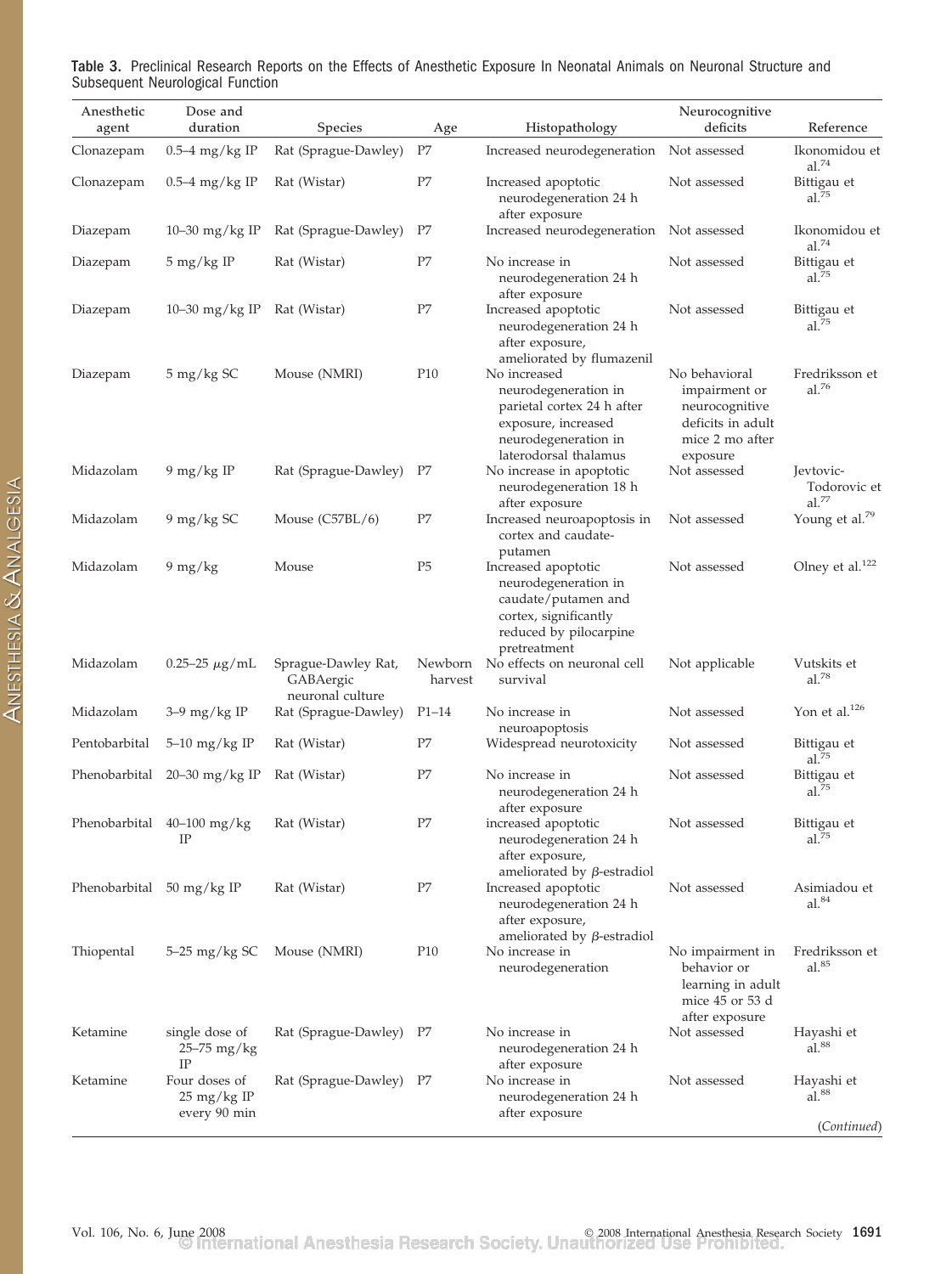| Table 3. | Continued |
|----------|-----------|
|----------|-----------|

| Anesthetic<br>agent     | Dose and<br>duration                                    | <b>Species</b>             | Age             | Histopathology                                                                                                                                        | Neurocognitive<br>deficits                                                                                                                                                                                                                  | Reference                                   |
|-------------------------|---------------------------------------------------------|----------------------------|-----------------|-------------------------------------------------------------------------------------------------------------------------------------------------------|---------------------------------------------------------------------------------------------------------------------------------------------------------------------------------------------------------------------------------------------|---------------------------------------------|
| Ketamine                | Seven doses of                                          | Rat (Sprague-Dawley) P7    |                 | Increased apoptotic                                                                                                                                   | Not assessed                                                                                                                                                                                                                                | Hayashi et                                  |
|                         | $25 \text{ mg/kg}$ IP<br>every 90 min                   |                            |                 | neurodegeneration 24 h<br>after exposure, especially<br>temporal cortex and<br>thalamus                                                               |                                                                                                                                                                                                                                             | $al.^{88}$                                  |
| Ketamine                | Seven doses of<br>$10$ mg/kg IP<br>every 90 min         | Rat (Sprague-Dawley) P7    |                 | No increase in<br>neurodegeneration 24 h<br>after exposure, plasma<br>ketamine levels close to<br>human anesthesia                                    | Not assessed                                                                                                                                                                                                                                | Scallet et al. <sup>89</sup>                |
| Ketamine                | Seven doses of<br>$25 \text{ mg/kg}$ IP<br>every 90 min | Rat (Sprague-Dawley) P7    |                 | Increased apoptotic<br>neurodegeneration 24 h<br>after exposure, plasma<br>ketamine levels seven<br>times higher than during<br>human anesthesia      | Not assessed                                                                                                                                                                                                                                | Scallet et al. <sup>89</sup>                |
| Ketamine                | $20 \text{ mg/kg}$ IP                                   | Rat (Sprague-Dawley) P7    |                 | No increase in<br>neurodegeneration 24 h<br>after exposure, plasma<br>ketamine levels close to<br>human anesthesia                                    | Not assessed                                                                                                                                                                                                                                | Scallet et al. <sup>89</sup>                |
| Ketamine                | 2.5 mg/kg SC $\times$<br>2 daily for 4 d                | Rat (Long-Evans<br>hooded) | $P1-4$          | No increase in<br>neurodegeneration;<br>ketamine ameliorated<br>pain-induced<br>neurodegenerative effects                                             | No impairment in<br>adult rats;<br>ketamine<br>ameliorated the<br>pain-induced<br>decrease in<br>acquisition of<br>visual-spatial<br>clues,<br>impairment of<br>short-term and<br>long-term<br>memory, and<br>increase in pain<br>latencies | Anand et al. <sup>91</sup>                  |
| Ketamine                | Seven doses of<br>$20 \text{ mg/kg}$ IP<br>every 90 min | Rat                        | P7              | Increased apoptotic<br>neurodegeneration 24 h<br>after exposure                                                                                       | Not assessed                                                                                                                                                                                                                                | Ikonomidou et<br>$al.^{90}$                 |
| Ketamine                | 1.25–2.5 mg/kg<br>SC                                    | Mouse (ICR)                | P7              | No increase in<br>neurodegeneration                                                                                                                   | No gross<br>neurobehavioral<br>abnormalities 7<br>d after exposure                                                                                                                                                                          | Rudin et al. <sup>92</sup>                  |
| Ketamine                | 5–40 mg/kg SC                                           | Mouse (ICR)                | P7              | Increased neurodegeneration<br>1-7 d after exposure                                                                                                   | No gross<br>neurobehavioral<br>abnormalities 7<br>d after exposure                                                                                                                                                                          | Rudin et al.92                              |
| Ketamine                | $10 \text{ mg/kg}$ SC                                   | Mouse $(C57BL/6)$          | P7              | No increase in<br>neuroapoptosis                                                                                                                      | Not assessed                                                                                                                                                                                                                                | Young et al. <sup>79</sup>                  |
| Ketamine                | $20 - 40$ mg/kg<br>SС                                   | Mouse $(C57BL/6)$          | P7              | Increased neuroapoptosis in<br>cortex and<br>caudate-putamen; no<br>hypoxia, but respiratory<br>alkalosis                                             | Not assessed                                                                                                                                                                                                                                | Young et al. <sup>79</sup>                  |
| Ketamine +<br>midazolam | $40 \text{ mg/kg} + 9$<br>$mg/kg$ SC                    | Mouse $(C57BL/6)$          | P7              | Increased neuroapoptosis in<br>cortex and caudate-                                                                                                    | Not assessed                                                                                                                                                                                                                                | Young et al. <sup>79</sup>                  |
| Ketamine                | $50 \text{ mg/kg}$ SC                                   | Mouse (NMRI)               | P <sub>10</sub> | putamen<br>No increased<br>neurodegeneration in<br>laterodorsal thalamus 24 h<br>after exposure, increased<br>neurodegeneration in<br>parietal cortex | Abnormal<br>behavior,<br>impaired<br>learning<br>acquisition, and<br>memory<br>retention in<br>adult mice 2 mo<br>after exposure                                                                                                            | Fredriksson et<br>$al.^{76}$<br>(Continued) |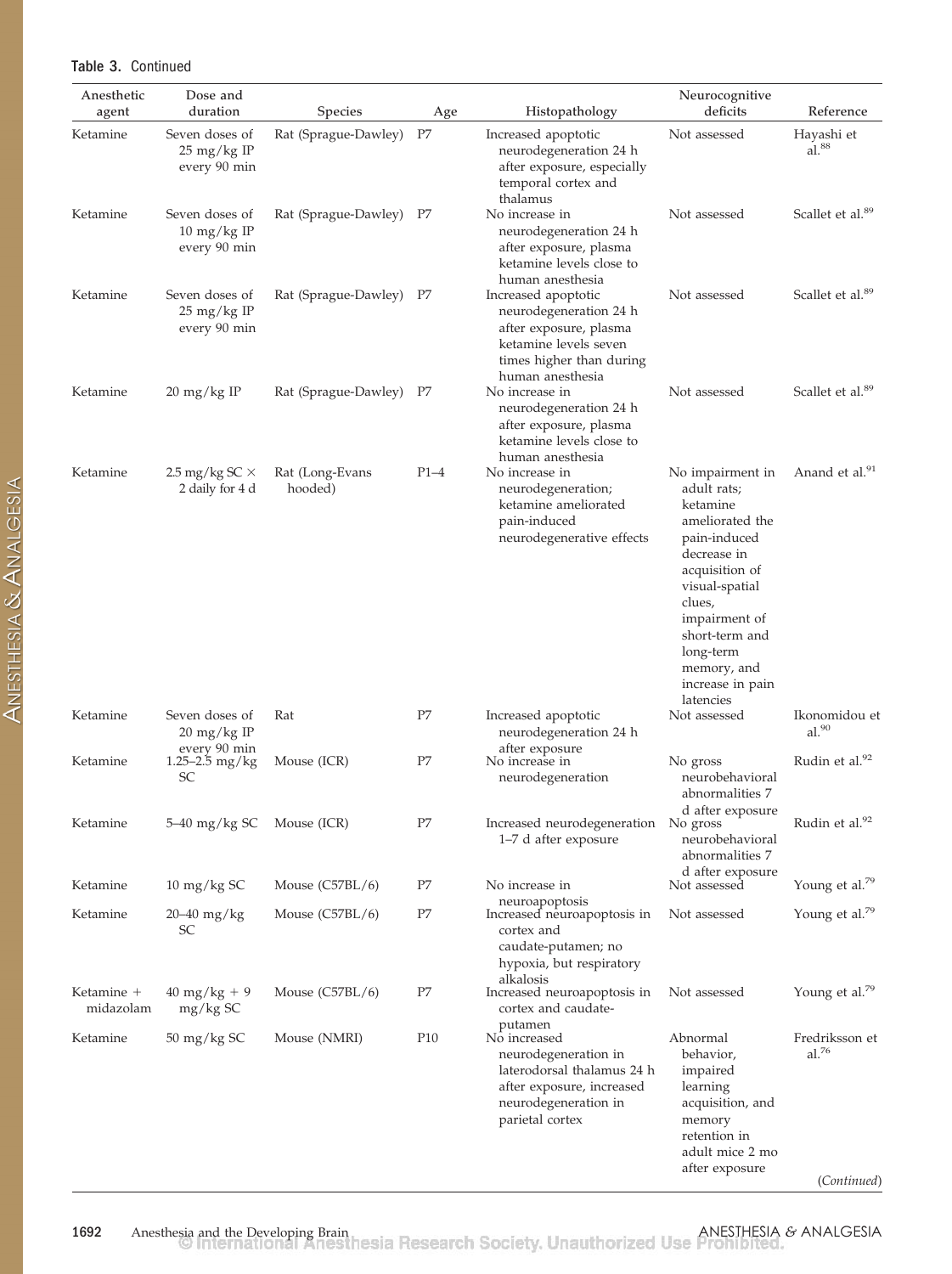| Anesthetic | Dose and                                                                                                      |                                                                           |                                          |                                                                                                                                                                                | Neurocognitive                                                                                    |                                           |
|------------|---------------------------------------------------------------------------------------------------------------|---------------------------------------------------------------------------|------------------------------------------|--------------------------------------------------------------------------------------------------------------------------------------------------------------------------------|---------------------------------------------------------------------------------------------------|-------------------------------------------|
| agent      | duration                                                                                                      | <b>Species</b>                                                            | Age                                      | Histopathology                                                                                                                                                                 | deficits                                                                                          | Reference<br>Slikker et al. <sup>93</sup> |
| Ketamine   | $20 - 50$ mg/kg/h<br>for 24 h                                                                                 | Rhesus monkey                                                             | Prenatal:<br>E122                        | Increased neurodegeneration<br>in frontal cortex, but not<br>hippocampus, thalamus,<br>striatum, and amygdala;<br>ketamine plasma levels<br>twice as high as in                | Not assessed                                                                                      |                                           |
| Ketamine   | 20–50 mg/kg/h<br>for $24h$                                                                                    | Rhesus monkey                                                             | P <sub>5</sub>                           | humans<br>Increased neurodegeneration<br>in frontal cortex, but not<br>hippocampus, thalamus,<br>striatum, and amygdala;<br>ketamine plasma levels<br>3-5 times higher than in | Not assessed                                                                                      | Slikker et al.93                          |
| Ketamine   | 20–50 mg/kg/h<br>for $24h$                                                                                    | Rhesus monkey                                                             | P <sub>35</sub>                          | humans<br>No increase in<br>neurodegeneration;<br>ketamine plasma levels 10<br>times higher than in<br>humans                                                                  | Not assessed                                                                                      | Slikker et al. <sup>93</sup>              |
| Ketamine   | $20 - 50$ mg/kg/h<br>for 3 h                                                                                  | Rhesus monkey                                                             | P <sub>5</sub>                           | No increase in<br>neurodegeneration                                                                                                                                            | Not assessed                                                                                      | Slikker et al.93                          |
| Ketamine   | 0.1-1 $\mu$ M for<br>48 h                                                                                     | Sprague-Dawley Rat,<br>primary forebrain<br>culture                       | Harvest<br>P <sub>1</sub>                | No increase in DNA<br>fragmentation                                                                                                                                            | Not applicable                                                                                    | Wang et al. <sup>94</sup>                 |
| Ketamine   | 10-20 $\mu$ M for<br>48 h                                                                                     | Sprague-Dawley Rat,<br>primary forebrain<br>culture                       | Harvest<br>P <sub>1</sub>                | Increased DNA<br>fragmentation                                                                                                                                                 | Not applicable                                                                                    | Wang et al. <sup>94</sup>                 |
| Ketamine   | 10 $\mu$ M for 2 h                                                                                            | Sprague-Dawley Rat,<br>primary forebrain<br>culture                       | Harvest<br>P <sub>1</sub>                | No increase in DNA<br>fragmentation                                                                                                                                            | Not applicable                                                                                    | Wang et al. <sup>94</sup>                 |
| Ketamine   | 10 $\mu$ M for<br>$6-48h$                                                                                     | Sprague-Dawley Rat,<br>primary forebrain                                  | Harvest<br>P <sub>1</sub>                | Increased DNA<br>fragmentation                                                                                                                                                 | Not applicable                                                                                    | Wang et al. <sup>94</sup>                 |
| Ketamine   | $1 \mu M$ for 24 h                                                                                            | culture<br>Rhesus monkey,<br>primary frontal                              | Harvest<br>P <sub>3</sub>                | No increase in DNA<br>fragmentation                                                                                                                                            | Not applicable                                                                                    | Wang et al. <sup>95</sup>                 |
| Ketamine   | 10–20 $\mu$ M for<br>24 h                                                                                     | cortical culture<br>Rhesus monkey,<br>primary frontal                     | Harvest<br>P <sub>3</sub>                | Increased DNA<br>fragmentation                                                                                                                                                 | Not applicable                                                                                    | Wang et al. <sup>95</sup>                 |
| Ketamine   | 10 $\mu$ M for 2 h                                                                                            | cortical culture<br>Rhesus monkey,<br>primary frontal<br>cortical culture | Harvest<br>P <sub>3</sub>                | No change in mitochondrial<br>function                                                                                                                                         | Not applicable                                                                                    | Wang et al. <sup>95</sup>                 |
| Ketamine   | 10 $\mu$ M for<br>6–24 h                                                                                      | Rhesus monkey,<br>primary frontal                                         | Harvest<br>P <sub>3</sub>                | Decreased mitochondrial<br>function                                                                                                                                            | Not applicable                                                                                    | Wang et al. <sup>95</sup>                 |
| Ketamine   | 0.01–5 $\mu$ g/mL<br>for 8 h                                                                                  | cortical culture<br>Sprague-Dawley Rat,<br>GABAergic                      | harvest                                  | Newborn No decrease in neuronal cell Not applicable<br>survival                                                                                                                |                                                                                                   | Vutskits et<br>$al.^{96}$                 |
| Ketamine   | 10-40 $\mu$ g/mL<br>for 1 h                                                                                   | neuronal culture<br>Sprague-Dawley Rat,<br>GABAergic                      | Newborn<br>harvest                       | Increased neuronal cell loss<br>24 h after exposure                                                                                                                            | Not applicable                                                                                    | Vutskits et<br>$al.^{96}$                 |
| Ketamine   | $1 \mu g/mL$ for<br>>48 h                                                                                     | neuronal culture<br>Sprague-Dawley Rat,<br>GABAergic                      | harvest                                  | Newborn Increased neuronal cell loss                                                                                                                                           | Not applicable                                                                                    | Vutskits et<br>$al.^{96}$                 |
| Ketamine   | $5 \mu$ g/mL for 4<br>h or $2 \mu g/mL$                                                                       | neuronal culture<br>Sprague-Dawley Rat,<br>GABAergic                      | harvest                                  | Newborn Decrease in dendritic length<br>and number of branches                                                                                                                 | Not applicable                                                                                    | Vutskits et<br>al.96                      |
| Ketamine   | for 8 h<br>$\geq$ 20 µg/mL for<br>1 h, or $\geq 10$<br>$\mu$ g/mL for 8<br>h, or $\geq 100$<br>$\mu$ g/mL for | neuronal culture<br>Sprague-Dawley Rat,<br>GABAergic<br>neuronal culture  | harvest,<br>exposure<br>DIC <sub>6</sub> | Newborn Increase in neuronal cell loss<br>starting 24 h after<br>exposure and decrease in<br>dendritic length and<br>branching after 72 h                                      | Not applicable                                                                                    | Vutskits et<br>$\mathrm{al.}^{97}$        |
| Ketamine   | 24h<br>25 mg/kg SC                                                                                            | Mouse (NMRI)                                                              | P <sub>10</sub>                          | No increase in<br>neurodegeneration                                                                                                                                            | No alteration in<br>behavior, but<br>learning<br>impaired in adult<br>mice 53 d after<br>exposure | Fredriksson et<br>$al.^{85}$              |
|            |                                                                                                               |                                                                           |                                          |                                                                                                                                                                                |                                                                                                   | (Continued)                               |

Table 3. Continued

Vol. 106, No. 6, June 2008 Mernational Anesthesia Research Society. Unauthorized Use Anesthesia Research Society 1693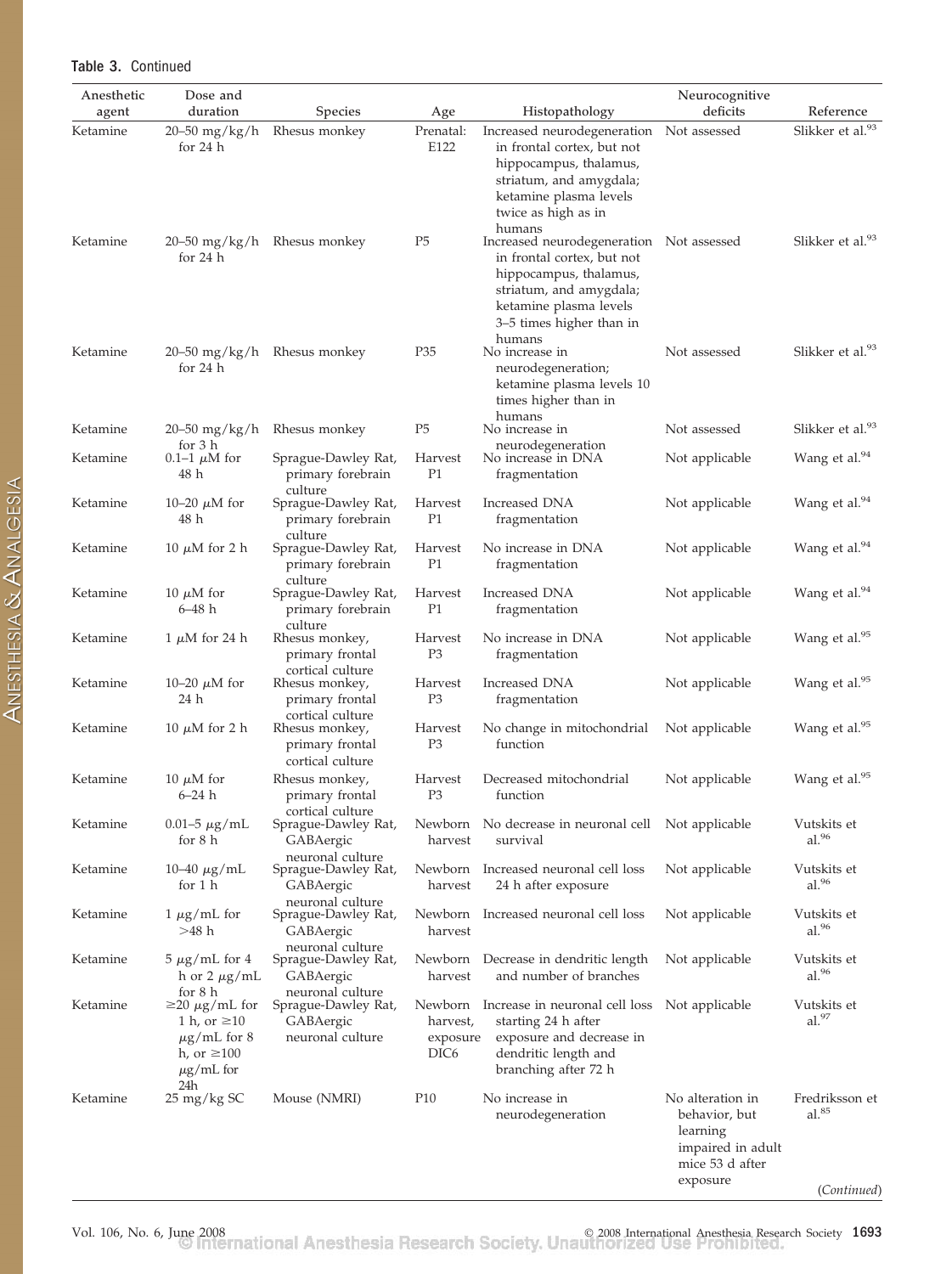| Anesthetic<br>agent      | Dose and<br>duration                                     | <b>Species</b>                                                             | Age                         | Histopathology                                                                                       | Neurocognitive<br>deficits                                                                                                                                                                                               | Reference                                   |
|--------------------------|----------------------------------------------------------|----------------------------------------------------------------------------|-----------------------------|------------------------------------------------------------------------------------------------------|--------------------------------------------------------------------------------------------------------------------------------------------------------------------------------------------------------------------------|---------------------------------------------|
| Ketamine +<br>thiopental | $25 \text{ mg/kg} + 5$<br>$mg/kg$ SC                     | Mouse (NMRI)                                                               | P10                         | Increased neurodegeneration Disruption in<br>24 h after exposure                                     | spontaneous<br>activity and<br>learning in adult                                                                                                                                                                         | Fredriksson et<br>$al.^{85}$                |
| Ketamine +<br>propofol   | $25 \text{ mg/kg} + 10$ Mouse (NMRI)<br>$mg/kg$ SC       |                                                                            | P10                         | Increased neurodegeneration Disruption in<br>24 h after exposure                                     | mice<br>spontaneous<br>activity and<br>learning in adult<br>mice                                                                                                                                                         | Fredriksson et<br>$al.^{85}$                |
| Propofol                 | $10 \text{ mg/kg}$ SC                                    | Mouse (NMRI)                                                               | P10                         | No increase in<br>neurodegeneration                                                                  | No impairment in<br>behavior or<br>learning in adult<br>mice 45 or 53 d                                                                                                                                                  | Fredriksson et<br>$al.^{85}$                |
| Propofol                 | $60 \text{ mg/kg}$ SC                                    | Mouse (NMRI)                                                               | P <sub>10</sub>             | Increased neurodegeneration Disruption in                                                            | after exposure<br>spontaneous<br>activity and<br>learning in adult<br>mice, altered<br>anxiolysis effect<br>by diazepam                                                                                                  | Fredriksson et<br>$al.^{85}$                |
| Propofol                 | $1-20 \mu g/mL$                                          | Sprague-Dawley Rat,<br>GABAergic<br>neuronal culture                       | Newborn<br>harvest          | No effects on neuronal cell<br>survival                                                              | Not applicable                                                                                                                                                                                                           | Vutskits et al. <sup>78</sup>               |
| Propofol                 | $50 \mu g/mL$                                            | Sprague-Dawley Rat,<br>GABAergic                                           | Newborn<br>harvest          | Increased neuronal cell<br>death                                                                     | Not applicable                                                                                                                                                                                                           | Vutskits et al. <sup>78</sup>               |
| Propofol                 | 5–500 $\mu$ M for<br>2–24 h                              | neuronal culture<br>Chick, neuronal<br>explant culture                     | Harvest<br>E8,<br>exposure  | Dose-dependent neurite<br>growth cone collapse                                                       | Not applicable                                                                                                                                                                                                           | Al-Jahdari et<br>$al.^{104}$                |
| Propofol                 | $0.5 \mu g/mL$ for                                       | Rat, GABAergic                                                             | DIC <sub>1</sub><br>Fetal   | No change in enzyme                                                                                  | Not applicable                                                                                                                                                                                                           | Honegger et<br>$al.^{105}$                  |
| Propofol                 | 8 h<br>8 h                                               | neuronal culture<br>$2-10 \mu g/mL$ for Rat, GABAergic<br>neuronal culture | harvest<br>Fetal<br>harvest | activity<br>Dose-dependent decrease in<br>GABAergic neuronal<br>enzyme GAD                           | Not applicable                                                                                                                                                                                                           | Honegger et<br>$al.^{105}$                  |
| Propofol                 | 10 $\mu$ g/mL for<br>2 h                                 | Sprague-Dawley Rat,<br>dissociated cortical<br>neuronal culture            |                             | Harvest P1 No effect on neuronal<br>survival                                                         | Not applicable                                                                                                                                                                                                           | Spahr-Schopfer<br>et al. $^{106}\,$         |
| Propofol                 | 20-100 $\mu$ g/mL<br>for 2 h                             | Sprague-Dawley Rat,<br>dissociated cortical<br>neuronal culture            |                             | Harvest P1 Increased cell death of<br>GABAergic neurons and<br>glial cells                           | Not applicable                                                                                                                                                                                                           | Spahr-Schopfer<br>et al. $106$              |
| Propofol                 | $100 \mu g/mL$ for<br>$3-10d$                            | Sprague-Dawley Rat,<br>organotypic<br>hippocampal<br>culture               |                             | Harvest P7 No evidence for neurotoxic<br>effects, dose 10 times<br>higher than peak clinical<br>dose | Not applicable                                                                                                                                                                                                           | Spahr-Schopfer<br>et al. $^{\rm 106}$       |
| Halothane                | $2.5\%$ for 2 h                                          | Rat (Sprague-Dawley) Prenatal:                                             | E3, E10,<br>or E17          | Not assessed                                                                                         | More errors in maze<br>task and greater<br>footshock<br>sensitivity in 75<br>d-old adult<br>animals, exposed<br>to halothane on E3<br>and E10, but not at                                                                | Smith et al. <sup>113</sup>                 |
| Halothane                | Chronic<br>exposure to<br>$10$ ppm,<br>8 h/d, 5 d/<br>wk | Rat                                                                        | to P60                      | Conception Neuronal degeneration and<br>failure in synapse<br>formation                              | E17<br>Learning impairment<br>in Y-maze utilizing<br>foot shock and<br>during an<br>appetitive-<br>reinforced, spatial<br>discrimination task<br>at $>130$ d of age;<br>not observed in<br>controls exposed<br>after P60 | Quimby et al. <sup>109</sup><br>(Continued) |

Table 3. Continued

**ANESTHESIA & ANALGESIA**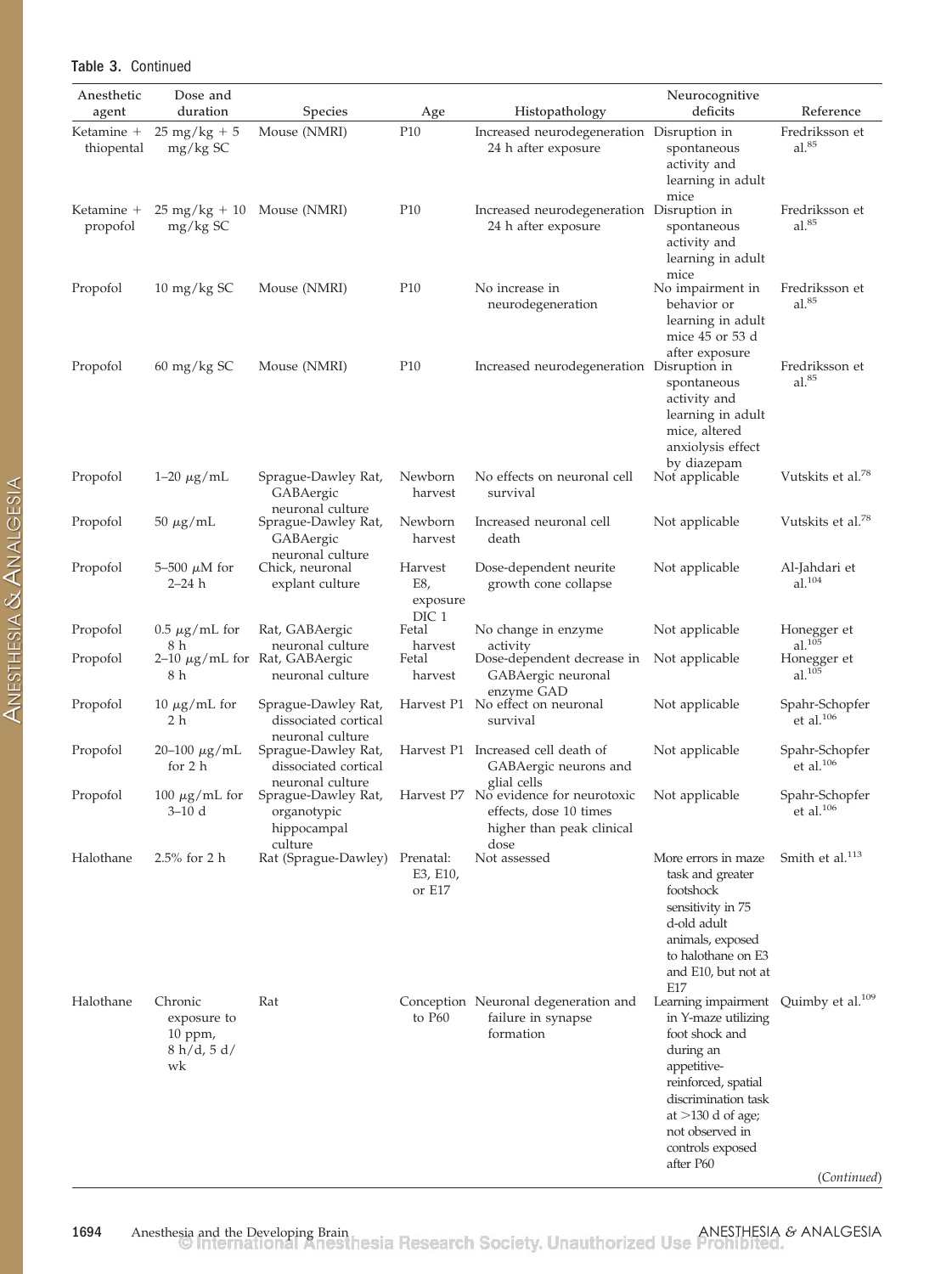|  |  | Table 3. Continued |
|--|--|--------------------|
|--|--|--------------------|

| Anesthetic<br>agent                               | Dose and<br>duration                                           | Species                                                 | Age                     | Histopathology                                                                                                                                           | Neurocognitive<br>deficits                                                                                                          | Reference                               |
|---------------------------------------------------|----------------------------------------------------------------|---------------------------------------------------------|-------------------------|----------------------------------------------------------------------------------------------------------------------------------------------------------|-------------------------------------------------------------------------------------------------------------------------------------|-----------------------------------------|
| Halothane                                         | Continuous or<br>intermittent<br>exposure to<br>50-200 ppm     |                                                         | to P <sub>28</sub>      | Rat (Sprague-Dawley) Conception Decrease in cerebral synapse<br>density; dose-dependent                                                                  | Not assessed                                                                                                                        | Uemura et al. <sup>110</sup>            |
| Halothane                                         | Continuous or<br>intermittent<br>exposure to<br>$25 - 100$ ppm |                                                         | to P60                  | Rat (Sprague-Dawley) Conception Decrease in both apical and<br>basal dendritic length and<br>numbers                                                     | Not assessed                                                                                                                        | Uemura et al. <sup>111</sup>            |
| Halothane                                         | Continuous or<br>intermittent<br>exposure to<br>$25 - 100$ ppm |                                                         | to P60                  | Rat (Sprague-Dawley) Conception Decreased synaptic density,<br>more severe in cortex than<br>subiculum; no difference<br>between P5, P21, P34, or<br>P95 | No difference in<br>T-maze<br>performance at<br>age 20, 40, 60, or<br>100 d between<br>halothane<br>exposed animals<br>and controls | Uemura et al. <sup>112</sup>            |
| Halothane or<br>enflurane                         | $1\% - 2\%$ or $2\% -$<br>$4\%$ for 0.5 h                      | Mouse (Albino)                                          | Prenatal:<br>$E6 - E17$ | Not assessed                                                                                                                                             | Learning<br>impairment in<br>navigating a<br>maze in adult<br>mice, 6–7 wk old                                                      | Chalon et al. <sup>114</sup>            |
| $Isoflurane +$<br>midazolam +<br>N <sub>2</sub> O | $kg + 75%$ for<br>2–6 h                                        | $0.75\% + 9$ mg/ Rat (Sprague-Dawley) 7 d               |                         | Increased caspase-3 and -9<br>activation, no hypoxia or<br>hypoglycemia, metabolic<br>and respiratory alkalosis                                          | Not assessed                                                                                                                        | Lu et al. $120$                         |
| Isoflurane                                        | $0.75\%$ for 6 h                                               | Rat (Sprague-Dawley) P7                                 |                         | Increased caspase-3<br>expression, exacerbated by<br>75% N <sub>2</sub> O and ameliorated<br>by 30% or 60% xenon                                         | Not assessed                                                                                                                        | Ma et al. $^{121}$                      |
| Isoflurane                                        | $0.75\%$ for 6 h                                               | Mouse $(C57BL/6)$ ,<br>organotypic<br>hippocampal slice | P8-9                    | Increased caspase-3<br>expression, ameliorated by<br>30% or 60% xenon                                                                                    | Not assessed                                                                                                                        | Ma et al. $121$                         |
| Isoflurane                                        | 6 h                                                            | 0.75%-1.5% for Rat (Sprague-Dawley) P7                  |                         | Dose-dependent increase in<br>neurodegeneration                                                                                                          | Not assessed                                                                                                                        | Jevtovic-<br>Todorovic et<br>$al.^{77}$ |
| $Isoflurane +$<br>midazolam +<br>N <sub>2</sub> O | $kg + 75%$ for<br>6 h                                          | $0.75\% + 9$ mg/ Rat (Sprague-Dawley) P7                |                         | Widespread increased<br>neurodegeneration and<br>apoptosis                                                                                               | no behavioral<br>abnormalities in<br>adult animals,<br>but temporary<br>learning<br>impairment 25<br>and 124 d after<br>exposure    | Jevtovic-<br>Todorovic et<br>$al.^{77}$ |
| Isoflurane                                        |                                                                | 1 MAC for 4 h Rat (Sprague-Dawley) P7                   |                         | Not assessed                                                                                                                                             | Abnormal fear<br>behavior in adult<br>animals 5 mo<br>after exposure,<br>learning<br>impairment at 8<br>mo                          | Stratmann <sup>125</sup>                |
| Isoflurane                                        | 6 h                                                            | 0.75%-1.5% for Rat (Sprague-Dawley) P1-3                |                         | Significant increase in<br>neuroapoptosis only after                                                                                                     | Not assessed                                                                                                                        | Yon et al. <sup>126</sup>               |
| Isoflurane                                        | 6 h                                                            | 0.75%–1.5% for Rat (Sprague-Dawley) P10–14              |                         | $1.5\%$ isoflurane<br>No increase in neuroapoptosis Not assessed                                                                                         |                                                                                                                                     | Yon et al. <sup>126</sup>               |
| $Isoflurane +$<br>midazolam +                     | $kg + 75%$ for                                                 | $0.75\% + 9$ mg/ Rat (Sprague-Dawley) P1-14             |                         | Increased neuroapoptosis,<br>especially in P7 animals                                                                                                    | Not assessed                                                                                                                        | Yon et al. <sup>126</sup>               |
| N <sub>2</sub> O<br>Isoflurane                    | 2–6 h<br>$1.3\%$ for 6 h                                       | Rat                                                     | Prenatal:<br>E21        | Significant increase in<br>neurodegeneration in<br>retrosplenial cortex and<br>hippocampal CA1                                                           | No difference in<br>Morris<br>watermaze<br>learning task in<br>young adulthood                                                      | Li et al. $129$<br>(Continued)          |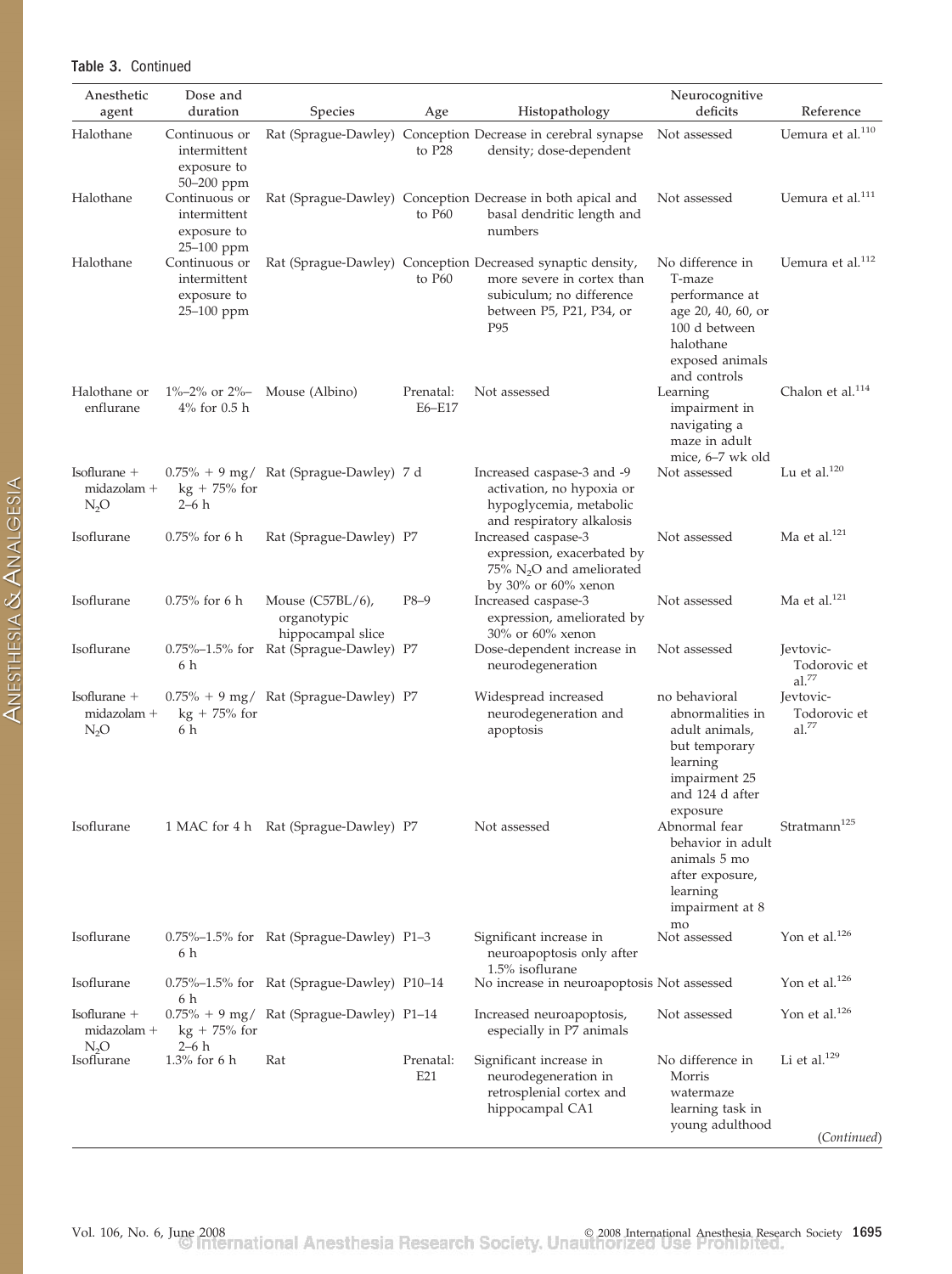| Anesthetic                                        | Dose and                                             |                                                          |                                      |                                                                                                                                                         | Neurocognitive                                                                      |                                    |
|---------------------------------------------------|------------------------------------------------------|----------------------------------------------------------|--------------------------------------|---------------------------------------------------------------------------------------------------------------------------------------------------------|-------------------------------------------------------------------------------------|------------------------------------|
| agent                                             | duration                                             | <b>Species</b>                                           | Age                                  | Histopathology                                                                                                                                          | deficits                                                                            | Reference                          |
| $Isoflurane +$<br>midazolam +<br>$N_2O$           | $0.75\% + 9$ mg/<br>$kg + 75%$ for<br>6 h            | Rat (Sprague-Dawley) P7                                  |                                      | Increased neurodegeneration Not assessed<br>in anterior thalamus and<br>cortex, dose-dependent<br>reduction by melatonin                                |                                                                                     | Yon et al. $^{130}$                |
| $Isoflurane +$<br>$N_2O$                          | $0.75\% + 75\%$<br>for 6 h                           | Rat (Sprague-Dawley) P7                                  |                                      | Increased apoptotic<br>neurodegeneration,<br>significantly reduced by<br>dexmedetomidine<br>coadministration                                            | Not assessed                                                                        | Sanders et al. <sup>131</sup>      |
| Isoflurane                                        | $0.75\%$ for 4 h                                     | Mouse                                                    | P <sub>5</sub>                       | Increased apoptotic<br>neurodegeneration in<br>caudate/putamen and<br>cortex, significantly<br>reduced in cortex by<br>pilocarpine pretreatment         | Not assessed                                                                        | Olney et al. <sup>122</sup>        |
| Isoflurane                                        | $1.5\%$ for 6 h                                      | Mouse $\left(\frac{CD1}{C57BL}\right)$ P7<br>6 hybrid)   |                                      | Increased neurodegeneration No behavioral                                                                                                               | impairment or<br>neurocognitive<br>deficits in adult<br>mice 2 mo after<br>exposure | Loepke et al. <sup>117</sup>       |
| $Isoflurane +$<br>midazolam +<br>N <sub>2</sub> O | $0.55\% + 1$ mg/ Swine<br>$kg$ + 75% for<br>4 h      |                                                          | P <sub>5</sub>                       | Increased neurodegeneration Not assessed<br>in neocortex compared<br>with controls; significantly<br>less cell death after<br>fentanyl-based anesthetic |                                                                                     | Rizzi et al. $^{123}$              |
| $Isoflurane +$<br>midazolam +<br>N <sub>2</sub> O | $0.55\% + 1$ mg/ Guinea pig<br>$kg + 75%$ for<br>4 h |                                                          | Prenatal:<br>E35-40                  | Increased neurodegeneration Not assessed<br>in neocortex compared<br>with controls; significantly<br>less cell death after<br>fentanyl-based anesthetic |                                                                                     | Rizzi et al. $^{124}$              |
| Isoflurane                                        | $1.5\%$ for 1–3 h                                    | Sprague-Dawley rat,<br>organotypic<br>hippocampal slice  | P4-14,<br>exposure<br>DIC 7 or<br>14 | Harvest on No increase in neuronal cell Not applicable<br>death                                                                                         |                                                                                     | Wise-Faberowski<br>et al. $^{95}$  |
| Isoflurane                                        | $1.5\%$ for 5 h                                      | Sprague-Dawley rat,<br>organotypic<br>hippocampal slice  | P4-14,<br>exposure<br>DIC 7 or<br>14 | Harvest on Increased neuronal cell<br>death, greatest in P7 slice<br>cultures                                                                           | Not applicable                                                                      | Wise-Faberowski<br>et al. $^{128}$ |
|                                                   | $2-6$ h                                              | Nitrous oxide 50%-150% for Rat (Sprague-Dawley) P7       |                                      | No increase in neuronal cell Not assessed<br>death                                                                                                      |                                                                                     | Jevtovic-<br>Todorovic et<br>al.77 |
| Nitrous oxide                                     | 50%-150% for<br>$2-6$ h                              | Rat (Sprague-Dawley) P1-14                               |                                      | No increase in<br>neuroapoptosis                                                                                                                        | Not assessed                                                                        | Yon et al. <sup>126</sup>          |
| Nitrous oxide                                     | 75% for 6 h                                          | Rat (Sprague-Dawley) P7                                  |                                      | No increase in caspase-3<br>expression                                                                                                                  | Not assessed                                                                        | Ma et al. $121$                    |
| Nitrous oxide                                     | 75% for 6 h                                          | Mouse $(C57BL/6)$ ,<br>organotypic<br>hippocampal slices | $P8-9$                               | Increased caspase-3<br>expression                                                                                                                       | Not assessed                                                                        | Ma et al. $121$                    |
| Xenon                                             | 75% for 6 h                                          | Rat (Sprague-Dawley) P7                                  |                                      | No increase in caspase-3<br>expression                                                                                                                  | Not assessed                                                                        | Ma et al. <sup>121</sup>           |
| Xenon                                             | 75% for 6 h                                          | Mouse $(C57BL/6)$ ,<br>organotypic<br>hippocampal slices | $P8-9$                               | No increase in caspase-3<br>expression                                                                                                                  | Not assessed                                                                        | Ma et al. <sup>121</sup>           |

 $DIC = day$  in culture;  $E =$  embryonic day; IP = intraperitoneal; P = postnatal day; SC = subcutaneously.

Several case– control studies address the neurocognitive implications of prenatal anesthetic exposure *in utero*.<sup>64-67</sup> Abnormal neurological activity observed in neonates early after delivery included increased motor tone and decreased interaction,<sup>67</sup> visual test abnormalities, $65$  and motor weakness. $64$ 

Interestingly, the incidence of early neurological abnormalities after cesarean delivery did not differ between neonates exposed to general anesthesia, including thiopental and nitrous oxide, or to maternal epidural analgesia using lidocaine.<sup>64</sup> In a small, 4-year follow-up after prenatal exposure to anesthetics for dental procedures,<sup>65</sup> children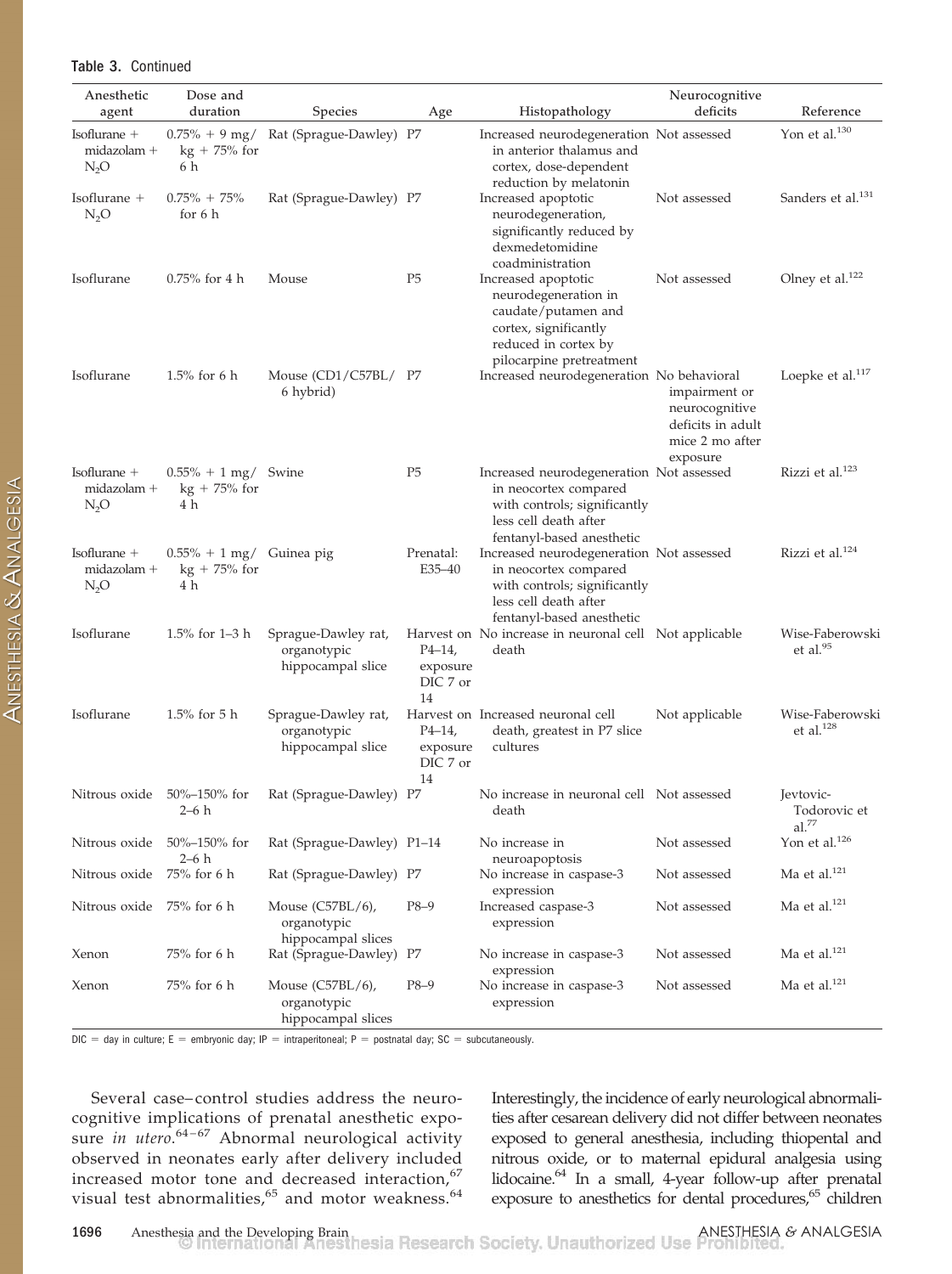had decreased intelligence scores compared with unexposed controls, but demonstrated similar performance on tests of their vocabulary.<sup>66</sup> However, anesthetic exposure was not quantified, spanned from the first to the third trimester of pregnancy, and consisted of such diverse anesthetics as methohexital, penthotal, lidocaine, or carbocaine.

In summary, although several cohort studies in premature and term neonates undergoing major surgical operations involving general anesthesia demonstrate neurodevelopmental impairment later in life, none of these studies specified the anesthetic technique used. Moreover, because of the study design limitations, the effects of concomitant disease and the impact of the surgical procedure cannot be separated from the effects of anesthesia.

Although anesthetic regimen was not systematically described in the studies cited above, several reports, in animals or humans, address the effects of specific anesthetics and doses on neuronal structure and/or neurodevelopmental outcome.

#### Benzodiazepines

No studies were identified demonstrating neuronal degeneration or abnormal neurocognitive function in young children after brief sedation with benzodiazepines. However, there are several reports related to transient neurological abnormalities after prolonged sedation with benzodiazepines in children, which were generally attributed to withdrawal symptoms or tachyphylaxis.68 –73 In a retrospective chart review of 45 patients who had received prolonged midazolam sedation between 0.07 and 0.94  $mg \cdot kg^{-1} \cdot h^{-1}$  and fentanyl for up to 38 days, five patients (11%) were identified, ranging from 3 to 15-mo-of-age, who demonstrated poor social interaction, decreased visual attentiveness, dystonic postures, and choreoathetosis upon discontinuation of the sedation, whereas 40 patients had no neurologic abnormalities.<sup>68</sup> A repeat neurological examination up to 4 wk after discontinuation of sedation was normal in all children. In a prospective study in 53 critically ill neonates and children, Hughes et al. observed disorientation and hallucinations in 11% and prolonged sedation in 8% for up to 1 wk after midazolam discontinuation, $69$ whereas Franck et al. found sleeplessness, agitation, and movement disorder in up to 50% in a smaller and younger cohort.<sup>71</sup> In a retrospective chart review of  $40$ patients ranging from 6 mo to 14 yr of age, Fonsmark et al.70 observed neurological abnormalities in 35% of children after discontinuation of prolonged sedation with midazolam, pentobarbital, or a combination of the two. Neurological abnormalities were described as agitation, anxiety, muscle twitching, sweating, and tremor and were attributed to withdrawal symptoms. Symptoms were positively correlated with midazolam doses of more than 60 mg. Interestingly, although the diagnoses were diverse, half of the children who demonstrated neurological symptoms after discontinuation of sedation had preexisting CNS abnormalities, with an admission

diagnosis of meningitis. In a case series of six critically ill cancer patients ranging from 1 to 6-yr-of-age, which represented 8% of the comparable intensive care unit patient population, Khan et al.<sup>72</sup> described multifocal myocloni, dystonia, chorea, facial grimacing, tongue thrusting, and conjugate gaze deviation in the absence of seizure activity on electroencephalogram (EEG). Because five of these patients were being sedated with midazolam and an opioid for more than 10 days, although in one patient sedation had been discontinued 1 day before the onset of symptoms, the authors identified midazolam sedation as the most likely reason for the development of the generalized movement disorder. However, they acknowledge that the etiology could have been multifactorial, because 67% of the affected patients had undergone a resection of a brain tumor, 83% received amphotericin, a known neurotoxicant, and all received chemotherapy. Moreover, tachyphylaxis to midazolam could have been a factor, because symptoms were abolished in 67% of patients by increasing midazolam and fentanyl doses. In another study, a prospective trial in 29 patients, Dominguez et al.<sup>73</sup> observed withdrawal symptoms in 25% of patients on discontinuation of lorazepam, which had been administered for a median duration of 21 days.

Preclinical data on neurodegeneration after benzodiazepine administration in animal models are conflicting. Studies in neonatal rat pups that received injections of diazepam 10 –30 mg/kg or clonazepam 0.5-4 mg/kg demonstrated increased neurodegeneration.74,75 In the same study, however, a lower dose of diazepam, 5 mg/kg, did not increase neuronal degeneration in rats,<sup>75</sup> whereas an identical dose of diazepam increased neurodegeneration in another study of neonatal mice.<sup>76</sup> However, this diazepam-induced neurodegeneration in neonatal mice did not lead to impaired behavior or neurocognitive performance deficits in adulthood.76 Using midazolam, another group of researchers did not note any increase in the rate of neurodegeneration in neonatal rats for doses up to 9 mg/kg.77 This finding was supported by *in vitro* experiments in rat GABAergic neuronal cultures, which demonstrated that midazolam did not impact neuronal development.<sup>78</sup> When midazolam was administered to neonatal mice, however, it triggered a neuroapoptotic response with the identical dose that was found safe in neonatal rats.<sup>79</sup>

Therefore, no information on long-term neurocognitive outcome is available in young children, whereas transient neurological abnormalities, generally ascribed to withdrawal symptoms, have been reported. The currently available data in animals support a dose-dependent increase in neurodegeneration after administration in small rodents, with higher susceptibility in mice compared with rats. However, even after injurious doses, neurocognitive testing does not reveal long-term neurological sequelae.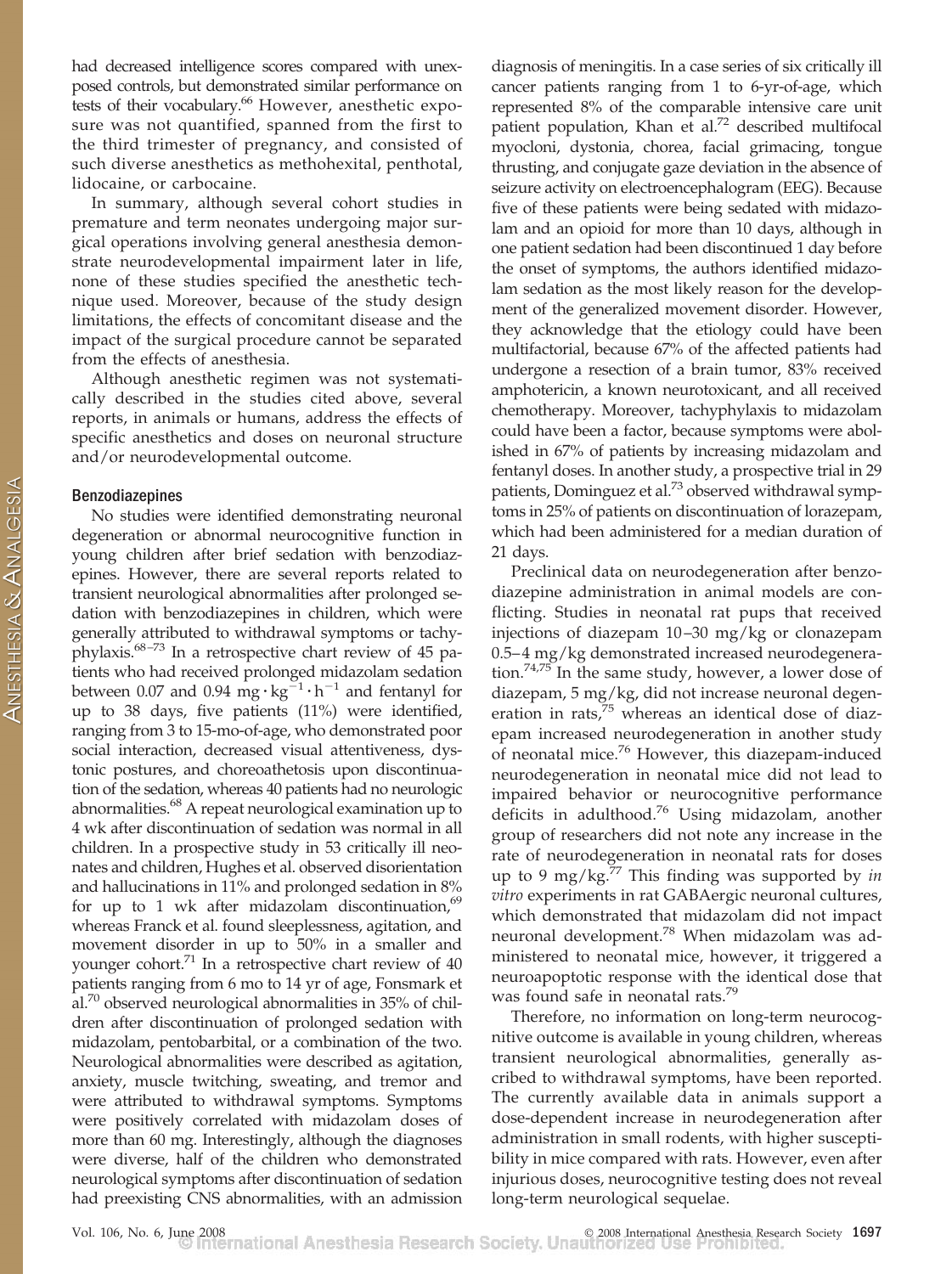#### **Barbiturates**

Several small studies or case series in children have described transient neurological abnormalities on discontinuation of pentobarbital infusion,70,80 such as choreo-athetoid movements, ataxia, and confusion, whereas other studies have not. $81$  Many of these abnormalities were attributed to withdrawal symptoms. Long-term, prenatal phenobarbital and phenytoin exposure *in utero* led to an increase in learning abnormalities and mental retardation, but not cognitive impairment in adulthood, compared with a healthy cohort.<sup>82</sup> Moreover, a short-term exposure to phenobarbital as neonates did not diminish the performance on follow-up at age  $8-14$  yr, using tests of intelligence and attention, compared with healthy friends.<sup>83</sup>

In animal studies, increases in neuronal degeneration have been observed in rat pups after injections of pentobarbital 5–10 mg/kg or phenobarbital 40 –100 mg/kg.75,84 However, phenobarbital in lower doses, between 20 and 30 mg/kg, failed to increase neurodegeneration. The authors noted, though, that plasma levels for phenobarbital in rats, when given in doses sufficient to increase neurodegeneration in animals, were comparable to therapeutic plasma levels in children. Simultaneous estradiol administration prevented the neurodegenerative effects of phenobarbital.<sup>84</sup> Neonatal exposure to thiopental in doses between 5 and 25 mg/kg did not lead to an increase in neurodegeneration or long-term behavioral or learning impairment in mice.<sup>85</sup>

Hence, current evidence for the adverse neurological effects of barbiturates in humans is limited to case reports, usually attributed to withdrawal symptoms, and long-term neurological follow-up is lacking. Although no increased neurodegeneration or long-term neurocognitive impairment was seen after a neonatal exposure to thiopental in mice, barbiturate-induced neurodegeneration was dose-dependent in newborn rats, similar to benzodiazepines. Conversely, evidence from studies in mature rat models documents the neuroprotective effects of barbiturates during focal brain ischemia.<sup>86</sup> Neuroprotective effects of barbiturates have yet to be studied in immature animals.

## Ketamine

There are no data regarding the effects of administration of clinical doses of ketamine in young children on brain structure or neurocognitive function. A case series of inadvertant ketamine overdoses in neonates and young children reported prolonged sedation for up to 24 h without neurological sequelae on follow-up examination, where available.<sup>87</sup> However, long-term neurocognitive assessments were not reported in this patient cohort.

In animal studies, similar to diazepam and phenobarbital, ketamine's ability to increase the rate of developmental neurodegeneration appears to be dosedependent. When ketamine was administered to neonatal rats in a single dose of up to 75 mg/kg or in repeated doses of 10 mg/kg, no increased neuronal degeneration was detected.<sup>88,89</sup> However, after repeated doses of 20 or 25 mg/kg ketamine, increases of normal neurodegeneration were observed.<sup>88-90</sup> Plasma ketamine levels after the noninjurious, single doses of 10 mg/kg were comparable to anesthetizing doses in humans. However, plasma levels of ketamine after repeated doses of 20 mg/kg, which led to increased neurodegeneration in rats, were 7-times higher than measured during anesthesia in humans.<sup>89</sup> Conversely, a sedative dose of ketamine (5 mg/kg) administered to rat pups subjected to repetitive inflammatory pain did not increase neurodegeneration, but rather ameliorated the neurotoxic effects of painful stimulation on brain structure and short- and long-term memory.<sup>91</sup>

Neonatal mice, as shown by another group of researchers, demonstrated no increases in neurodegeneration after ketamine injections of 2.5 mg/kg or less, whereas doses of 5 mg/kg or higher increased neurodegeneration.<sup>92</sup> However, none of the animals, regardless of ketamine dose, demonstrated gross neurobehavioral abnormalities 1 wk after injection. In a different strain of neonatal mice, another group of investigators observed the neurodegenerative threshold of ketamine to be between 10 and 20 mg/kg. A single ketamine dose of 10 mg/kg did not increase neuroapoptosis, whereas single doses of 20 mg/kg or higher led to an increased rate of neuroapoptosis.<sup>79</sup> In another strain of slightly older 10-day-old mice, increased neurodegeneration was observed after 50 mg/kg ketamine, which led to abnormal behavior, impaired learning acquisition, and memory retention in adulthood.<sup>76</sup> The same group observed learning impairment in adult mice after a neonatal dose of 25 mg/kg and an increase in neurodegeneration and a disruption of spontaneous activity and learning in adulthood when combined with noninjurious doses of thiopental and propofol.<sup>85</sup> In nonhuman primates, a dose-dependent phenomenon was also recently observed.<sup>93</sup> In prenatal (gestational age 122 days) and neonatal (5-day-old) rhesus monkeys, a 24 h infusion of ketamine (20–50 mg·kg<sup>-1</sup>·h<sup>-1</sup>) significantly increased neuronal cell death. However, a ketamine infusion for 3 h did not lead to increased neurodegeneration in neonatal monkeys, and even a 24-h infusion failed to cause neuronal degeneration in older, 35-dayold animals. Ketamine neurotoxicity has also been studied using *in vitro* preparations from neonatal rats or rhesus monkeys. $94,95$  The common finding of these studies was an exposure time-dependent increase in neuronal cell death. Ketamine exposure of cortical cultures for 6 h or longer led to an increase in neurodegeneration in both species, whereas shorter exposure times did not. The threshold for increased neurodegeneration in both studies was not exactly defined, but was between 2 and 6 h. Studies using a

1698 Anesthesia and the Developing Brain ANESTHESIA *&* ANALGESIA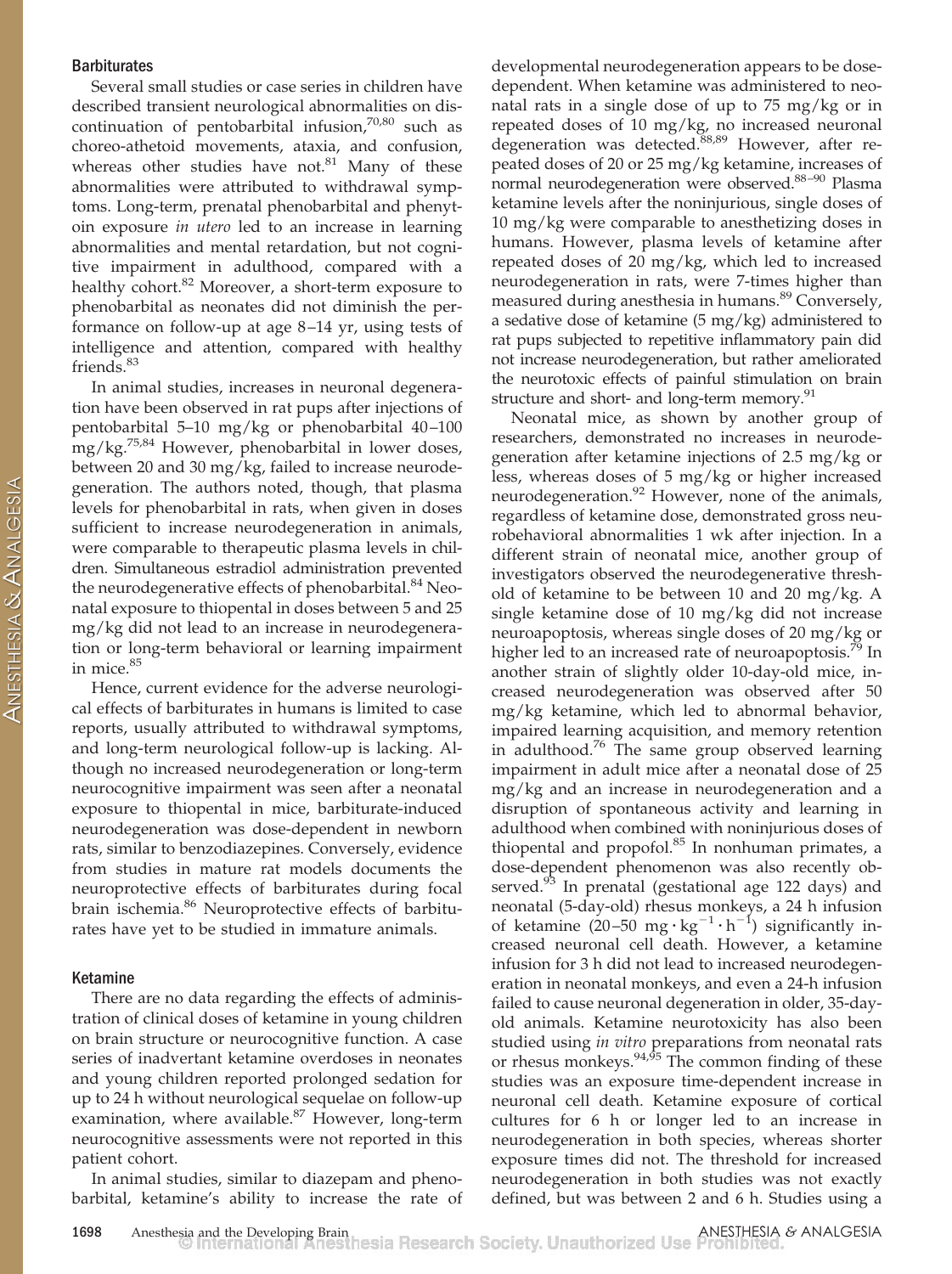GABAergic neuronal cell culture model have confirmed ketamine's dose and exposure-time effects on neuronal structure.<sup>96,97</sup> Higher ketamine concentrations led to early neuronal cell loss, whereas lower concentrations had to be administered continuously for 48 h to have a deleterious effect.

Importantly, ketamine requirements, similar to other injectable anesthetics, are 20 –50 times higher in animals than in typical clinical practice. However, in a case series of neonates and young children, no neurological complications were reported on follow-up examinations after an accidental ketamine overdose of up to 50 mg/kg. $87$ 

In conclusion, although no information is available regarding the effects of clinical doses of ketamine on neuronal structure or neurocognitive function in young children, data obtained in developing animals point to a dose-dependent and exposure time-dependent neurodegenerative effect. Long-term neurocognitive dysfunction has thus far only been demonstrated in neonatal animals after administration of ketamine doses that led to significantly higher plasma levels than those measured during human anesthesia. However, concomitant administration of noninjurious doses of ketamine and GABAergic anesthetics significantly increased neurodegeneration and led to learning impairment in adulthood. Conversely, ketamine provides neuroprotection in adult animal models of focal brain ischemia, $98$  although it has not been studied in this context in developing animals.

# Propofol

The effects of propofol administration on neuronal survival and neurocognitive performance have not been formally studied in young children. Neurological performance after propofol infusion, however, has been illustrated in several case reports. Propofol sedation for 48 h in a pregnant patient with intracerebral hemorrhage did not lead to any measurable adverse effects in the newborn after emergency cesarean delivery,<sup>99</sup> as did propofol infusions of 2.7 mg  $\cdot$  kg<sup>-1</sup>  $\cdot$  h<sup>-1</sup> for more than 24 h in a case series of young children.<sup>100</sup> However, convulsions have been observed after discontinuation of a prolonged infusion of propofol, which had been administered in doses of 6-18 mg  $\cdot$  kg<sup>-1</sup>  $\cdot$  h<sup>-1</sup> for 3–5 days.<sup>101,102</sup> Another case report illustrated seizure, ataxia, and hallucinations in a 6-yr-old girl after prolonged propofol anesthesia for more than 6  $h^{103}$  However, the authors stated that this patient recovered without long-term sequelae.

A study of the effects of propofol on neuronal structure and neurocognitive performance in mice suggests that propofol increases neurodegeneration, leading to adult, behavioral, and learning impairment in a dose-dependent manner.<sup>85</sup> Although neonatal exposure to propofol 10 mg/kg did not lead to neurological sequelae, increased neonatal neurodegeneration and disruption of spontaneous activity and learning in adult mice were observed after

neonatal exposure to propofol 60 mg/kg or propofol 10 mg/kg plus ketamine 25 mg/kg. The higher propofol dose also led to alterations in the anxiolytic effect of diazepam in adult animals. Using *in vitro* preparations of neuronal cell cultures from immature chicks and rats, several investigators noted dosedependent neuronal structural changes after propofol exposure.<sup>78,104-106</sup> Supraclinical doses of propofol induced neuronal cell death in dissociated cell culture models, but failed to demonstrate neurotoxic effects in organotypic slice cultures,<sup>106</sup> which more closely resemble the intact brain. Electrophysiological tests of neuronal function were not affected by propofol treatment in organotypic hippocampal slice cultures.<sup>106</sup> Moreover, exposure of dissociated neurons to propofol in clinically relevant concentrations for up to 3 days failed to affect neuronal survival and arborization.<sup>106</sup> Certain abnormalities, however, were associated with propofol administration, such as decreases in glutamic acid decarboxylase activity after 8 h of exposure<sup>105</sup> and changes in dendritic development after 4 h of exposure.<sup>78</sup>

In conclusion, no prospective studies have examined the effects of propofol on neuronal structure and neurocognitive outcome in young children, whereas several case reports detail short-term neurological abnormalities without long-term neurocognitive impairment. However, detailed follow-up has not been conducted in this patient population. A study in neonatal mice points to propofol's dose-dependent neurodegenerative properties, leading to behavioral and learning abnormalities, which are exacerbated by coadministration of ketamine. Animal studies using *in vitro* preparations demonstrate only subtle changes, whereas current evidence fails to reveal injurious effects of propofol on neuronal survival, arborization, and electrophysiological function. During brain ischemia, propofol has demonstrated neuroprotective properties in adult animal models,<sup>107</sup> which has yet to be confirmed in immature animals.

### Etomidate

No human or animal studies could be identified examining the effects of etomidate on neuronal structure or neurocognitive performance. Etomidate, however, has been shown in adult animals to possess neuroprotective effects during brain ischemia.<sup>108</sup> This phenomenon has yet to be studied in newborn animals.

# Halothane

No prospective studies have been conducted in children evaluating neuronal structure or neurocognitive outcome after halothane exposure early in life. Transient behavioral abnormalities, such as fear of strangers, temper tantrums, attention seeking, sleep disturbance, enuresis, and anxiety have been described after pediatric halothane anesthesia.<sup>30,31,33,35,37</sup>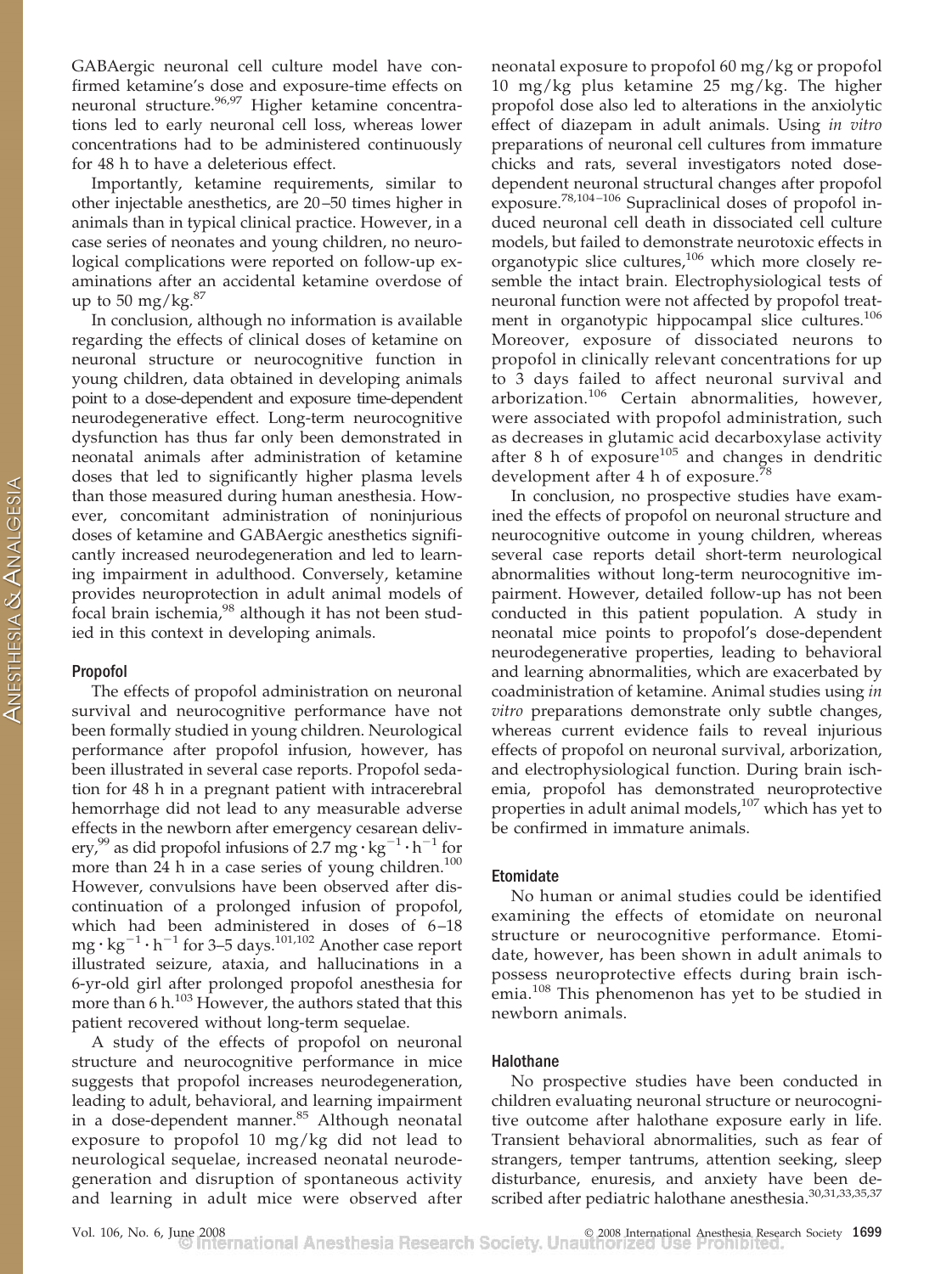Symptoms were most pronounced immediately postoperatively and significantly diminished over the first month after the operation. Laboratory experiments into halothane-induced neurotoxicity either used prolonged, subanesthetic exposure paradigms *in utero* until several weeks postnatally<sup>109-112</sup> or brief prenatal exposure to anesthetic doses.<sup>113,114</sup> Prenatal halothane exposure in clinical doses between gestational day 3 and 17 consistently led to learning impairment in adulthood, whereas subclinical doses decreased synaptic density, but lacked consistent neurocognitive dysfunction.<sup>112,113</sup>

## Isoflurane

Prospective studies on neuronal structure or neurocognitive performance after isoflurane anesthesia in young children have not been published. However, several reports noted transient neurological abnormalities after prolonged sedation with isoflurane in the intensive care setting. In a case report, a 7-yr-old child exposed to 0.5%–1% isoflurane sedation for 4 days presented with disorientation, hallucinations, agitation, and seizure on discontinuation and resolution of symptoms within  $5$  days.<sup>115</sup> Concomitant medications included midazolam and morphine. A small prospective study reported on 10 patients, ranging in age from 3 wk to 19 yr, who required isoflurane sedation for prolonged mechanical ventilation due to pulmonary pathologies.<sup>116</sup> After discontinuation of isoflurane, transient agitation and nonpurposeful movements were noted in 50% of these patients, all of whom had received in excess of 70 MAC-h of isoflurane. Although all patients were simultaneously treated with a variety of benzodiazepines and opioids, the authors attributed the neurological symptoms to an "isoflurane abstinence syndrome" and recommended gradual weaning after prolonged administration. In a retrospective review of 6-mo to 10-yr-old children requiring sedation for mechanical ventilation, patients who had received isoflurane for more than 24 h experienced transient ataxia, agitation, hallucinations, and confusion on emergence, whereas patients who received benzodiazepines or isoflurane for  $\leq$ 15 h did not.<sup>117</sup> Four to six weeks after hospital discharge, neurological examinations were normal in all children. In a case report of a 3-yr-old patient requiring prolonged mechanical ventilation secondary to pneumonia and congenital myasthenia gravis with 81 MAC-h of isoflurane, a self-limiting, fine tremor of all four extremities was observed for 24 h after discontinuation of isoflurane. $118$  In another case series of three children requiring prolonged isoflurane sedation because of failed sedation with escalating doses of opioids and benzodiazepines, a 4-yr-old patient without prior CNS abnormalities developed temporary involuntary movements and ataxia after discontinuation of isoflurane, after 187 h of administration.<sup>119</sup> However, the patient was simultaneously treated with

several other medications, including morphine, midazolam, S-ketamine, clonidine, propofol, and droperidol. A 12-yr-old patient who was sedated with isoflurane for 6 days experienced transient myoclonus on discontinuation of isoflurane. A 9-yr-old child was sedated with 0.9% isoflurane for 8 days for an intractable seizure disorder. No overt neurological abnormalities were observed for any of the patients on follow-up, however, no long-term neurological assessments were described.<sup>119</sup>

In neonatal animal models, isoflurane has been linked to apoptotic neurodegeneration in newborn rats, mice, guinea pigs, and piglets,<sup>120-126</sup> with most data being available in 7-day-old mice or rats. In rats, a 6-h exposure to an anesthetic combination of isoflurane, midazolam, and nitrous oxide has been demonstrated to induce widespread apoptotic neurodegeneration in newborn animals, followed by impairment in learning and memory retention tests later in adulthood.<sup>77</sup> The neonatal anesthetic combination, however, did not affect overall growth, sensory motor ability, attention, and spontaneous locomotion. Preliminary data in neonatal rats from another research group indicate that isoflurane, when administered for 4 h as a single anesthetic drug, alters fear conditioning and spatial learning in adulthood.<sup>125</sup> However, preliminary data obtained in mice demonstrate intact spatial learning, memory retention, and behavior in adult mice after a 6-h, 1.5% isoflurane exposure as neonates.127 Both *in vitro* and *in vivo* experiments in neonatal rodent models point to a narrow time window for isofluraneinduced neurotoxicity. In an *in vitro* model of the newborn rat brain, organotypic hippocampal slices from 7-day-old pups were susceptible to isofluraneinduced neurodegeneration, whereas slices from 4 or 14-day-old pups were not.<sup>128</sup> Moreover, preliminary data in rats indicate that a 6 h isoflurane anesthetic in pregnant dams at the third trimester of gestation did not increase, but rather decreased neuronal cell death in rat embryos and pups and improved their spatial memory as adolescents.<sup>129</sup> However, preliminary data corroborate isoflurane-induced neurodegeneration in two other species. Guinea pig embryos demonstrated a dramatic increase in neurons expressing the cell suicide marker caspase 3 after a 4 h anesthetic with isoflurane, nitrous oxide, and midazolam *in utero* at 35–40 days gestation.<sup>124</sup> Interestingly, compared with this triple combination, neuronal suicide was dramatically decreased in guinea pig embryos whose mothers were exposed only to fentanyl for the same period of time. Similar preliminary data were presented for neonatal piglets.<sup>123</sup> The cell suicide marker caspase 3 was significantly increased in 5-day-old piglets, which were anesthetized with isoflurane, nitrous oxide, and midazolam and mechanically ventilated for 4 h. Animals, however, which received only fentanyl for the same time period, demonstrated a dramatic decrease in caspase 3 activity, compared with the triple combination. Several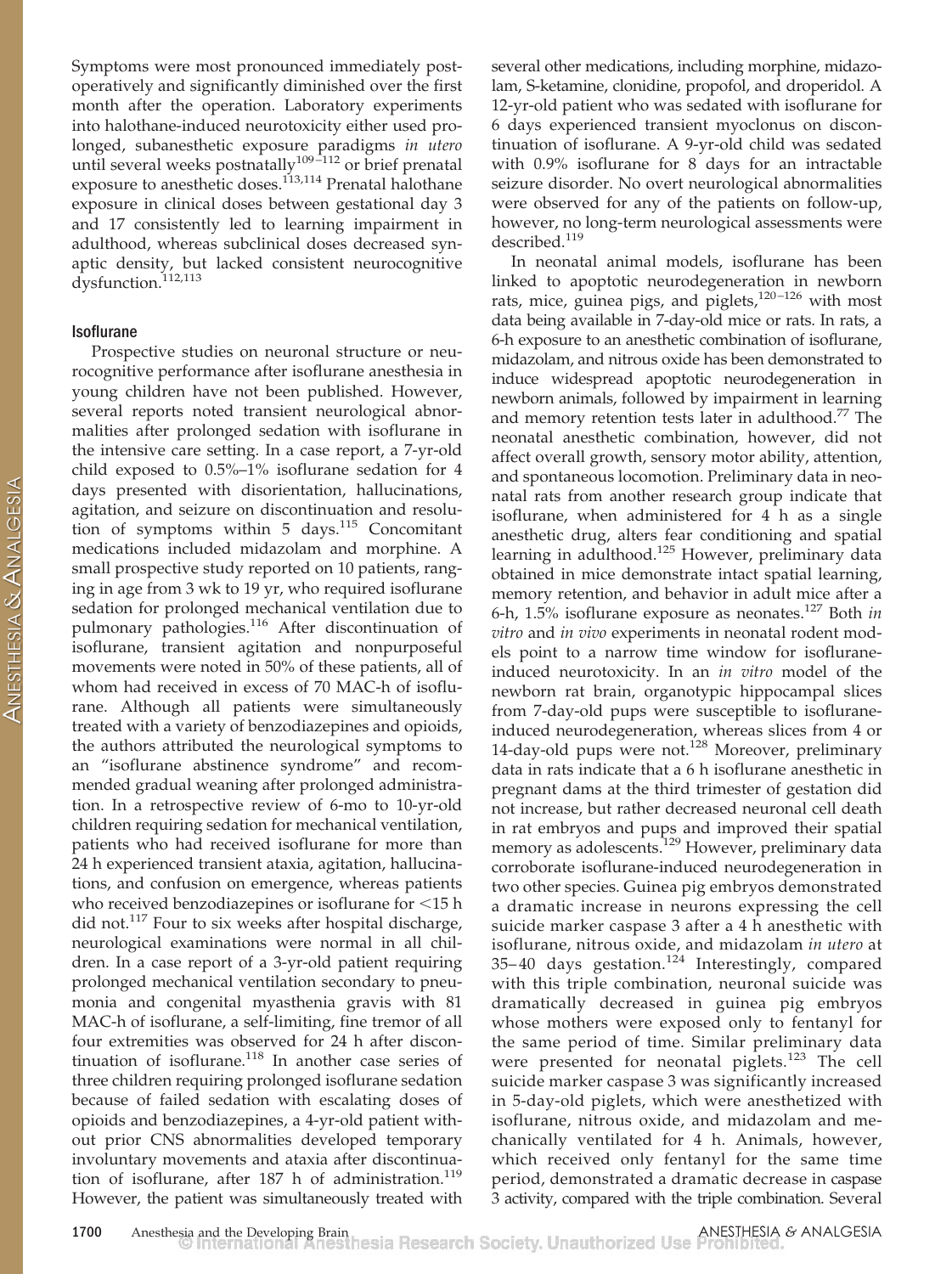studies have addressed how to mitigate isofluraneinduced neurodegeneration. Melatonin, when given to neonatal rats during an anesthetic of isoflurane, nitrous oxide, and midazolam, caused a dosedependent reduction in the severity of anesthesiainduced neurodegeneration.<sup>130</sup>

The coadministration of the noble gas xenon prevented isoflurane-induced neurodegeneration during a 6 h exposure to  $0.75\%$  isoflurane in neonatal rats.<sup>121</sup> There are preliminary data for the  $\alpha_2$ -agonist dexmedetomidine to inhibit isoflurane-induced neuroapoptosis in neonatal rats exposed to 0.75% isoflurane for  $6$  h.<sup>131</sup> In neonatal mice, preliminary data show that pretreatment with the muscarinic agonist pilocarpine reduced neuroapoptosis induced by an isoflurane exposure of 0.75% for 4 h.<sup>122</sup> However, pilocarpine's therapeutic margin might be limited by its ability to induce status epilepticus with concomitant neuronal degeneration.<sup>132-134</sup>

Contrary to the neurodegenerative effects, isoflurane was found to be neuroprotective during hypoxiaischemia using *in vivo* and *in vitro* animal models of the developing brain. $135-137$ 

Thus, isoflurane has been shown in multiple developing animal models to increase baseline apoptotic neuronal degeneration. Strategies are being developed in the laboratory to mitigate the neurodegeneration. The long-term effects of neonatal isoflurane anesthesia remain controversial. Abnormal effects seem to be specific to the particular test used and to the species studied. In humans, although anecdotal data suggest at least transient neurological sequelae after prolonged exposure, no human studies have been completed examining the long-term effects of isoflurane on the developing brain. During ischemic periods, however, isoflurane administration protects neurons in the developing brain.

#### Desflurane

No human or animal studies could be identified that examined neuronal structure or neurocognitive performance after administration of desflurane. However, desflurane has been shown to protect the developing brain during episodes of hypoxia-ischemia in a hypothermic cardiopulmonary bypass brain ischemia model in piglets.<sup>138,139</sup>

# **Sevoflurane**

Sevoflurane's effects on neuronal structure and neurocognitive performance have not been studied in humans or animals. However, numerous case reports (reviewed in Ref. 140) and several studies $141,142$  have reported epileptiform EEG and seizure activity during induction of anesthesia with sevoflurane, whereas other studies have failed to document this phenomenon.<sup>143,144</sup> Moreover, sevoflurane anesthesia during surgery in young children has been associated with postoperative behavioral changes, such as increased temper tantrums, sleep disturbance, and loss of appetite.<sup>35–37,38</sup> whereas these symptoms were described as transient, no long-term neurocognitive assessment has been conducted for these patients. Contrasting these deleterious effects of sevoflurane, preliminary data in neonatal mice suggest that sevoflurane protects developing neurons during brain ischemia.<sup>145</sup>

Thus, although sevoflurane is the most prevalent volatile anesthetic in pediatric anesthesia, there are no data regarding neuronal structure or neurocognitive function after sevoflurane administration in newborn humans or animals. However, sevoflurane can lead to EEG abnormalities and seizures, especially when administered without preoperative sedation and with controlled ventilation, rather than spontaneous breathing.

## Nitrous Oxide

There are no human trials examining the effects of nitrous oxide in young children on neuronal structure and neurocognitive performance. Case studies in neonates after exposure to nitrous oxide *in utero* during the third trimester of pregnancy<sup>67</sup> or during cesarean delivery<sup>64</sup> indicated at least transient neurological sequelae, such as increased muscle tone, habituation to sound, resistance to cuddle, and fewer smiles, $67$ without long-term follow-up.

In animal studies, no significant increase in apoptotic neurodegeneration was found in neonatal rats treated with 50%, 75%, or 150% (in a hyperbaric chamber) nitrous oxide for 6  $h^{77}$  Another group of researchers also observed no increase in the apoptotic marker caspase 3 in neonatal rats exposed to 75% nitrous oxide for 6 h.<sup>121</sup> However, nitrous oxide at a dose of 75% exacerbated neuroapoptosis caused by 0.75% isoflurane.

Interestingly, similarly to some of the volatile anesthetics, nitrous oxide has been shown to protect from excitotoxic neurodegeneration.<sup>146</sup>

# Xenon

Xenon's effects on neuronal structure and neurocognitive performance have not been studied in young children.

In animals, one study observed that a 6 h exposure to 0.5 MAC xenon did not increase apoptotic neuronal death in neonatal rats, but rather attenuated the neurotoxic effects of isoflurane and nitrous oxide.<sup>121</sup> Moreover, in the same study, xenon did not increase neuronal degeneration in organotypic hippocampal slices obtained from neonatal mice. No data on longterm neurocognitive function after neonatal exposure are available for xenon.

#### Withholding Anesthesia

Several studies in neonatal animals have documented the deleterious effects of painful stimuli or stress on increasing stress hormone levels, neuronal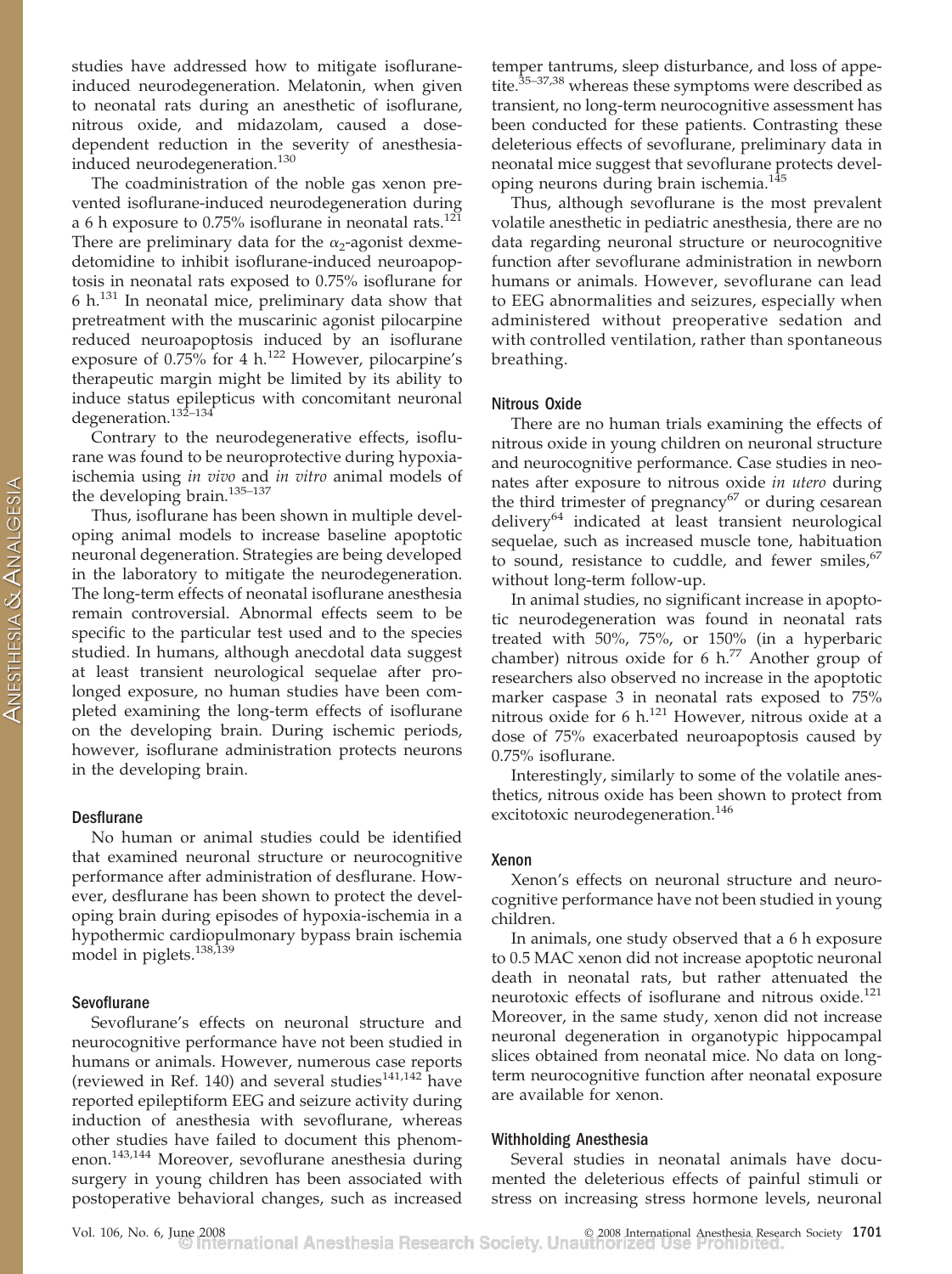cell death, pain thresholds, and abnormal behavior.147–149 A recent study in neonatal rats has shown that ketamine anesthesia during painful injections ameliorated the deleterious effects of painful stimulation, without causing neurodegenerative effects. $91$  It seems therefore conceivable that the deleterious effects of painful stimulation, such as during surgery, are abolished by anesthetics, whereas the painful stimulus, in turn, prevents the toxic effects of the anesthetics.

## Mechanism of Anesthesia-Induced Neurotoxicity

Mechanism and selectivity of anesthesia-induced neurodegeneration are actively being investigated. It has been suggested that anesthesia-induced  $GABA_{A}$ receptor activation and NMDA-receptor blockade during a critical stage in brain development lead to depression of neuronal activity, which initiates the apoptotic cell death cascade in immature neurons.<sup>25</sup> This hypothesis, however, has yet to be tested. Interestingly, contrary to this hypothesis,  $GABA_A$  receptor stimulation leads to neuronal depolarization and not to decreased activity in immature neurons.<sup>150</sup>

Animal studies have demonstrated that anesthetic exposure is associated with a decrease in brainderived neurotrophic factor,<sup>120</sup> a nonspecific protein supporting neuronal survival, growth, and differentiation, which is decreased during stressful states. The involvement of the intrinsic and the extrinsic pathways of the apoptotic cell death cascade have been demonstrated during anesthesia-induced neurodegeneration in rats.<sup>126</sup> However, the cellular mechanism for activation of the apoptotic cascade and the cellular selectivity remain unresolved. Apoptosis and neuronal cell death are integral parts of normal mammalian brain development. During normal fetal and neonatal brain development, neurons are produced in excess and as much as 50%–70% of neurons and progenitor cells undergo apoptotic cell death.<sup>14-19</sup> Apoptotic cell death is imperative to establish the normal structure of the CNS, and experimental disruption of the physiological apoptotic cell death mechanism will lead to intrauterine brain malformation and premature demise of the embryo. $20$  Because the mechanism of anesthesia-induced neuronal cell death in not entirely understood, it remains unclear whether anesthesia induces apoptosis of cells not otherwise destined to die (i.e., pathological apoptosis), or whether it accelerates apoptosis of cells destined to die at a later time (i.e., premature physiological apoptosis).

# Protective Adjuvants and Alternative Anesthetics

Several adjuvants, such as estradiol, pilocarpine, melatonin, and dexmedetomidine, have been identified in animal studies to ameliorate anesthesiainduced neurodegeneration.83,122,130 However, their use in neonatal anesthesia has not been studied. The rarely used NMDA-antagonist xenon has been shown

to be devoid of neurodegenerative properties in neonatal rats during a 6 h administration of 0.5 MAC and also to ameliorate isoflurane-induced neurodegeneration.<sup>121</sup> However, xenon is not widely available for clinical anesthesia practice. Preliminary data in guinea pigs and piglets have illustrated a significantly lower number of dying neurons after a fentanyl-based anesthetic, compared with isoflurane anesthesia.<sup>123,124</sup> While this regimen is similar to anesthetic management in critically ill premature neonates and during cardiac surgery, during "routine" pediatric practice, fentanyl is usually combined with a "neurotoxic" anesthetic, such as isoflurane, midazolam, or propofol.

#### Period of Susceptibility to Anesthesia-Induced Neurotoxicity

Preclinical studies strongly suggest a narrow window of susceptibility to anesthesia-induced neurodegeneration. The developing animal brain is particularly vulnerable to neuronal cell death after anesthetic exposure at 7-days-of-age in rodents and before 5-days-of-age in rhesus monkeys. However, vulnerability quickly diminishes with increasing age. It is therefore critical to understand the equivalent brain maturational state during human brain development. Estimates for the equivalent time period in humans have ranged from the third trimester of gestation to 3-yr-of-age, potentially rendering neonates, infants, and toddlers vulnerable to anesthesia-induced neurotoxicity. However, recent work suggests the equivalent period during human brain development to be closer to 17–20 wk of gestation, which would render the most commonly used animal models irrelevant for common pediatric anesthesia practice.<sup>151,152</sup>

In conclusion, apoptotic neuronal degeneration occurs naturally in up to 70% of neurons and progenitor cells during normal mammalian brain development, which extends over weeks in small rodents and over years in humans. This cell death process is critical to achieve normal brain morphology. A dramatic, brief increase in this natural apoptotic cell death has been observed in developing animal brains after exposure to every commonly used anesthetic studied thus far. However, at least for injectable anesthetics, doses administered in animal models are several times higher than comparable doses in pediatric anesthesia. Therefore, in order for the animal models to be applicable for clinical anesthesia practice, both the neurodegenerative effects and the anesthetic effects need to act by similar mechanisms, which have yet to be established. Volatile anesthetic doses, on the other hand, are comparable to clinical anesthesia practice. Thus, repeated evidence for clinical doses of isoflurane leading to a dramatic increase in neuronal apoptotic cell death in animal models raises serious concerns for pediatric anesthesia practice. The neurodegenerative effects of etomidate, desflurane, and sevoflurane have yet to be closely studied, whereas there is evidence from one study that the rarely used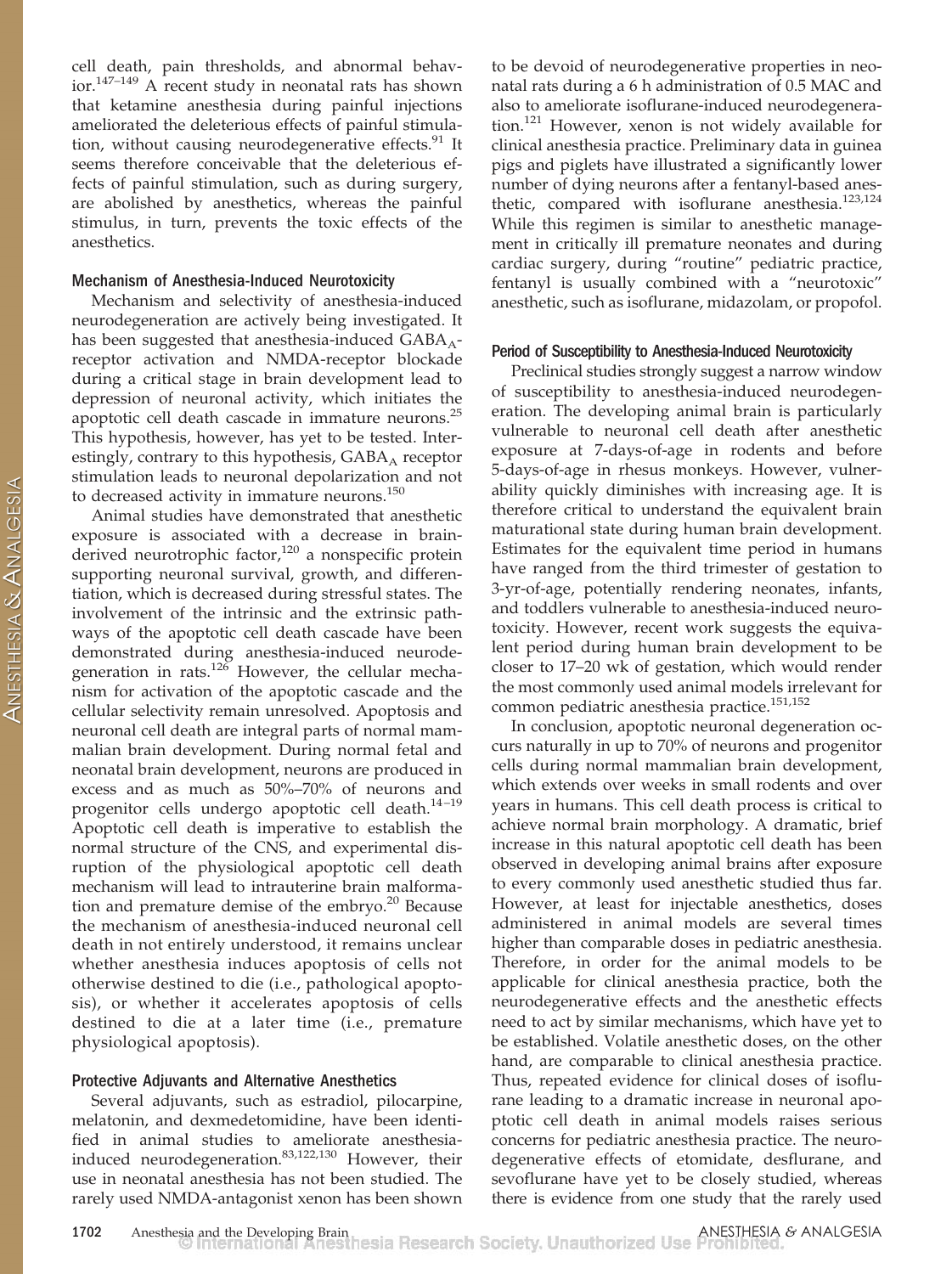anesthetic, xenon, in clinical doses does not have neurodegenerative effects and may be neuroprotective.

Even though neurodevelopmental outcome after anesthetic exposure during elective surgery in the neonatal period or infancy has not been studied in humans, anecdotal data suggest at least transient neurological impairment after prolonged exposure to several anesthetics. Moreover, several studies documenting long-term cognitive impairment after surgery and anesthesia in critically ill premature neonates and patients with congenital heart disease do not exclude a possible association of anesthetics with the observed dysfunction. Conversely, several anesthetics have demonstrated protective properties during ischemic insults to the developing brain. Therefore, given its dramatic implications for public health, anesthesiainduced neurotoxicity remains under intense study in animal models. Several animal studies have demonstrated anesthesia-induced neurodegeneration to be dose-dependent and exposure time-dependent. Moreover, animal data suggest neuronal cell death to be less severe after the administration of a single anesthetic versus a combination of several anesthetics. Laboratory studies indicate that a combination of a GABA-mimetic drug, such as a volatile anesthetic or propofol, and a NMDA antagonist, such as nitrous oxide or ketamine, might render the developing brain particularly susceptible to apoptotic neurodegeneration.

ANESTHESIA & ANALGESIA

It remains unclear, however, whether anesthetics accelerate cell death in neurons destined to die due to natural apoptosis or if they trigger cell suicide in healthy neurons, which would have otherwise survived. If neurons are actively eliminated during anesthesia, it will be critical to demonstrate whether the developing brain is able to replace these neurons to maintain functional integrity. To answer these questions, it is imperative to study long-term neurocognitive function after neonatal anesthesia. However, long-term neurocognitive impairment has only been demonstrated in laboratory studies after neonatal administration of supraclinical doses of ketamine or propofol in mice or after prolonged isoflurane exposure in rats.<sup>76,77,85</sup> However, preliminary data in mice suggest that even a prolonged exposure to isoflurane as the single anesthetic does not alter behavior and neurocognitive function in adulthood.<sup>153</sup> These differential effects of anesthetics in two small rodent models mandate the examination of potential anesthetic neurotoxicants in several species, not only for their ability to trigger neuroapoptosis immediately after anesthetic exposure, but also in regards to long-term neurocognitive performance. Moreover, large animal and nonhuman primate studies should close the evolutionary gap between small rodents and humans.

Primum non nocere —-Although prospective studies of neurodevelopment after elective surgery and anesthesia in infants are lacking, anecdotal data point to at least temporary neurological dysfunction after early life exposure to anesthetics. The implications of the possibility for neurotoxic effects of general anesthetics, as demonstrated in several animal models, mandate the vigilance of every anesthesiologist caring for young children. Because there are no commonly used anesthetics with proven safety records in animal studies, and because surgical procedures in neonates and infants are usually limited to those preserving life or quality of life, pediatric anesthesiologists should be vigilant to minimize the possibility of anesthesiainduced neurotoxicity in their youngest patients. Accordingly, meticulous care needs to be taken to prevent anesthetic overdoses and consideration should be given to formulate anesthetic plans involving regional anesthesia, where applicable, as well as avoiding the combined administration of multiple GABA-agonists and NMDA-antagonist anesthetics. However, hemodynamic stability and avoidance of hypoxia should still remain the principal objectives to prevent postoperative neurocognitive impairment. Moreover, pediatric anesthesiologists are encouraged to actively investigate this phenomenon in preclinical as well as clinical studies. The entire anesthesia community, the pharmaceutical industry, and government agencies are called upon to support research into the mechanism and prevention of anesthesia-induced neurodegeneration. The Food and Drug Administration has started this process by convening the Anesthesia and Life-Support Advisory Committee in March of 2007 (the transcript can be obtained at http://www.fda.gov/ohrms/dockets/ac/07/transcripts/ 2007–4285t1.pdf). At this point, the committee unanimously agreed, "there are not adequate data to extrapolate the animal findings to humans." The committee concluded, "the existing and well-understood risks of anesthesia" (hemodynamic and respiratory) "continue to be the overwhelming considerations in designing an anesthetic, and the understood risks of delaying surgery are the primary reasons to determine the timing."

#### **REFERENCES**

- 1. Cohen MM, Cameron CB, Duncan PG. Pediatric anesthesia morbidity and mortality in the perioperative period. Anesth Analg 1990;70:160 –7
- 2. Anand KJ, Sippell WG, Aynsley-Green A. Randomised trial of fentanyl anaesthesia in preterm babies undergoing surgery: effects on the stress response. Lancet 1987;1:62-6
- 3. Hesman T. Anesthetics used on children damage rat brain, study finds. St. Louis Post-Dispatch. St. Louis, MO, 2003:7
- 4. Olney JW, Young C, Wozniak DF, Jevtovic-Todorovic V, Ikonomidou C. Do pediatric drugs cause developing neurons to commit suicide? Trends Pharmacol Sci 2004;25:135–9
- 5. Schlueter R. Anesthesia Can Kill Brain Cells In Babies. The Belleville News-Democrat. Belleville, IL, 2003:1A
- 6. Soriano SG, Anand KJ, Rovnaghi CR, Hickey PR. Of mice and men: should we extrapolate rodent experimental data to the care of human neonates? Anesthesiology 2005;102:866 – 8
- 7. Todd MM. Anesthetic neurotoxicity: the collision between laboratory neuroscience and clinical medicine. Anesthesiology 2004;101:272–3
- 8. The Why Files. Danger in the OR? Available at http:// whyfiles.org/251anesth\_brain
- 9. Mellon RD, Simone AF, Rappaport BA. Use of anesthetic agents in neonates and young children. Anesth Analg 2007;104:509 –20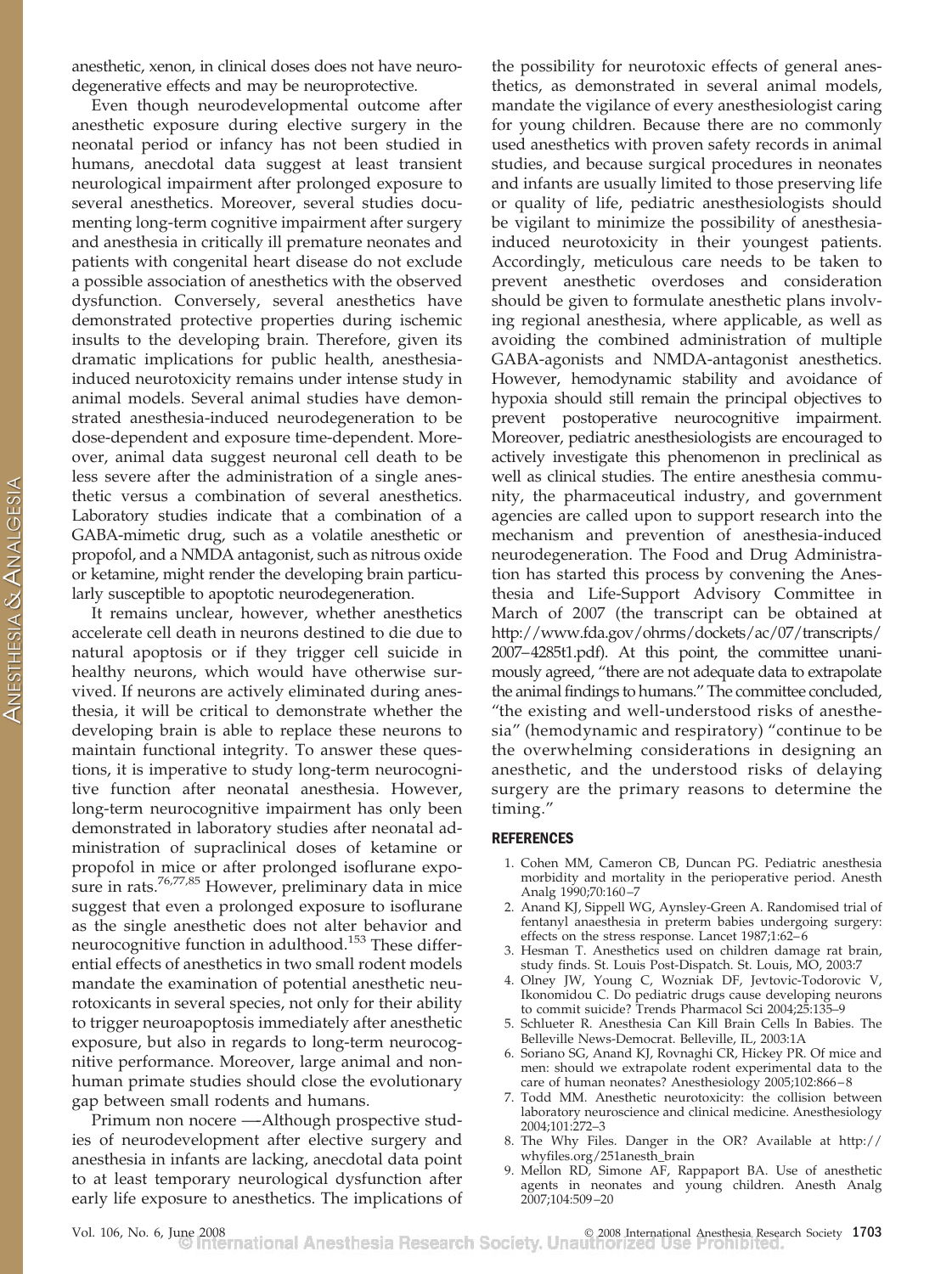- 10. Dobbing J. The later development of the brain and its vulnerability. In: Davis JA, Dobbing J, eds. Scientific Foundations of Paediatrics London, UK: Heinemann Medical, 1991:744 –59
- 11. Dekaban AS. Changes in brain weights during the span of human life: relation of brain weights to body heights and body weights. Ann Neurol 1978;4:345–56
- 12. Dobbing J, Sands J. Comparative aspects of the brain growth spurt. Early Hum Dev 1979;3:79 – 83
- 13. Hagberg H, Peebles D, Mallard C. Models of white matter injury: comparison of infectious, hypoxic-ischemic, and excitotoxic insults. Ment Retard Dev Disabil Res Rev 2002;8:30 – 8
- 14. Oppenheim RW. Cell death during development of the nervous system. Annu Rev Neurosci 1991;14:453–501
- 15. Raff MC, Barres BA, Burne JF, Coles HS, Ishizaki Y, Jacobson MD. Programmed cell death and the control of cell survival: lessons from the nervous system. Science 1993;262:695–700
- 16. Rabinowicz T, de Courten-Myers GM, Petetot JM, Xi G, de los Reyes E. Human cortex development: estimates of neuronal numbers indicate major loss late during gestation. J Neuropathol Exp Neurol 1996;55:320 – 8
- 17. Blaschke AJ, Weiner JA, Chun J. Programmed cell death is a universal feature of embryonic and postnatal neuroproliferative regions throughout the central nervous system. J Comp Neurol 1998;396:39 –50
- 18. Nijhawan D, Honarpour N, Wang X. Apoptosis in neural development and disease. Annu Rev Neurosci 2000;23:73– 87
- 19. Rakic S, Zecevic N. Programmed cell death in the developing human telencephalon. Eur J Neurosci 2000;12:2721–34
- 20. Kuida K, Zheng TS, Na S, Kuan C, Yang D, Karasuyama H, Rakic P, Flavell RA. Decreased apoptosis in the brain and premature lethality in CPP32-deficient mice. Nature 1996;384:368 –72
- 21. Campagna JA, Miller KW, Forman SA. Mechanisms of actions of inhaled anesthetics. N Engl J Med 2003;348:2110 –24
- 22. Varju P, Katarova Z, Madarasz E, Szabo G. GABA signalling during development: new data and old questions. Cell Tissue Res 2001;305:239 – 46
- 23. de Lima AD, Opitz T, Voigt T. Irreversible loss of a subpopulation of cortical interneurons in the absence of glutamatergic network activity. Eur J Neurosci 2004;19:2931– 43

Anesthesia & Analgesia

- 24. Davidson A, Soriano S. Does anaesthesia harm the developing brain–evidence or speculation? Paediatr Anaesth 2004;14:199–200
- Jevtovic-Todorovic V. General anesthetics and the developing brain: friends or foes? J Neurosurg Anesthesiol 2005;17:204 – 6
- 26. Olney JW, Young C, Wozniak DF, Ikonomidou C, Jevtovic-Todorovic V. Anesthesia-induced developmental neuroapoptosis. Does it happen in humans? Anesthesiology 2004;101: 273–5
- 27. Soriano SG, Loepke AW. Let's not throw the baby out with the bath water: potential neurotoxicity of anesthetic drugs in infants and children. J Neurosurg Anesthesiol 2005;17:207–9
- 28. Eckenhoff JE. Relationship of anesthesia to postoperative personality changes in children. AMA Am J Dis Child 1953;86:587–91
- 29. Garfield JM. Psychologic problems in anesthesia. Am Fam Physician 1974;10:60 –7
- 30. Modvig KM, Nielsen SF. Psychological changes in children after anaesthesia: a comparison between halothane and ketamine. Acta Anaesthesiol Scand 1977;21:541– 4
- 31. Meyers EF, Muravchick S. Anesthesia induction techniques in pediatric patients: a controlled study of behavioral consequences. Anesth Analg 1977;56:538 – 42
- 32. Kotiniemi LH, Ryhanen PT, Moilanen IK. Behavioural changes following routine ENT operations in two-to-ten-year-old children. Paediatr Anaesth 1996;6:45–9
- 33. Kotiniemi LH, Ryhanen PT, Moilanen IK. Behavioural changes in children following day-case surgery: a 4-week follow-up of 551 children. Anaesthesia 1997;52:970 – 6
- 34. Kotiniemi LH, Ryhanen PT, Valanne J, Jokela R, Mustonen A, Poukkula E. Postoperative symptoms at home following daycase surgery in children: a multicentre survey of 551 children. Anaesthesia 1997;52:963–9
- 35. Keaney A, Diviney D, Harte S, Lyons B. Postoperative behavioral changes following anesthesia with sevoflurane. Paediatr Anaesth 2004;14:866 –70
- 36. Kain ZN, Caldwell-Andrews AA, Maranets I, McClain B, Gaal D, Mayes LC, Feng R, Zhang H. Preoperative anxiety and emergence delirium and postoperative maladaptive behaviors. Anesth Analg 2004;99:1648 –54
- 37. Kain ZN, Caldwell-Andrews AA, Weinberg ME, Mayes LC, Wang SM, Gaal D, Saadat H, Maranets I. Sevoflurane versus halothane: postoperative maladaptive behavioral changes: a randomized, controlled trial. Anesthesiology 2005;102:  $720 - 6$
- 38. Stargatt R, Davidson AJ, Huang GH, Czarnecki C, Gibson MA, Stewart SA, Jamsen K. A cohort study of the incidence and risk factors for negative behavior changes in children after general anesthesia. Paediatr Anaesth 2006;16:846 –59
- 39. Kain ZN, Wang SM, Mayes LC, Caramico LA, Hofstadter MB. Distress during the induction of anesthesia and postoperative behavioral outcomes. Anesth Analg 1999;88:1042–7
- 40. Kain ZN, Mayes LC, Wang SM, Hofstadter MB. Postoperative behavioral outcomes in children: effects of sedative premedication. Anesthesiology 1999;90:758 – 65
- 41. Davenport HT, Werry JS. The effect of general anesthesia, surgery and hospitalization upon the behavior of children. Am J Orthopsychiatry 1970;40:806 –24
- 42. Lindahl H. Long-term prognosis of successfully operated oesophageal atresia-with aspects on physical and psychological development. Z Kinderchir 1984;39:6 –10
- 43. Walsh MC, Kliegman RM, Hack M. Severity of necrotizing enterocolitis: influence on outcome at 2 years of age. Pediatrics 1989;84:808–14
- 44. Simon NP, Brady NR, Stafford RL, Powell RW. The effect of abdominal incisions on early motor development of infants with necrotizing enterocolitis. Dev Med Child Neurol 1993;35:49–53
- 45. Tobiansky R, Lui K, Roberts S, Veddovi M. Neurodevelopmental outcome in very low birthweight infants with necrotizing enterocolitis requiring surgery. J Paediatr Child Health 1995;31:233–6
- 46. The Victorian Infant Collaborative Study Group. Surgery and the tiny baby: sensorineural outcome at 5 years of age. J Paediatr Child Health 1996;32:167–72
- 47. Chacko J, Ford WD, Haslam R. Growth and neurodevelopmental outcome in extremely-low-birth-weight infants after laparotomy. Pediatr Surg Int 1999;15:496 –9
- 48. Bouman NH, Koot HM, Hazebroek FW. Long-term physical, psychological, and social functioning of children with esophageal atresia. J Pediatr Surg 1999;34:399 – 404
- 49. Hintz SR, Kendrick DE, Stoll BJ, Vohr BR, Fanaroff AA, Donovan EF, Poole WK, Blakely ML, Wright L, Higgins R. Neurodevelopmental and growth outcomes of extremely low birth weight infants after necrotizing enterocolitis. Pediatrics 2005;115:696 –703
- 50. Blakely ML, Tyson JE, Lally KP, McDonald S, Stoll BJ, Stevenson DK, Poole WK, Jobe AH, Wright LL, Higgins RD. Laparotomy versus peritoneal drainage for necrotizing enterocolitis or isolated intestinal perforation in extremely low birth weight infants: outcomes through 18 months adjusted age. Pediatrics 2006;117:e680 –7
- 51. Kabra NS, Schmidt B, Roberts RS, Doyle LW, Papile L, Fanaroff A. Neurosensory impairment after surgical closure of patent ductus arteriosus in extremely low birth weight infants: results from the Trial of Indomethacin Prophylaxis in Preterms. J Pediatr 2007;150:229 –34, 34 e1
- 52. Moss RL, Dimmitt RA, Barnhart DC, Sylvester KG, Brown RL, Powell DM, Islam S, Langer JC, Sato TT, Brandt ML, Lee H, Blakely ML, Lazar EL, Hirschl RB, Kenney BD, Hackam DJ, Zelterman D, Silverman BL. Laparotomy versus peritoneal drainage for necrotizing enterocolitis and perforation. N Engl J Med 2006;354:2225–34
- 53. Miller G, Eggli KD, Contant C, Baylen BG, Myers JL. Postoperative neurologic complications after open heart surgery on young infants. Arch Pediatr Adolesc Med 1995;149:764 – 8
- 54. Miller G, Tesman JR, Ramer JC, Baylen BG, Myers JL. Outcome after open-heart surgery in infants and children. J Child Neurol 1996;11:49–53
- 55. Bellinger DC, Rappaport LA, Wypij D, Wernovsky G, Newburger JW. Patterns of developmental dysfunction after surgery during infancy to correct transposition of the great arteries. J Dev Behav Pediatr 1997;18:75– 83
- 56. Hovels-Gurich HH, Seghaye MC, Dabritz S, Messmer BJ, von Bernuth G. Cognitive and motor development in preschool and school-aged children after neonatal arterial switch operation. J Thorac Cardiovas Surg 1997;114:578 – 85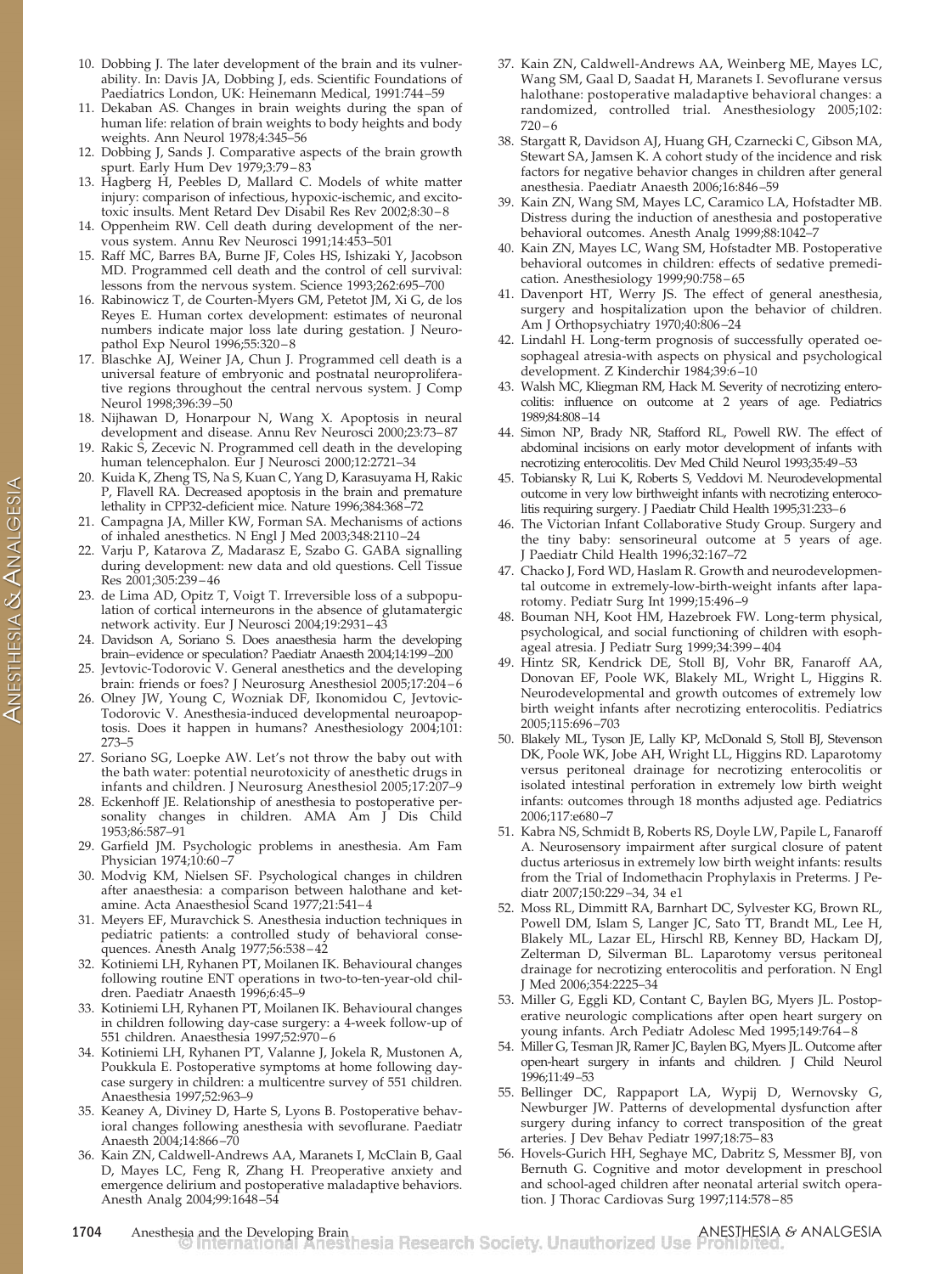- 57. Bellinger DC, Wypij D, Kuban KC, Rappaport LA, Hickey PR, Wernovsky G, Jonas RA, Newburger JW. Developmental and neurological status of children at 4 years of age after heart surgery with hypothermic circulatory arrest or low-flow cardiopulmonary bypass. Circulation 1999;100:526 –32
- 58. Limperopoulos C, Majnemer A, Shevell MI, Rosenblatt B, Rohlicek C, Tchervenkov C. Neurodevelopmental status of newborns and infants with congenital heart defects before and after open heart surgery. J Pediatr 2000;137:638 – 45
- 59. Mahle WT, Clancy RR, Moss EM, Gerdes M, Jobes DR, Wernovsky G. Neurodevelopmental outcome and lifestyle assessment in school-aged and adolescent children with hypoplastic left heart syndrome. Pediatrics 2000;105:1082–9
- 60. Hovels-Gurich HH, Seghaye MC, Schnitker R, Wiesner M, Huber W, Minkenberg R, Kotlarek F, Messmer BJ, Von Bernuth G. Long-term neurodevelopmental outcomes in school-aged children after neonatal arterial switch operation. J Thorac Cardiovasc Surg. 2002;124:448 –58
- 61. Bellinger DC, Wypij D, duPlessis AJ, Rappaport LA, Jonas RA, Wernovsky G, Newburger JW. Neurodevelopmental status at eight years in children with dextro-transposition of the great arteries: the Boston Circulatory Arrest Trial. J Thorac Cardiovasc Surg 2003;126:1385–96
- 62. Karl TR, Hall S, Ford G, Kelly EA, Brizard CP, Mee RB, Weintraub RG, Cochrane AD, Glidden D. Arterial switch with full-flow cardiopulmonary bypass and limited circulatory arrest: neurodevelopmental outcome. J Thorac Cardiovasc Surg 2004;127:213–22
- 63. Hovels-Gurich HH, Konrad K, Skorzenski D, Nacken C, Minkenberg R, Messmer BJ, Seghaye MC. Long-term neurodevelopmental outcome and exercise capacity after corrective surgery for tetralogy of Fallot or ventricular septal defect in infancy. Ann Thorac Surg 2006;81:958 – 66
- 64. Hollmen AI, Jouppila R, Koivisto M, Maatta L, Pihlajaniemi R, Puukka M, Rantakyla P. Neurologic activity of infants following anesthesia for cesarean section. Anesthesiology 1978;  $48:350 - 6$
- 65. Blair VW, Hollenbeck AR, Smith RF, Scanlon JW. Neonatal preference for visual patterns: modification by prenatal anesthetic exposure? Dev Med Child Neurol 1984;26:476 – 83
- 66. Hollenbeck AR, Grout LA, Smith RF, Scanlon JW. Neonates prenatally exposed to anesthetics: four-year follow-up. Child Psychiatry Hum Dev 1986;17:66 –70
- 67. Eishima K. The effects of obstetric conditions on neonatal behaviour in Japanese infants. Early Hum Dev 1992;28:253– 63
- 68. Bergman I, Steeves M, Burckart G, Thompson A. Reversible neurologic abnormalities associated with prolonged intravenous midazolam and fentanyl administration. J Pediatr 1991;119:644 –9
- 69. Hughes J, Gill A, Leach HJ, Nunn AJ, Billingham I, Ratcliffe J, Thornington R, Choonara I. A prospective study of the adverse effects of midazolam on withdrawal in critically ill children. Acta Paediatr 1994;83:1194 –9
- 70. Fonsmark L, Rasmussen YH, Carl P. Occurrence of withdrawal in critically ill sedated children. Crit Care Med 1999;27:196 –9
- 71. Franck LS, Naughton I, Winter I. Opioid and benzodiazepine withdrawal symptoms in paediatric intensive care patients. Intensive Crit Care Nurs 2004;20:344 –51
- 72. Khan RB, Schmidt JE, Tamburro RF. A reversible generalized movement disorder in critically ill children with cancer. Neurocrit Care 2005;3:146 –9
- 73. Dominguez KD, Crowley MR, Coleman DM, Katz RW, Wilkins DG, Kelly HW. Withdrawal from lorazepam in critically ill children. Ann Pharmacother 2006;40:1035–9
- 74. Ikonomidou C, Bittigau P, Ishimaru MJ, Wozniak DF, Koch C, Genz K, Price MT, Stefovska V, Horster F, Tenkova T, Dikranian K, Olney JW. Ethanol-induced apoptotic neurodegeneration and fetal alcohol syndrome. Science 2000;287:1056-60
- 75. Bittigau P, Sifringer M, Genz K, Reith E, Pospischil D, Govindarajalu S, Dzietko M, Pesditschek S, Mai I, Dikranian K, Olney JW, Ikonomidou C. Antiepileptic drugs and apoptotic neurodegeneration in the developing brain. Proc Natl Acad Sci USA 2002;99:15089 –94
- 76. Fredriksson A, Archer T, Alm H, Gordh T, Eriksson P. Neurofunctional deficits and potentiated apoptosis by neonatal NMDA antagonist administration. Behav Brain Res 2004;153:367–76
- 77. Jevtovic-Todorovic V, Hartman RE, Izumi Y, Benshoff ND, Dikranian K, Zorumski CF, Olney JW, Wozniak DF. Early exposure to common anesthetic agents causes widespread neurodegeneration in the developing rat brain and persistent learning deficits. J Neurosci 2003;23:876 – 82
- 78. Vutskits L, Gascon E, Tassonyi E, Kiss JZ. Clinically relevant concentrations of propofol but not midazolam alter in vitro dendritic development of isolated gamma-aminobutyric acidpositive interneurons. Anesthesiology 2005;102:970 – 6
- 79. Young C, Jevtovic-Todorovic V, Qin YQ, Tenkova T, Wang H, Labruyere J, Olney JW. Potential of ketamine and midazolam, individually or in combination, to induce apoptotic neurodegeneration in the infant mouse brain. Br J Pharmacol 2005;146:189–97
- 80. Yanay O, Brogan TV, Martin LD. Continuous pentobarbital infusion in children is associated with high rates of complications. J Crit Care 2004;19:174 – 8
- 81. Tobias JD, Deshpande JK, Pietsch JB, Wheeler TJ, Gregory DF. Pentobarbital sedation for patients in the pediatric intensive care unit. South Med J 1995;88:290 – 4
- 82. Dessens AB, Cohen-Kettenis PT, Mellenbergh GJ, Koppe JG, van De Poll NE, Boer K. Association of prenatal phenobarbital and phenytoin exposure with small head size at birth and with learning problems. Acta Paediatr 2000;89:533– 41
- 83. Gerstner T, Demirakca S, Demirakca T, Schaible T, Göppel C, Sungurtekin I, Braus D, König S. Relevance of phenobarbitalinduced neuronal apoptosis. Psychomotor development of 8 to 14 year olds after neonatal phenobarbital treatment. Monatsschr Kinderheilkund 2005;163:1174 – 81
- 84. Asimiadou S, Bittigau P, Felderhoff-Mueser U, Manthey D, Sifringer M, Pesditschek S, Dzietko M, Kaindl AM, Pytel M, Studniarczyk D, Mozrzymas JW, Ikonomidou C. Protection with estradiol in developmental models of apoptotic neurodegeneration. Ann Neurol 2005;58:266 –76
- 85. Fredriksson A, Ponten E, Gordh T, Eriksson P. Neonatal exposure to a combination of N-methyl-d-aspartate and gamma-aminobutyric acid type a receptor anesthetic agents potentiates apoptotic neurodegeneration and persistent behavioral deficits. Anesthesiology 2007;107:427–36
- 86. Warner DS, Takaoka S, Wu B, Ludwig PS, Pearlstein RD, Brinkhous AD, Dexter F. Electroencephalographic burst suppression is not required to elicit maximal neuroprotection from pentobarbital in a rat model of focal cerebral ischemia. Anesthesiology 1996;84:1475– 84
- 87. Green SM, Clark R, Hostetler MA, Cohen M, Carlson D, Rothrock SG. Inadvertent ketamine overdose in children: clinical manifestations and outcome. Ann Emerg Med 1999;34:492–7
- 88. Hayashi H, Dikkes P, Soriano SG. Repeated administration of ketamine may lead to neuronal degeneration in the developing rat brain. Paediatr Anaesth 2002;12:770 – 4
- 89. Scallet AC, Schmued LC, Slikker W Jr, Grunberg N, Faustino PJ, Davis H, Lester D, Pine PS, Sistare F, Hanig JP. Developmental neurotoxicity of ketamine: morphometric confirmation, exposure parameters, and multiple fluorescent labeling of apoptotic neurons. Toxicol Sci 2004;81:364 –70
- 90. Ikonomidou C, Bosch F, Miksa M, Bittigau P, Vockler J, Dikranian K, Tenkova TI, Stefovska V, Turski L, Olney JW. Blockade of NMDA receptors and apoptotic neurodegeneration in the developing brain. Science 1999;283:70-4
- 91. Anand KJ, Garg S, Rovnaghi CR, Narsinghani U, Bhutta AT, Hall RW. Ketamine reduces the cell death following inflammatory pain in newborn rat brain. Pediatr Res 2007;62
- 92. Rudin M, Ben-Abraham R, Gazit V, Tendler Y, Tashlykov V, Katz Y. Single-dose ketamine administration induces apoptosis in neonatal mouse brain. J Basic Clin Physiol Pharmacol 2005;16:231– 43
- 93. SlikkerW Jr, Zou X, Hotchkiss CE, Divine RL, Sadovova N, Twaddle NC, Doerge DR, Scallet AC, Patterson TA, Hanig JP, Paule MG, Wang C. Ketamine-induced neuronal cell death in the perinatal rhesus monkey. Toxicol Sci 2007;98:145–58
- 94. Wang C, Sadovova N, Fu X, Schmued L, Scallet A, Hanig J, Slikker W. The role of the *N*-methyl-p-aspartate receptor in ketamine-induced apoptosis in rat forebrain culture. Neuroscience 2005;132:967–77
- 95. Wang C, Sadovova N, Hotchkiss C, Fu X, Scallet AC, Patterson TA, Hanig J, Paule MG, Slikker W Jr. Blockade of N-methyl-D-aspartate receptors by ketamine produces loss of postnatal day 3 monkey frontal cortical neurons in culture. Toxicol Sci 2006;91:192–201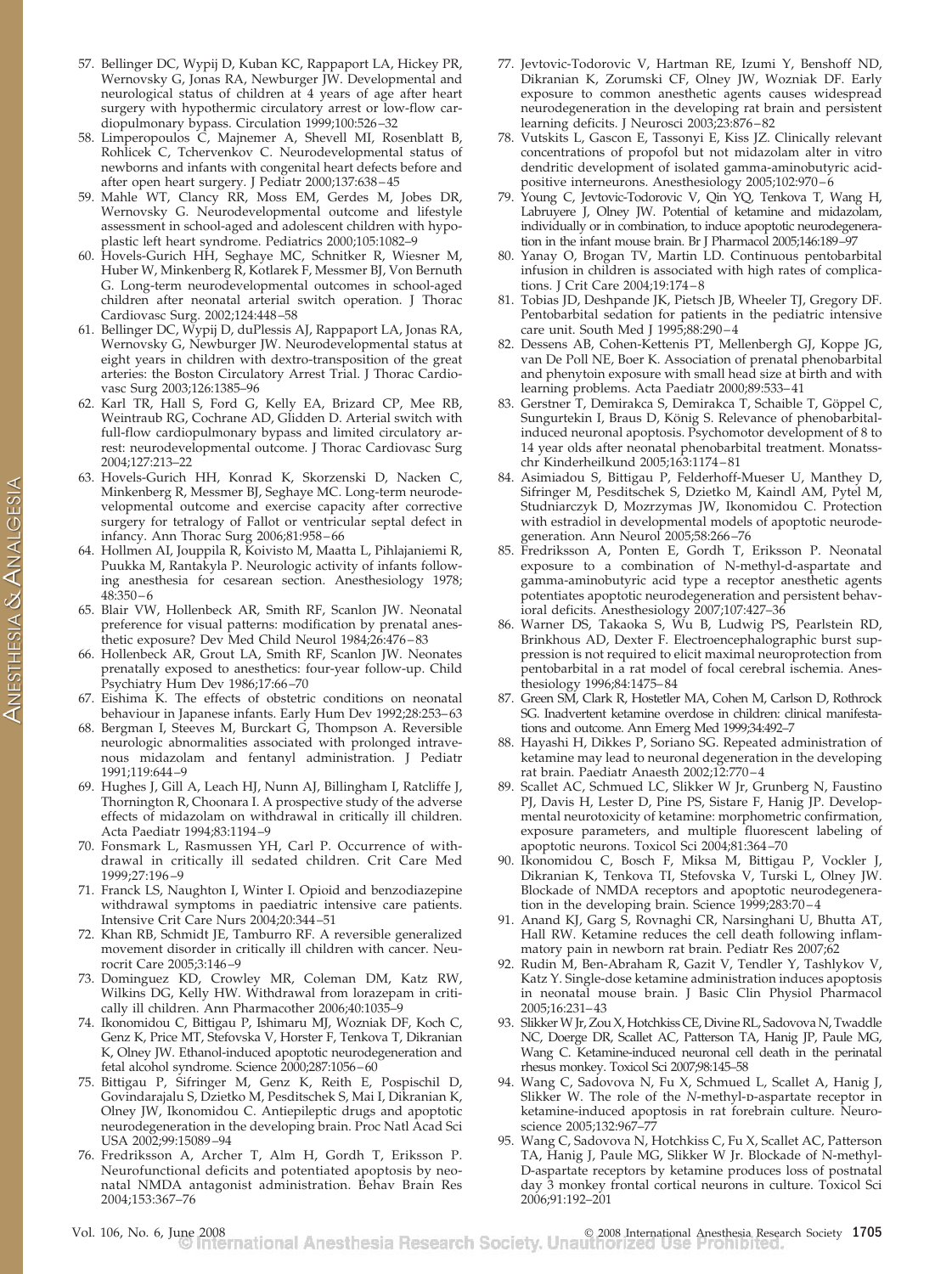- 96. Vutskits L, Gascon E, Tassonyi E, Kiss JZ. Effect of ketamine on dendritic arbor development and survival of immature GABAergic neurons in vitro. Toxicol Sci 2006;91:540 –9
- 97. Vutskits L, Gascon E, Potter G, Tassonyi E, Kiss JZ. Low concentrations of ketamine initiate dendritic atrophy of differentiated GABAergic neurons in culture. Toxicology 2007;234:216–26
- 98. Reeker W, Werner C, Mollenberg O, Mielke L, Kochs E. High-dose  $S(+)$ -ketamine improves neurological outcome following incomplete cerebral ischemia in rats. Can J Anaesth. 2000;47:572– 8
- 99. Bacon RC, Razis PA. The effect of propofol sedation in pregnancy on neonatal condition. Anaesthesia 1994;49:1058 – 60
- 100. Macrae D, James IG. Propofol sedation of children. Anaesthesia 1992;47:811
- 101. Lanigan C, Sury M, Bingham R, Howard R, Mackersie A. Neurological sequelae in children after prolonged propofol infusion. Anaesthesia 1992;47:810 –1
- 102. Trotter C, Serpell MG. Neurological sequelae in children after prolonged propofol infusion. Anaesthesia 1992;47:340 –2
- 103. Bendiksen A, Larsen LM. Convulsions, ataxia and hallucinations following propofol. Acta Anaesthesiol Scand 1998;42:739–41
- 104. Al-Jahdari WS, Saito S, Nakano T, Goto F. Propofol induces growth cone collapse and neurite retractions in chick explant culture. Can J Anaesth 2006;53:1078 – 85
- 105. Honegger P, Matthieu JM. Selective toxicity of the general anesthetic propofol for GABAergic neurons in rat brain cell cultures. J Neurosci Res 1996;45:631– 6
- 106. Spahr-Schopfer I, Vutskits L, Toni N, Buchs PA, Parisi L, Muller D. Differential neurotoxic effects of propofol on dissociated cortical cells and organotypic hippocampal cultures. Anesthesiology 2000;92:1408 –17
- 107. Englelhard K, Werner C, Eberspacher E, Pape M, Stegemann U, Kellermann K, Hollweck R, Hutzler P, Kochs E. Influence of propofol on neuronal damage and apoptotic factors after incomplete cerebral ischemia and reperfusion in rats: a longterm observation. Anesthesiology 2004;101:912–7
- 108. Cayli SR, Ates O, Karadag N, Altinoz E, Yucel N, Yologlu S, Kocak A, Cakir CO. Neuroprotective effect of etomidate on functional recovery in experimental spinal cord injury. Int J Dev Neurosci 2006;24:233–9
- 109. Quimby KL, Aschkenase LJ, Bowman RE, Katz J, Chang LW. Enduring learning deficits and cerebral synaptic malformation from exposure to 10 parts of halothane per million. Science 1974;185:625–7
- 110. Uemura E, Bowman RE. Effects of halothane on cerebral synaptic density. Exp Neurol 1980;69:135– 42
- 111. Uemura E, Ireland WP, Levin ED, Bowman RE. Effects of halothane on the development of rat brain: a golgi study of dendritic growth. Exp Neurol 1985;89:503–19
- 112. Uemura E, Levin ED, Bowman RE. Effects of halothane on synaptogenesis and learning behavior in rats. Exp Neurol 1985;89:520 –9
- 113. Smith RF, Bowman RE, Katz J. Behavioral effects of exposure to halothane during early development in the rat: sensitive period during pregnancy. Anesthesiology 1978;49:319 –23
- 114. Chalon J, Tang CK, Ramanathan S, Eisner M, Katz R, Turndorf H. Exposure to halothane and enflurane affects learning function of murine progeny. Anesth Analg 1981;60:794 –7
- 115. Hughes J, Leach HJ, Choonara I. Hallucinations on withdrawal of isoflurane used as sedation. Acta Paediatr 1993;82:885– 6
- 116. Arnold JH, Truog RD, Rice SA. Prolonged administration of isoflurane to pediatric patients during mechanical ventilation. Anesth Analg 1993;76:520 – 6
- 117. Kelsall AW, Ross-Russell R, Herrick MJ. Reversible neurologic dysfunction following isoflurane sedation in pediatric intensive care. Crit Care Med 1994;22:1032– 4
- 118. McBeth C, Watkins TG. Isoflurane for sedation in a case of congenital myasthenia gravis. Br J Anaesth 1996;77:672– 4
- 119. Sackey PV, Martling CR, Radell PJ. Three cases of PICU sedation with isoflurane delivered by the 'AnaConDa'. Paediatr Anaesth 2005;15:879 – 85
- 120. Lu LX, Yon JH, Carter LB, Jevtovic-Todorovic V. General anesthesia activates BDNF-dependent neuroapoptosis in the developing rat brain. Apoptosis 2006;11:1603–15
- 121. Ma D, Williamson P, Januszewski A, Nogaro M-C, Hossain M, Ong LP, Shu Y, Franks NP, Maze M. Xenon mitigates isoflurane-induced neuronal apoptosis in the developing rodent brain. Anesthesiology 2007;106:746 –53
- 122. Olney JW, Wang H, Qin Y, Labruyere J, Young C. Pilocarpine pretreatment reduces neuroapoptosis induced by midazolam or isoflurane in infant mouse brain. Program No. 286.15. 2006 Neuroscience Meeting Planner. Atlanta, GA: Society for Neuroscience, 2006
- 123. Rizzi S, Carter LB, Jevtovic-Todorovic V. Clinically used general anesthetics induce neuroapoptosis in the developing piglet brain. Program No. 251.7.2005 Abstract/Viewer/Itinerary Planner. Washington, DC: Society for Neuroscience, 2005
- 124. Rizzi S, Yon JH, Carter LB, Jevtovic-Todorovic V. Short exposure to general anesthesia causes widespread neuronal suicide in the developing guinea pig brain. Program No. 251.6. 2005 Abstract Viewer/Itinerary Planner. Washington, DC: Society for Neuroscience, 2005
- 125. Stratmann G, Bell JD, Bickler P, Alvi R, Ku B, Magnusson KR, Liu J. Neonatal isoflurane anesthesia causes a permanent neurocognitive deficit in rats. Program No. 462.7.2006 Neuroscience Meeting Planner. Atlanta, GA: Society for Neuroscience, 2006
- 126. Yon JH, Daniel-Johnson J, Carter LB, Jevtovic-Todorovic V. Anesthesia induces neuronal cell death in the developing rat brain via the intrinsic and extrinsic apoptotic pathways. Neuroscience 2005;135:815–27
- 127. Loepke AW, Istaphanous G, Albers E, McCann JC, Vorhees C, Danzer SC. Neonatal isoflurane anesthesia does not impair neurocognitive function and behavior in the same mice in adulthood. Society of Pediatric Anesthesia Winter Meeting 2007, Phoenix, AZ, Available at http://www.pedsanesthesia. org/meetings/2007winter/pdfs/P8.pdf
- 128. Wise-Faberowski L, Zhang H, Ing R, Pearlstein RD, Warner DS. Isoflurane-induced neuronal degeneration: an evaluation in organotypic hippocampal slice cultures. Anesth Analg 2005;101:651–7
- 129. Li Y, Liang G, Armstead W, Wei H. Isoflurane inhibits spontaneous apoptosis in rat fetal developing brains and improves postnatal spatial reference memory. Program No. 462.6. 2006 Neuroscience Meeting Planner. Atlanta, GA: Society for Neuroscience, 2006
- 130. Yon JH, Carter LB, Reiter RJ, Jevtovic-Todorovic V. Melatonin reduces the severity of anesthesia-induced apoptotic neurodegeneration in the developing rat brain. Neurobiol Dis 2006;21:522–30
- 131. Sanders RD, Battson RM, Xu J, Ma D, Maze M. Dexmedetomidine inhibits isoflurane-induced neuroapoptosis in vivo. Anesthesiology 2005;103:A192
- 132. Kubova H, Druga R, Haugvicova R, Suchomelova L, Pitkanen A. Dynamic changes of status epilepticus-induced neuronal degeneration in the mediodorsal nucleus of the thalamus during postnatal development of the rat. Epilepsia 2002;43(suppl 5):54 – 60
- 133. Nairismagi J, Pitkanen A, Kettunen MI, Kauppinen RA, Kubova H. Status epilepticus in 12-day-old rats leads to temporal lobe neurodegeneration and volume reduction: a histologic and MRI study. Epilepsia 2006;47:479 – 88
- 134. Sankar R, Shin DH, Liu H, Mazarati A, Pereira de Vasconcelos A, Wasterlain CG. Patterns of status epilepticus-induced neuronal injury during development and long-term consequences. J Neurosci 1998;18:8382–93
- 135. McAuliffe JJ, Joseph B, Vorhees CV. Isoflurane-delayed preconditioning reduces immediate mortality and improves striatal function in adult mice after neonatal hypoxia-ischemia. Anesth Analg 2007;104:1066 –77
- 136. Zhan X, Fahlman CS, Bickler PE. Isoflurane neuroprotection in rat hippocampal slices decreases with aging: changes in intracellular  $Ca^{2+}$  regulation and *N*-methyl-p-aspartate receptormediated  $Ca^{2+}$  influx. Anesthesiology 2006;104:995–1003
- 137. Zhao P, Zuo Z. Isoflurane preconditioning induces neuroprotection that is inducible nitric oxide synthase-dependent in neonatal rats. Anesthesiology 2004;101:695–703
- 138. Kurth CD, Priestley M, Watzman HM, McCann J, Golden J. Desflurane confers neurologic protection for deep hypothermic circulatory arrest in newborn pigs. Anesthesiology 2001; 95:959 – 64
- 139. Loepke AW, Priestley MA, Schultz SE, McCann J, Golden J, Kurth CD. Desflurane improves neurologic outcome after low-flow cardiopulmonary bypass in newborn pigs. Anesthesiology 2002;97:1521–7
- 140. Constant I, Seeman R, Murat I. Sevoflurane and epileptiform EEG changes. Paediatr Anaesth 2005;15:266 –74

1706 Anesthesia and the Developing Brain ANESTHESIA *&* ANALGESIA